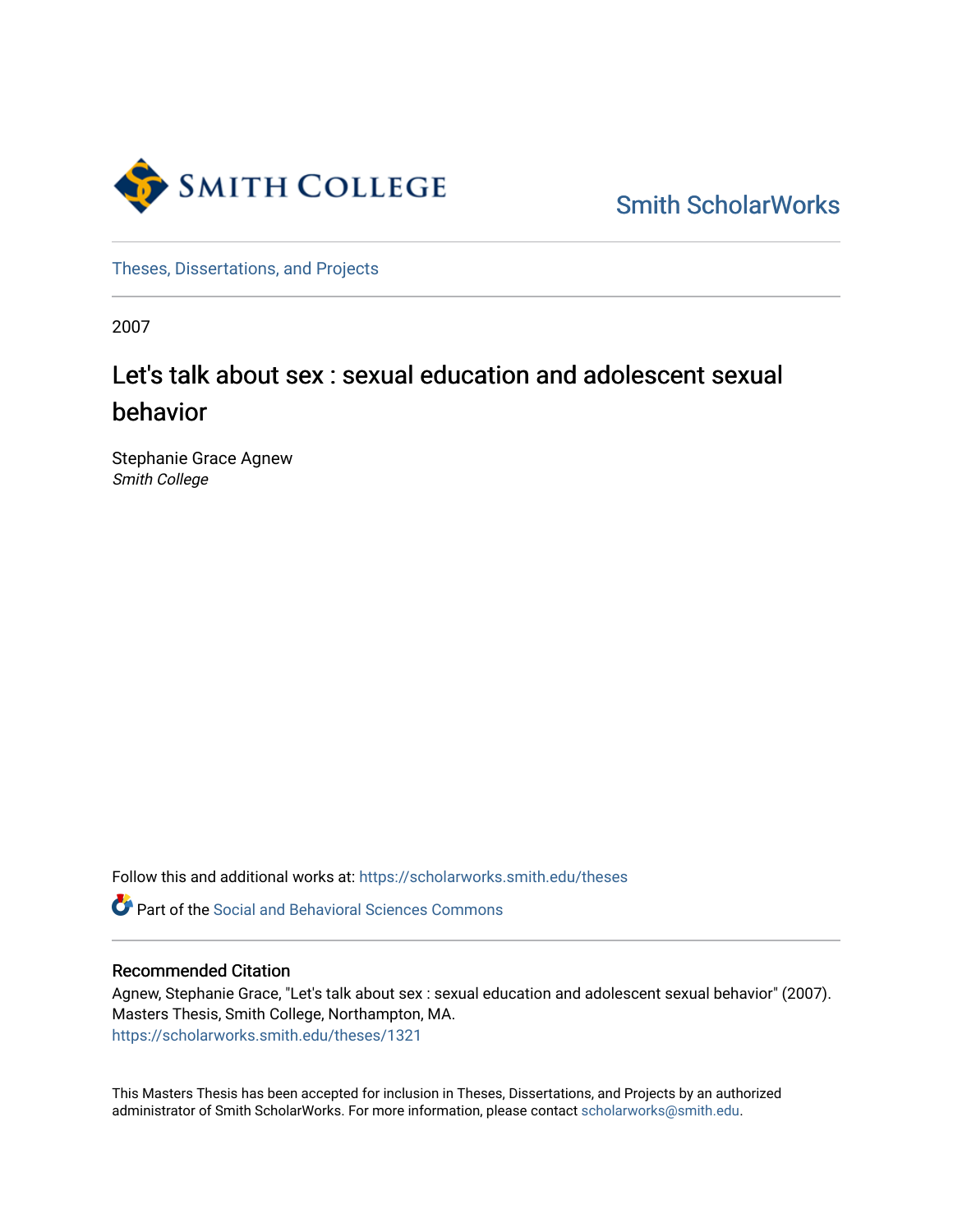Stephanie Grace Agnew Let's Talk About Sex: Sexual Education and Adolescent Sexual Behavior

#### ABSTRACT

 The study was undertaken to look at adolescents' experiences in school sexual education programs, to examine how abstinence only and comprehensive sexual education programs impact adolescent sexual behavior, and to explore whether there is a correlation between adolescents' sexual behavior and their satisfaction with their sexual health education. This study also set out to examine where adolescents turn for more comprehensive sexual health information when they are not satisfied with what they are receiving in school.

This study surveyed 56 college freshmen about their middle school and high school sexual education experiences and their attitudes toward sexual health. Participants provided demographic information and answered questions about their values, beliefs, and attitudes; sexual education experience; sexual health knowledge acquisition; and personal sexual experience.

The major findings of this research showed that adolescent satisfaction with sexual education classes was directly related to how contraception was portrayed in those classes, that adolescents whose classes portrayed contraception as highly effective were much more likely to use condoms for the prevention of STIs, and that adolescents would like to get more sexual health information from their parents and other significant individuals in their lives than they currently receive.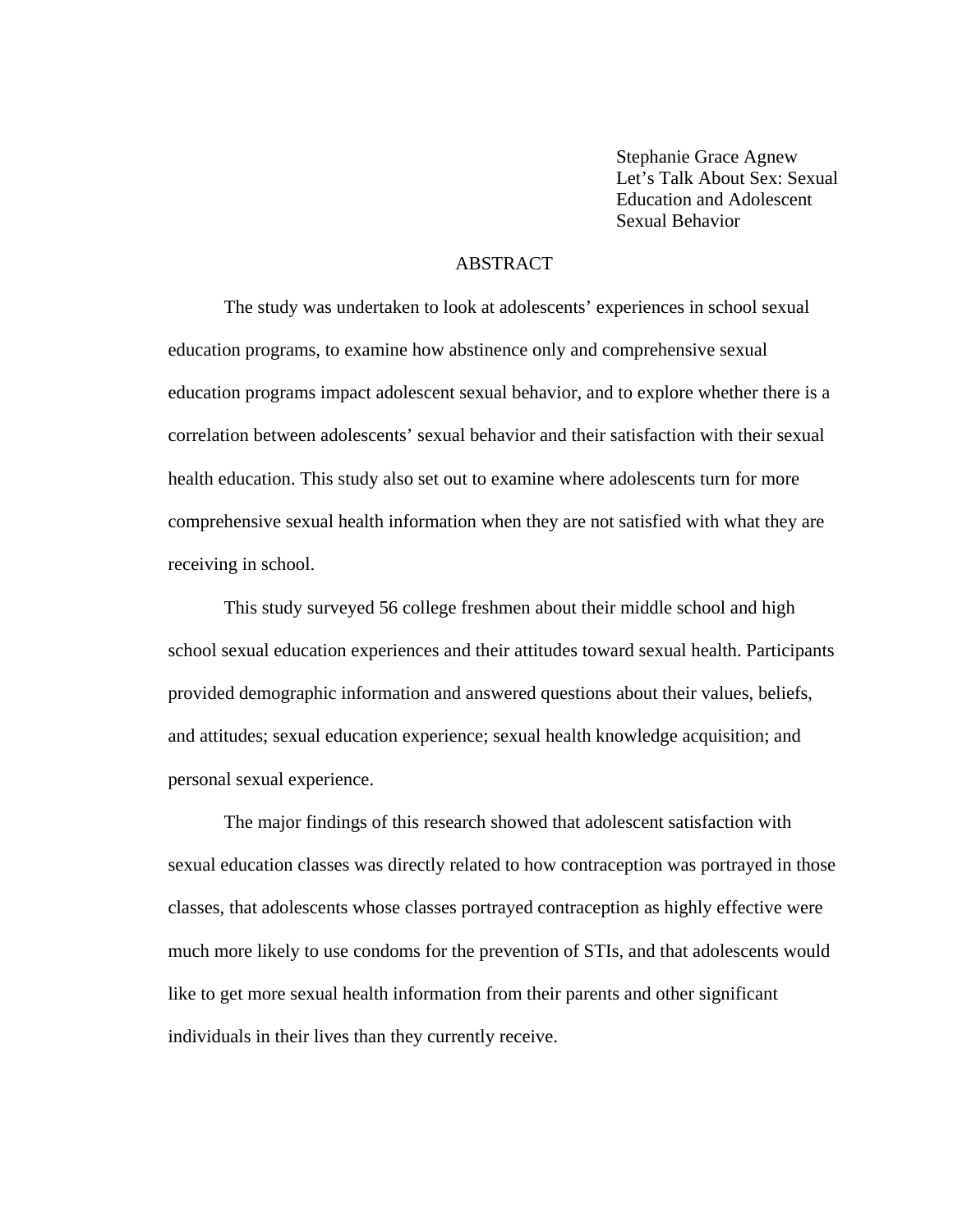## LET'S TALK ABOUT SEX:

## SEXUAL EDUCATION AND ADOLESCENT SEXUAL BEHAVIOR

A project based upon an independent investigation, submitted in partial fulfillment of the requirements for the degree of Master of Social Work.

Stephanie Grace Agnew

Smith College School for Social Work Northampton, Massachusetts 01063

2007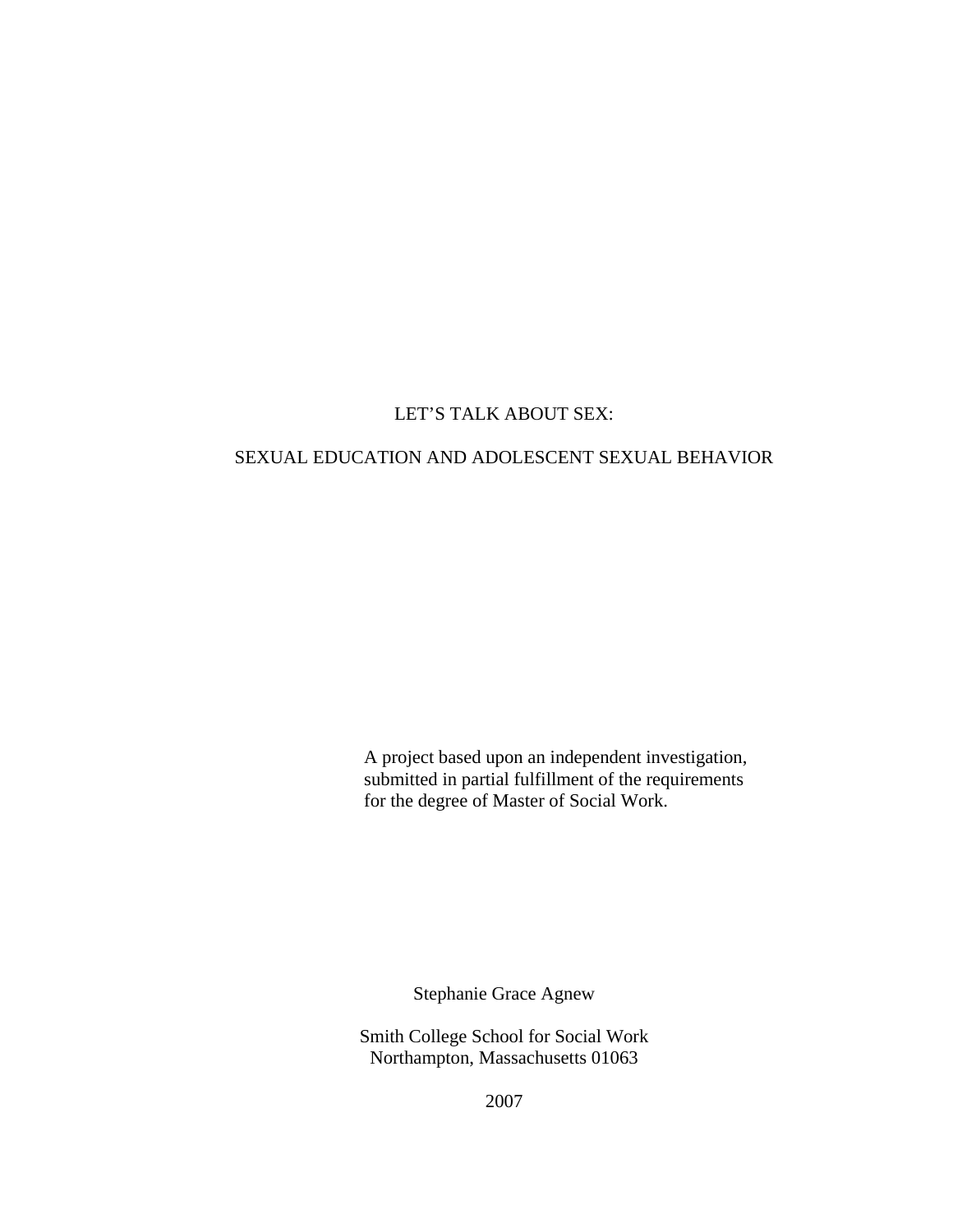#### ACKNOWLEDGMENTS

First, I would like to thank the numerous adolescents in my life who first showed me the importance of this research through their innocent quests for knowledge about sex and sexual health. In a high school that did not believe in the importance of sexual education, my students taught me the true value of addressing the issues of sex, sexuality, and sexual health with adolescents in an open and nonjudgmental way.

Many thanks are also due to my research advisor, Nel Wijnhoven, for her guidance and support throughout the thesis process, and to Stephen Kelly who calmly and kindly helped me shape and mold my thesis topic into a working set of questions.

Finally, I could not have completed this thesis or my years at Smith without the unbridled love and support of my family and friends. Thank you Garrick, most of all, for your tremendous love, encouragement, support and strength, and for keeping me laughing even when I wanted to cry.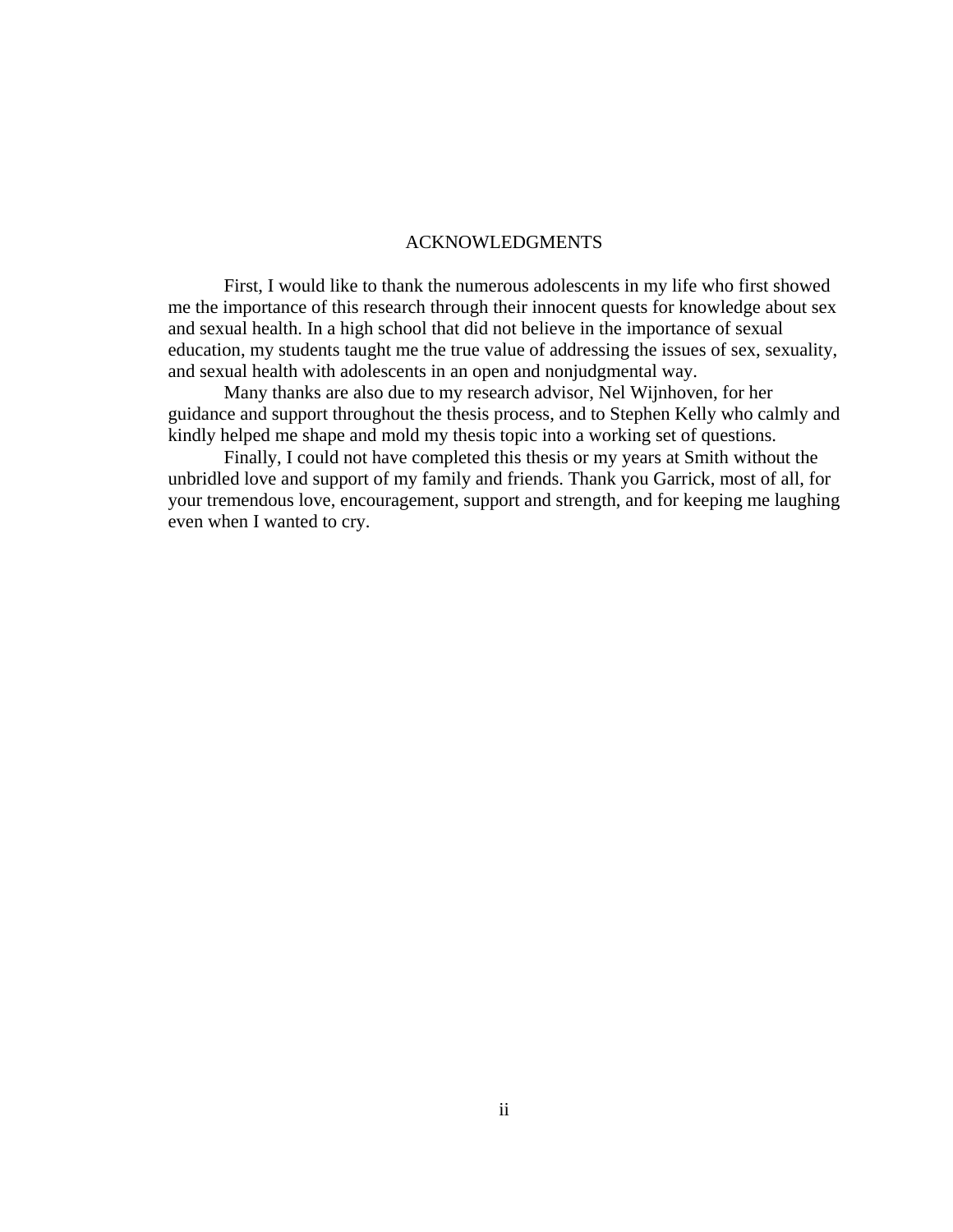# TABLE OF CONTENTS

| <b>CHAPTER</b>    |  |
|-------------------|--|
| $\mathbf{I}$ .    |  |
| II.               |  |
| III.              |  |
|                   |  |
| V.                |  |
|                   |  |
| <b>APPENDIXES</b> |  |
|                   |  |
|                   |  |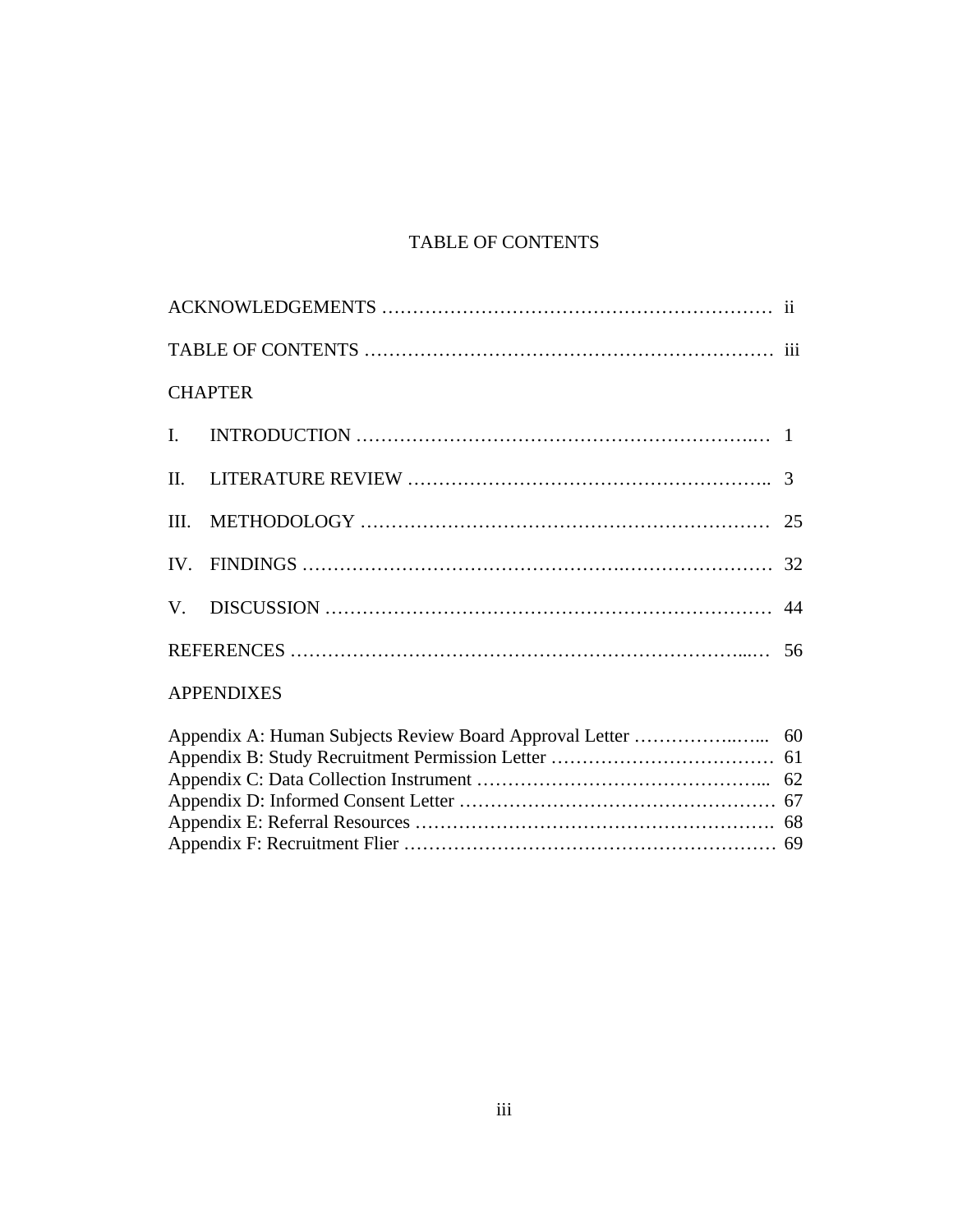#### CHAPTER I

#### INTRODUCTION

The prevention of free inquiry is unavoidable so long as the purpose of education is to produce belief rather than thought, to compel the young to hold positive opinions on doubtful matters rather than to let them see the doubtfulness and be encouraged to independence of mind. Education ought to foster the wish for truth, not the conviction that some particular creed is the truth.

- Bertrand Russell (1916, p. 153-154)

The appropriate venue for teaching American adolescents about sex and sexual health is a heavily debated topic met with strong opinion on both sides. In the United States we are currently living in an age in which abstinence-only sexual education is the norm, and is the only form of sex education supported by the federal government. However, after ten years of federally funded abstinence-only education, there is little evidence to suggest that teaching the morals of abstinence until marriage, as opposed to teaching the realities of sexual health and contraception use is keeping American adolescents safe. Insisting upon the existence of only one correct choice as opposed to encouraging adolescents to think for themselves and make educated, informed decisions counters long accepted beliefs and understanding about adolescent developmental needs, and that is precisely what abstinence-only sexual education does.

While abstinence-only education supplies adolescents with very little information in the structured and supportive environments of their schools, they are still becoming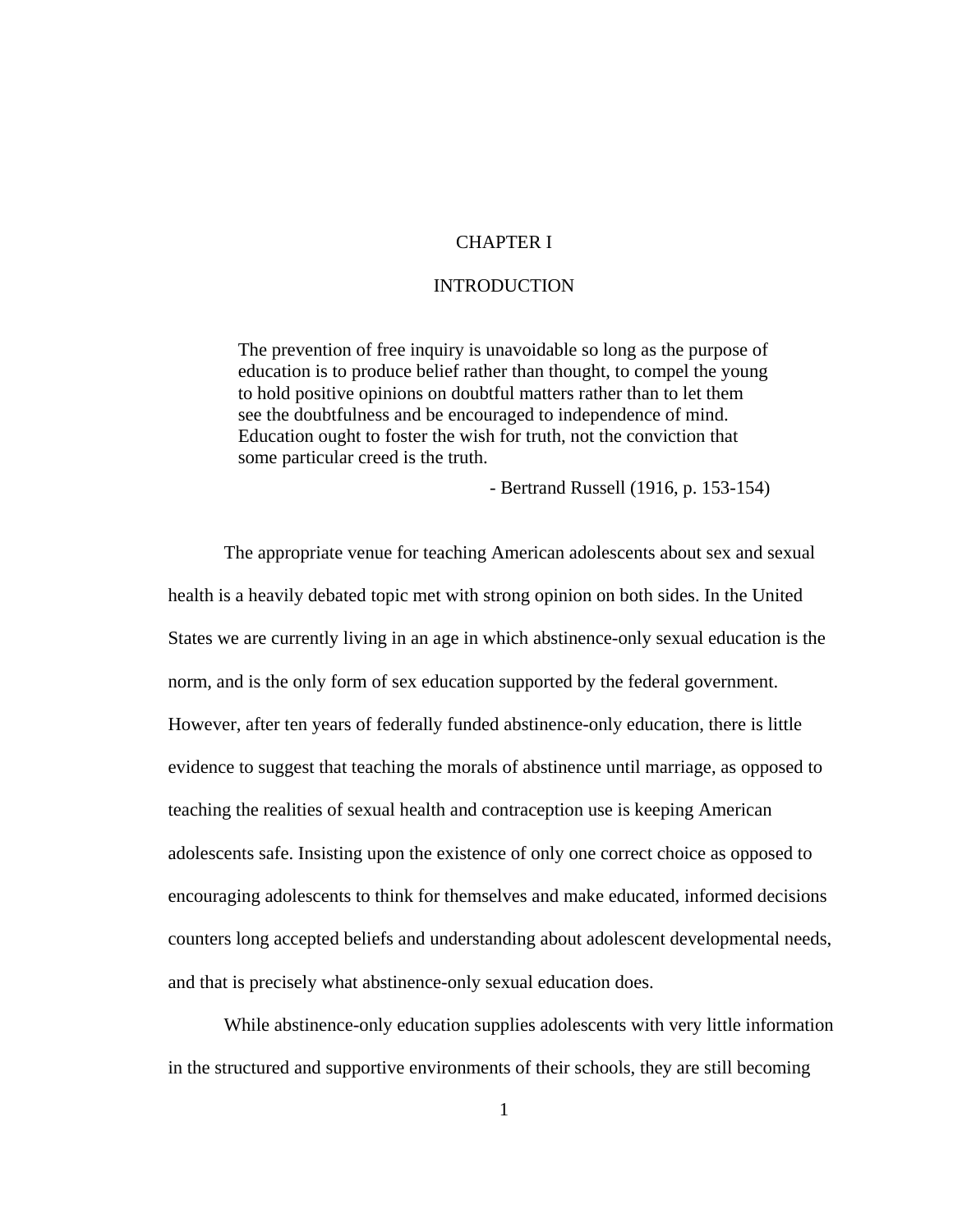sexually active at the same rates as they were while being taught more comprehensive sexual education. Some research has been done about how sexual education programs affect adolescent perceptions of sex, but little has been done to show where adolescents go for supplemental sexual health information when they are not satisfies with what they receive in school. For this reason, this study set out to examine whether there is a correlation between adolescents' sexual behavior and their satisfaction with their sexual health education. This study was also designed to examine where else, if anywhere, adolescents go to obtain additional or more comprehensive information about sex and sexual health when they feel the information they receive in their schools is not adequate.

This study surveyed college freshmen who graduated from high school in 2006 about their sexual education experiences and their attitudes toward sexual health. While the primary focus of this study was to determine if adolescents are satisfied with the sexual health education they receive in high school and if they turn elsewhere for more comprehensive sexual health knowledge, their level of comfort in discussing issues of sex and sexual health with parents, siblings, peers, and other figures in their lives is also explored. Such information is vital to the field of social work because it will facilitate the creation of supportive community programs focusing on sexual health for adolescents and their families.

2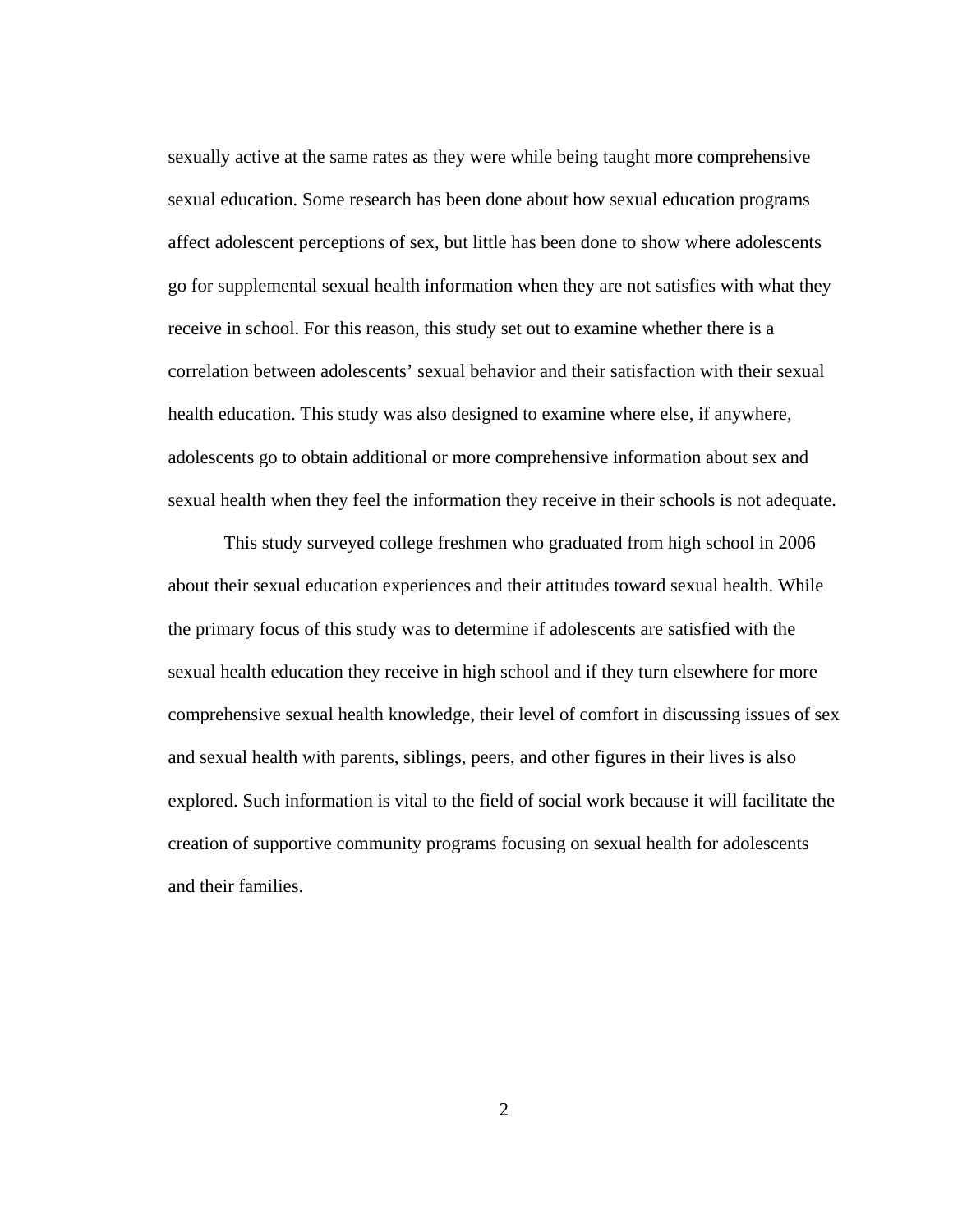#### CHAPTER II

#### LITERATURE REVIEW

 There is a long-standing debate over whether or not sexual education programs that go beyond the teaching of abstinence lead to increased levels of sexual behavior among adolescents. This is a debate that has long shaped sexual education policy in the United States, and that may be responsible for the increase in sexual health problems which we face today. In order to create the best possible programs for working with adolescents around issues of sex and sexual health it is important to determine the primary factors that influence adolescents' decisions about sexual behavior.

 In order to better understand the factors which influence adolescent decision making around issues of sexual behavior, three areas of research will be examined. First this researcher will look at sexual education in the U.S. to gain a general understanding of the history of sex education in this country, the changing trends of sex education over time, and the type of information students are currently getting through existing sex education programs. Secondly, factors associated with risky adolescent sexual behavior will be examined, as well as factors associated with healthy adolescent sexual behavior. Finally the primary non-school based sources through which adolescents obtain knowledge and information on sexual health and behavior will be examined.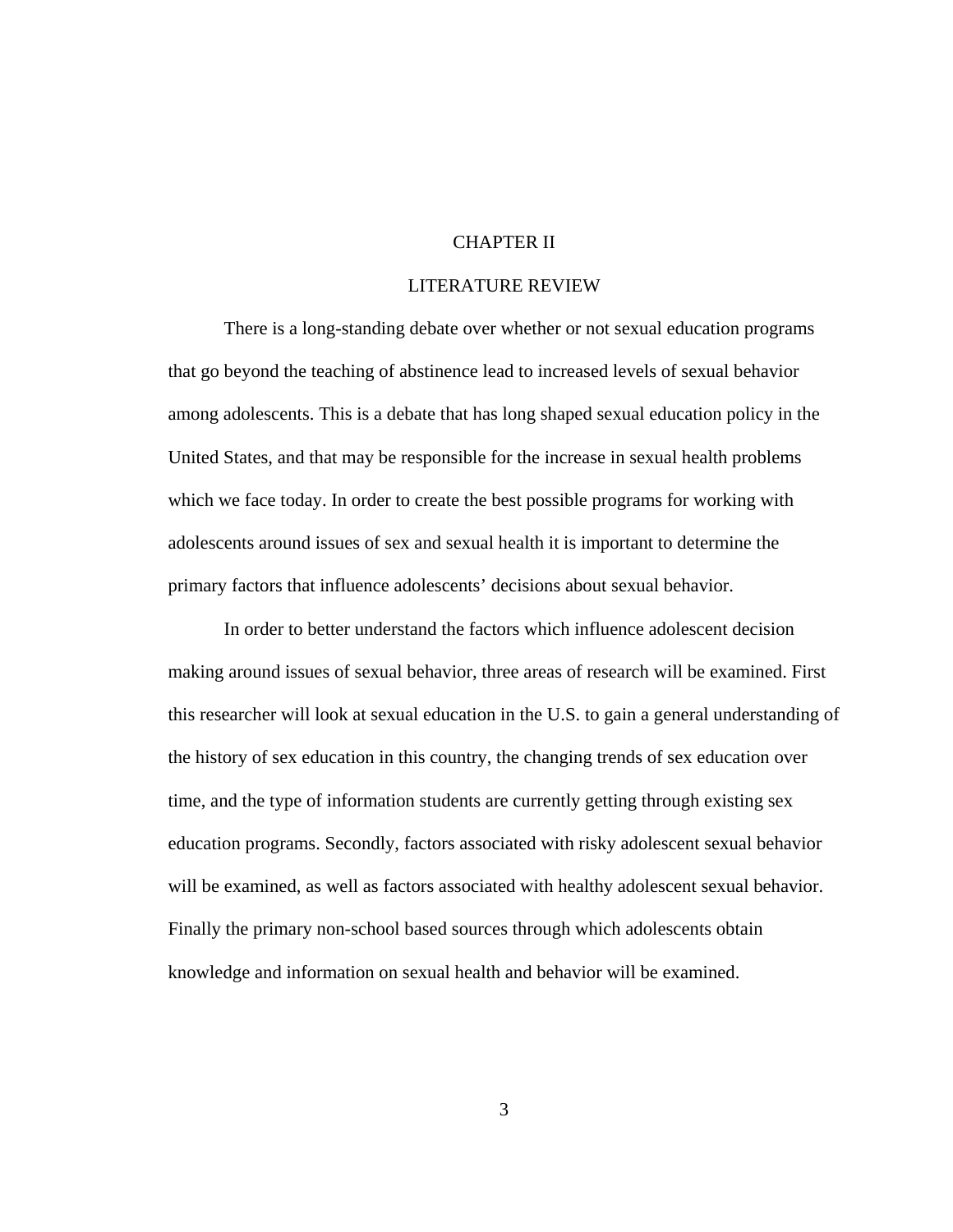#### *Sexual Education in the U.S.*

 It has been ten years since sexual education in the United States has been reduced to abstinence-only based teachings due to a provision to the 1996 Welfare Reform Act. While some school districts continue to teach a more inclusive form of sexual education, commonly known as comprehensive sexual education, there is no federal funding for these programs. Through comprehensive sexual education, students are given access to a variety of information about safe and healthy sexual behavior, including abstinence. Abstinence-only education, on the other hand, is exactly that – abstinence only. Such programs prohibit the teaching of the benefits of contraception use and teach students that the only acceptable choice is to abstain from sexual activity until after marriage.

 While it is currently the norm, abstinence based sexual education has not historically been the standard format for sexual education programs in the United States. In the early 1900s there was a push by a group of liberal scientists and educational theorists to implement "integrated" sex education in high schools across the country. These individuals developed the American Social Hygiene Association (ASHA), which was the first group ever to campaign for sex education (Irvine, 2002; Levine, 2002; Luker, 2006; Moran, 2000). They were responding to the high levels of sexually transmitted infections (STIs) that were being detected in World War I soldiers and had the hopes of educating the nation's high school population not only about STIs and their prevention, but also about systemic lifestyle ideals that would lead to healthier sexual behavior. The ASHA wanted to challenge the accepted view that men were by nature more sexual beings than women, and that women should be chaste. They believed that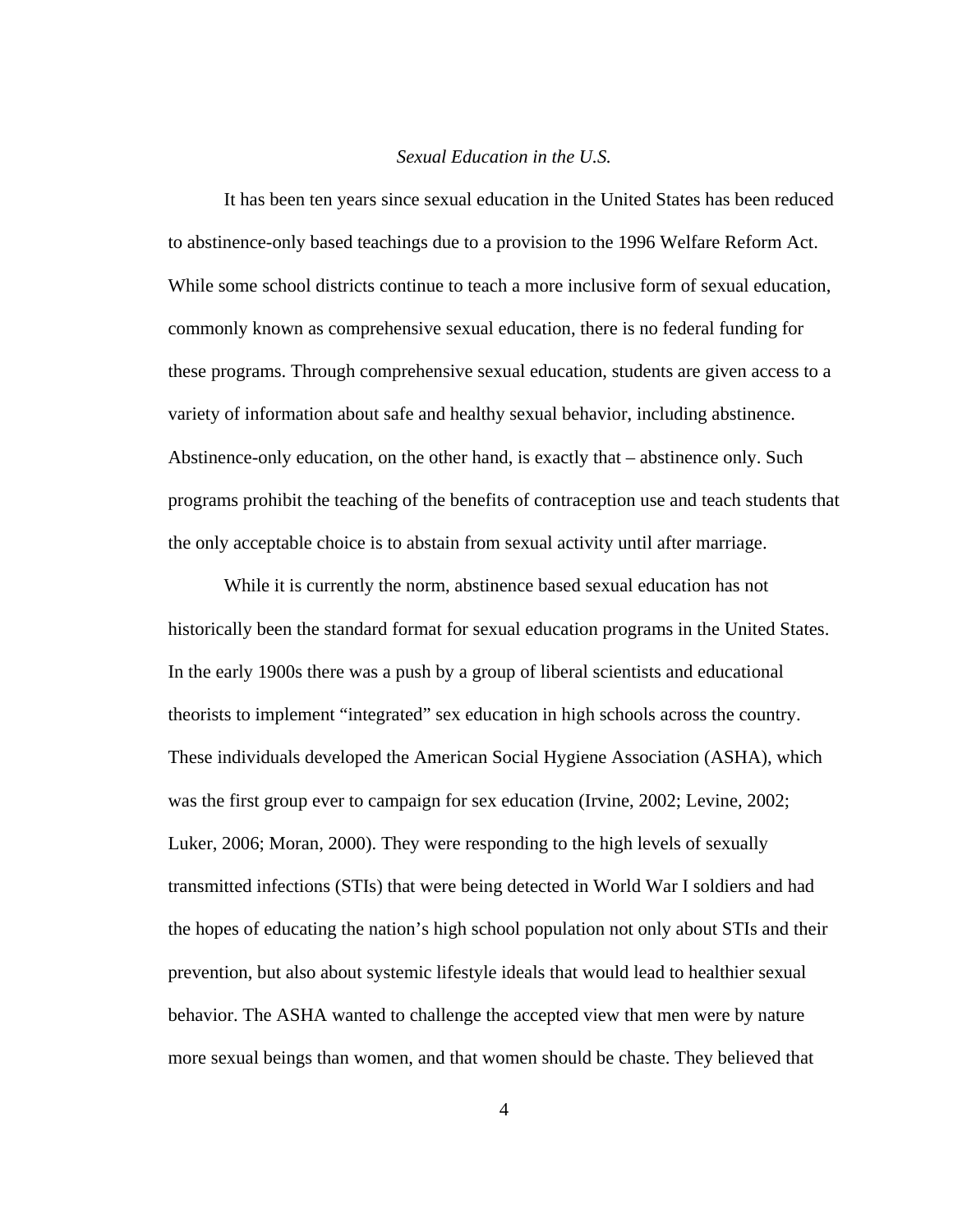such views lead to prostitution, which created a class of persecuted women who were in fact nothing less than a product of their own sexist society. The ASHA saw prostitution as a major contributor to the increasing rates of STIs, and believed that if they could teach the nation's youth about appropriate sexual relationships through an "integrated" sexual education program, they could affect some systemic change in what they saw as problem sexual behavior as opposed to simply educating individuals about the realities and dangers of STIs (Moran, 2000). In essence, the pioneers of sex education had a goal of imparting sexual values over sexual health knowledge, making them similar to today's abstinence only proponents. While they did not push the idea of abstinence until marriage, the ASHA's goal was not to spread intellectual enlightenment, but instead to create a nationwide improvement in sexual behavior (Moran, 2000).

 The first sex education programs of the early 1900s were met with great opposition. Sex education was a controversial subject with much debate over what the exact area of focus and primary content matter should be. The general opinion amongst the American public was that sex was not something that should be discussed in public, let alone taught in schools (Irvine, 2002; Levine, 2002; Luker, 2006). As a result of this controversy, the implementation of the progressive vision ASHA had for widespread "integrated" sex education in the nation's high schools was less than successful. The programs faced social disapproval and a lack of funding, and the ASHA had to accept the reality that the nation was not ready to examine its conservative views of sex. According to Moran (2000), "emergency" sex education, consisting of scare tactic education about

5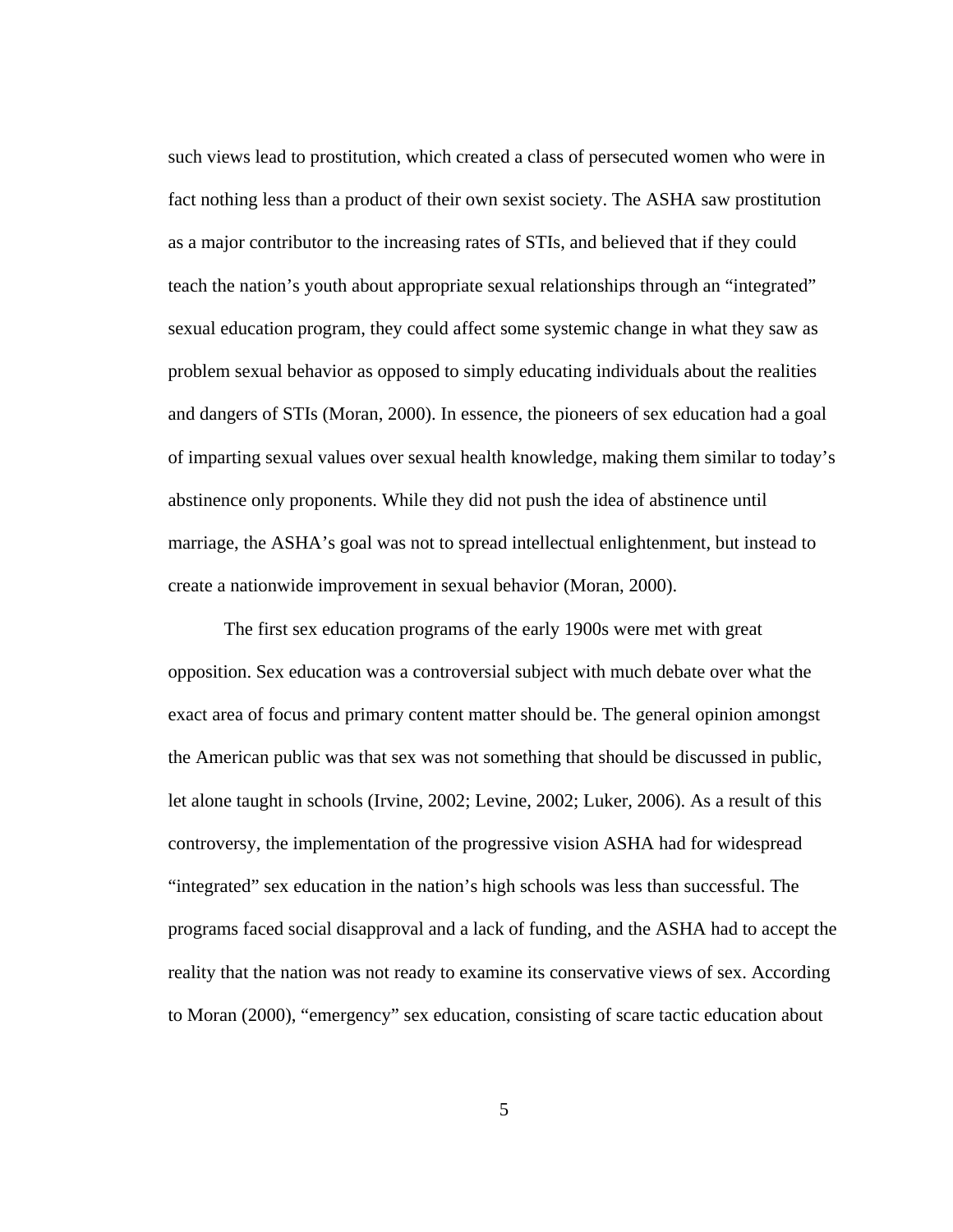STIs and the immorality of sexual relations outside of marriage, was the only form of sex education truly accepted in the early 1900s.

 In the 1920s more general sexual education began to gain acceptance, and it eventually became commonplace in American high schools. While there was inevitably still some controversy over the teaching of sex in schools, it was on a small scale. However, in response to the sexual revolution of the 1960s, sex education programs began to acknowledge that sex and marriage were two different things and that one could, and often did, exist without the other. At that time, and not before, did the opposition to sex education become a widespread, national issue as opposed to the more local and personal battles that had existed since the early 1900s (Luker, 2006).

 As the opposition to sex education grew and became more organized, some small changes at local levels were affected. The buzz had started and parents were engaging in debates with schools over who should be responsible for teaching their children about sex and the values that are inherently connected to it. Politicians at the state and national levels picked up on the divisive importance of the issue of sex education, with many states forming their own laws and policies (Luker, 2006). And finally, in 1996, exactly how to teach sex education became a national issue, and national policy was instated to dictate exactly what the U.S. government was and was not willing to endorse in the name of sexual education. The federal government had spoken and abstinence only sex education was their choice. While the federal government still allows for the teaching of more comprehensive sex education, they will not endorse or fund such programs. States

6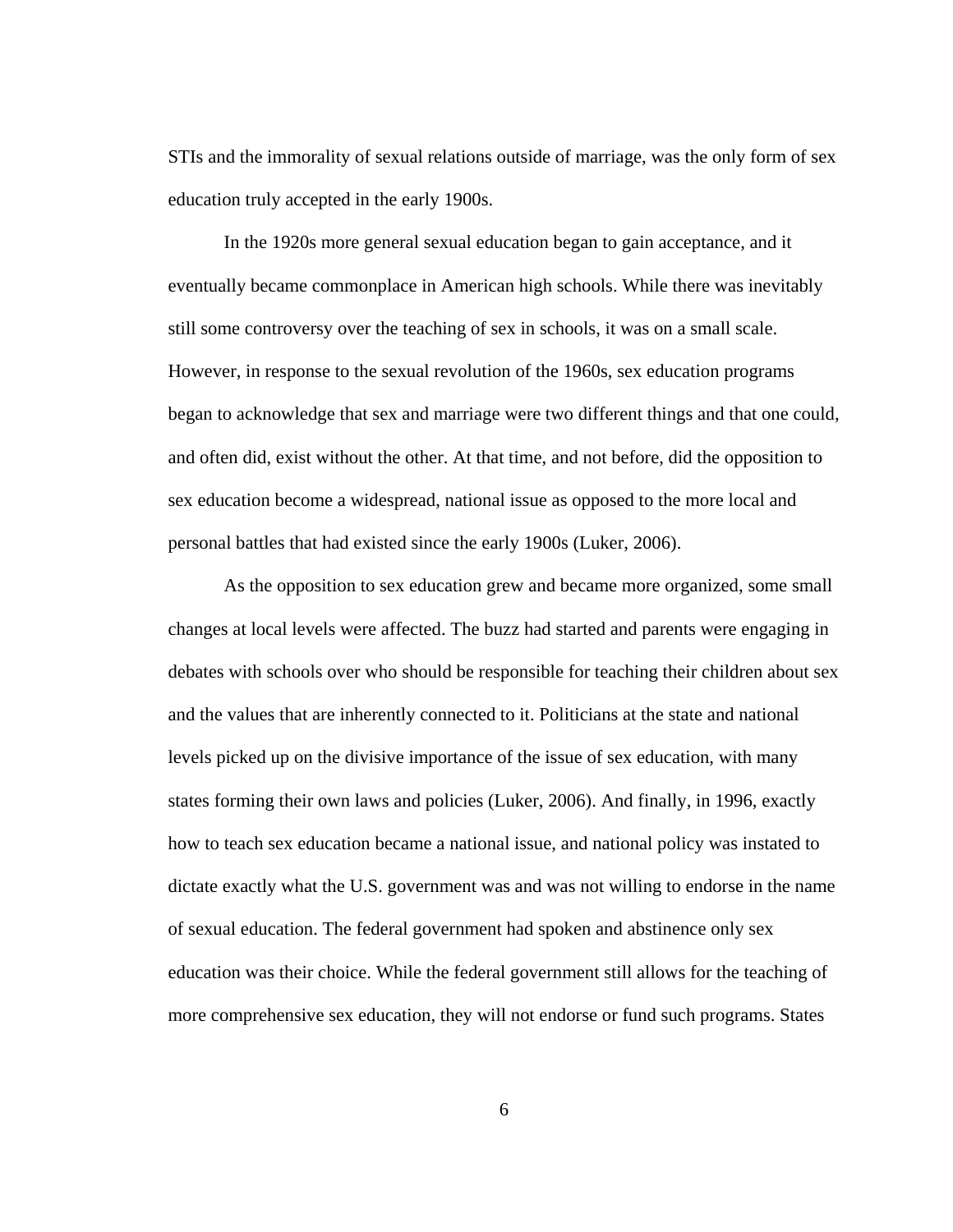and school districts that choose to teach comprehensive sex education have to come up with the funding for such programs on their own.

 Currently in the vast majority of America's fifty states, there are no laws requiring the teaching of any form of sex education. In fact, only 19 states and the District of Columbia require that public schools teach sex education. However, many of the 31 states that do not mandate the teaching of sexual education also have laws dictating what must be taught if sex education is taught in a public school. In total, 22 states require that abstinence be stressed when taught as part of sex education, and 10 other states require that it be covered. 14 states and the District of Columbia require that contraception is covered in sex education programs, but no state requires that contraception be stressed. In addition, 35 states and the District of Columbia require that some form of STD/HIV education be taught in public schools, but only 18 states require that such programs cover contraception, while 25 require that abstinence be stressed and 11 others require that abstinence be covered (Guttmacher Institute, 2007).

With 22 states in the U.S. insisting on abstinence only sexual education and 10 insisting that abstinence be covered but not necessarily stressed, one might interpret that as leaving the decision of whether to teach comprehensive sex education or abstinenceonly sex education up to the schools in the remaining 18 states. For proponents of comprehensive sexual education, these statistics could contain a glimmer of hope. Since the National Education Foundation (the national teacher's union) is a member of The National Coalition to Support Sexuality Education, which supports comprehensive sex education in the United States (Advocated for Youth, 2001), it would follow reason that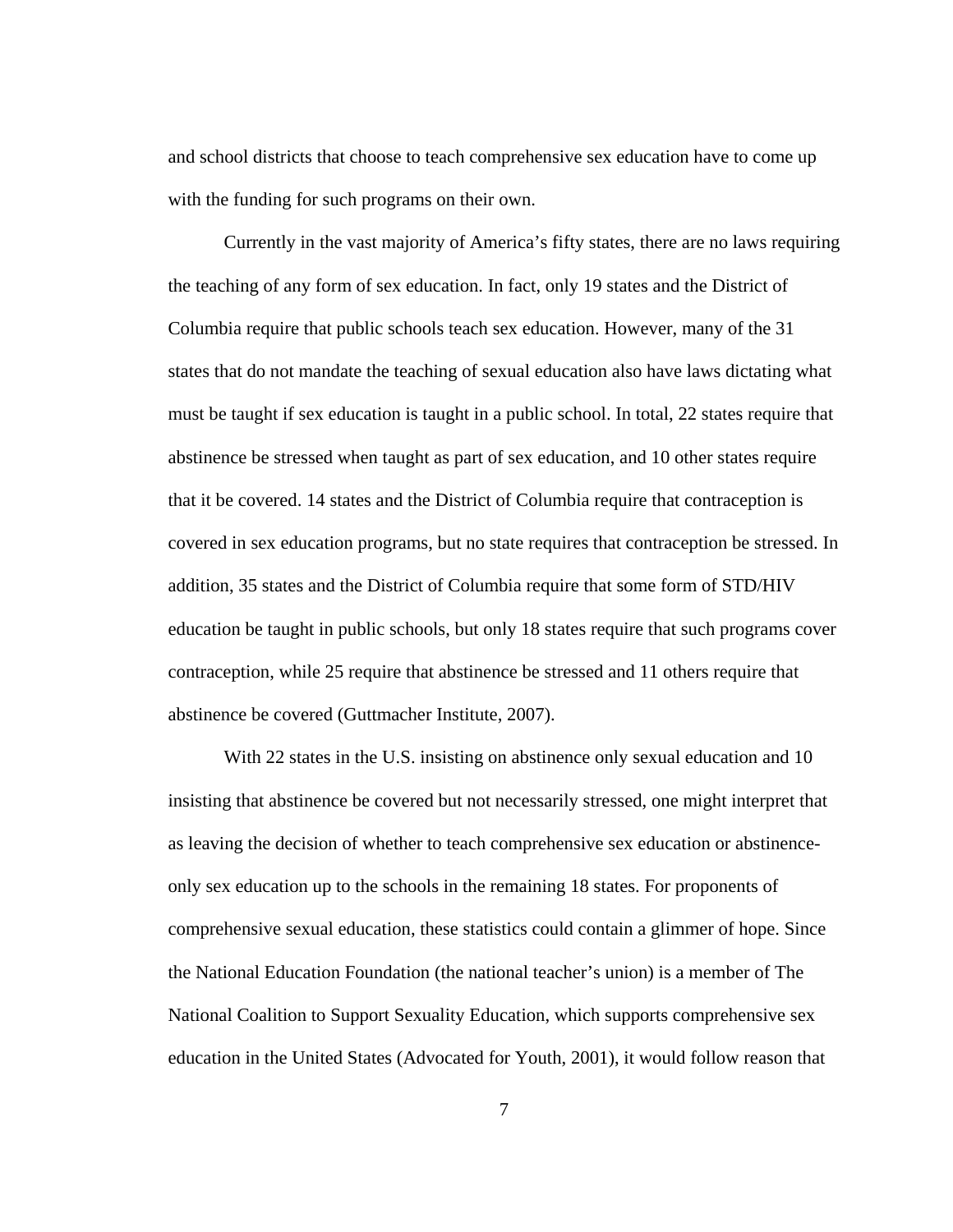public schools in 18 states still teach comprehensive sexual education. However, this is not the case. Abstinence-only programs are even more widespread than the numbers might suggest because schools in states that leave sexual education content up to the individual districts are also overwhelmingly choosing to follow abstinence-only curricula (Irvine, 2002).

 Sexual education in the vast majority of America's schools has declined into abstinence only sex education due to the arguments of the conservative right. Schools that have the choice have stopped teaching controversial sex education topics not because they no longer believe they are important, but because it is simply easier. The ongoing uphill battle to teach about topics such as masturbation or nocturnal emissions has become too time consuming and costly. It is easier for districts, schools, and individual teachers to grant the conservative parties their wishes even when they are in the minority than it is to fight for comprehensive sex education (Irvine, 2002). It does not seem to matter that 38 states and the District of Columbia allow parents to remove their children from sex education classes or require parental consent for students to participate in sex or STD/HIV education (Guttmacher Institute, 2007).

The prevailing argument against comprehensive sexual education is that such teaching conveys an implicit message that teen sex is both expected and accepted (Martin, Rector & Pardue, 2004), and that teaching about contraception use will encourage students to become sexually active at a younger age and encourage youthful sexual experimentation (Wallace & Warner, 2002), but there is no evidence to validate this belief. In fact, Kirby (2001) found in an evaluation of more than 250 studies done on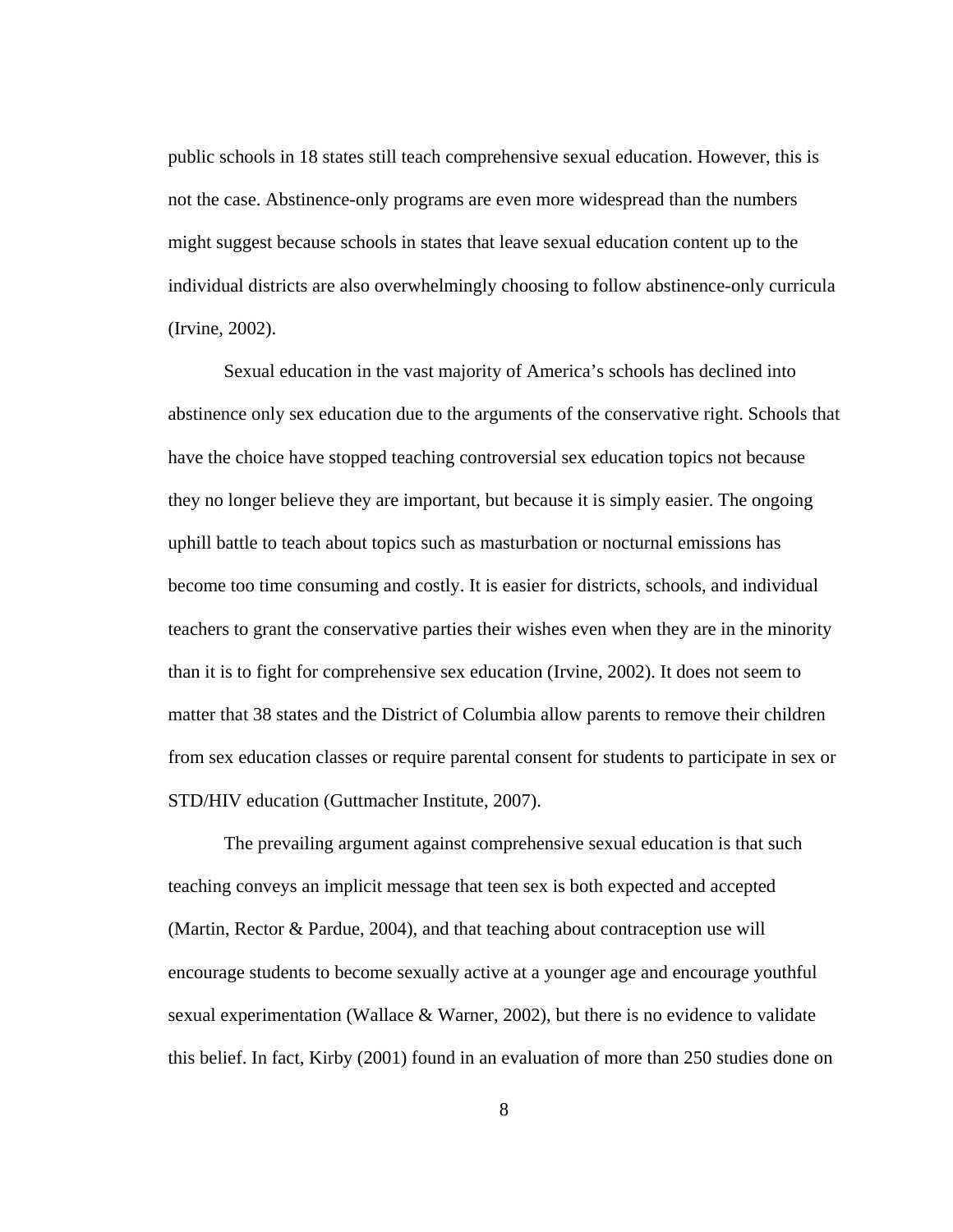adolescent sexual behavior, that comprehensive sex education programs that provide information about both abstinence and contraception can help delay the onset of sexual activity in teenagers, reduce their number of sexual partners and increase contraceptive use when adolescents do become sexually active. In short, the research suggests that such comprehensive programs enable individuals to make informed choices about health and safety when they decide they are ready to engage in sexual behavior, whenever that may be. This and other research led Surgeon General Dr. David Satcher of the U.S. Department of Health and Human Services to point out the benefits of comprehensive sexual education and to recommend it for all of the nation's public schools (Satcher, 2001). Despite the Surgeon General's recommendation, abstinence-only sexual education continues to become more common.

 In a review of eight different abstinence-only programs that have each been independently evaluated, Thomas (2002) found that although the programs generally attained the desired impact on attitudes about what constitutes appropriate sexual conduct for teens, no such program has been proven to affect adolescent sexual behavior in any way. In other words, abstinence-only sexual education programs do not decrease sexual behavior amongst teens by increasing the number of those who choose abstinence. Instead, they simply increase the number of teens who believe that abstinence may be the best choice for their age group, but who decide to become sexually active regardless.

 There is also some evidence that suggests students are dissatisfied with the abstinence-only education they are receiving (Somers & Surmann, 2004). Through a number of focus groups followed by more detailed individual interviews, Steele (1999)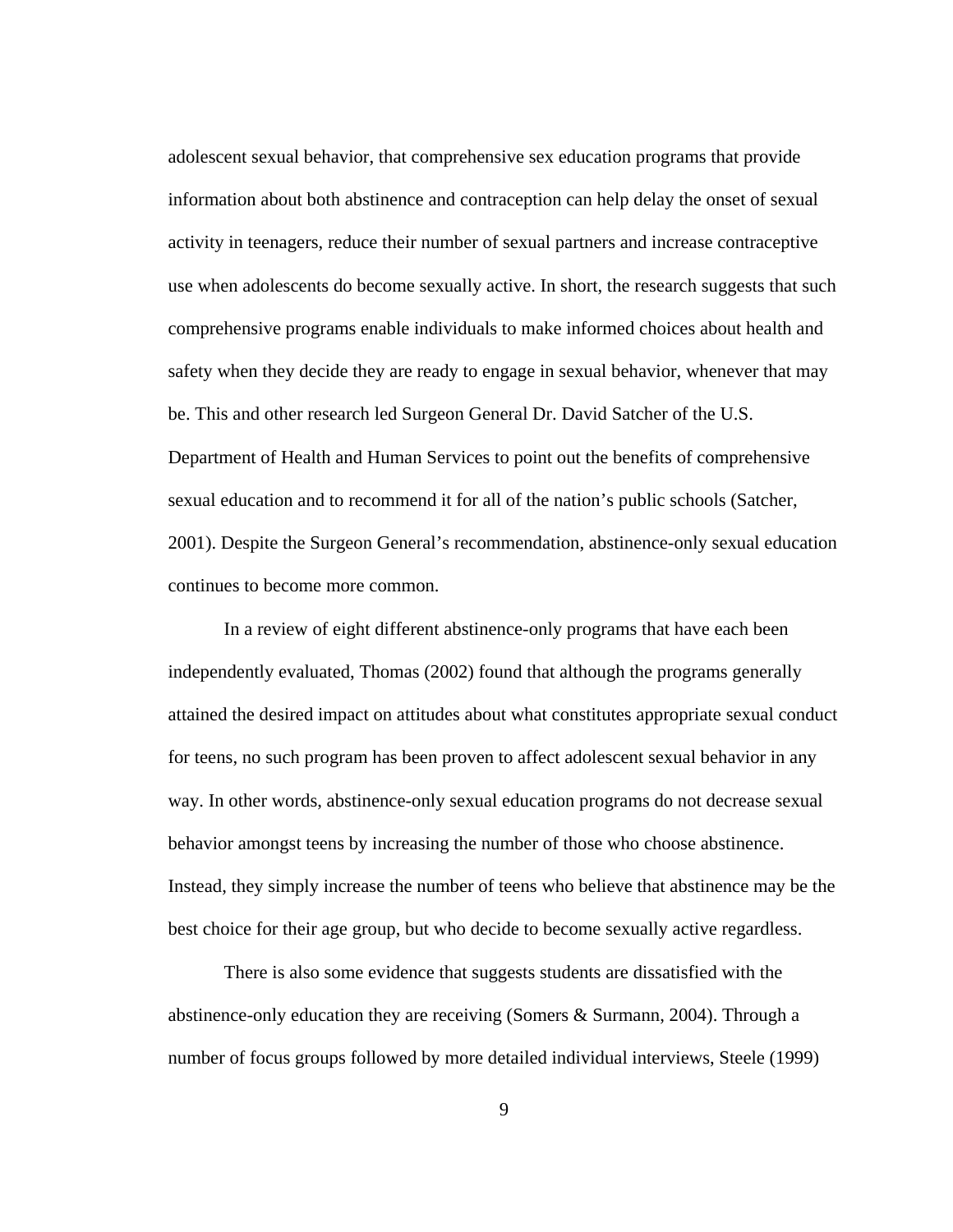found that the primary objections teens voice about school-based sex education programs are their heavy emphasis on disease (which makes them similar to the "emergency" sex education programs of the early 1900s), redundancy from one year to the next, avoidance of topics the teacher might find embarrassing or objectionable, and a tendency to speak about sexual relationships in scientific instead of humanistic terms.

 Another inherent problem with abstinence only sex education programs in that they are attempting to impart a level of 'moral' behavior that significantly goes against the American social trend, and therefore the content feels unrealistic to many of the adolescents who are being targeted. Not only is abstaining from sex until marriage not common in the U.S., it is incredibly rare. Based on statistics from 2002, Finer (2007) found that 75% of twenty year olds had had premarital sex, while 97% of sexually active 44 year olds had done so. He also found that 48% of individuals who turned 15 between the years of 1954 and 1963 (before the sexual revolution of the 1960s) had had premarital sex by the time they were 20. These are figures which lead one to question the presumption that abstinence-only sex education programs will bring us back to a time when America had more holistic family values. Finer (2007) also found that individuals who were adolescents in the years between 1994 and 2003 had premarital sex by the age of 20 at a rate of 74%, which represents a 26% increase in premarital sex over four decades. These statistics suggest that implementing abstinence until marriage as a normative behavior for today's adolescents is a goal that goes against decades of regular social behavior (Finer, 2007).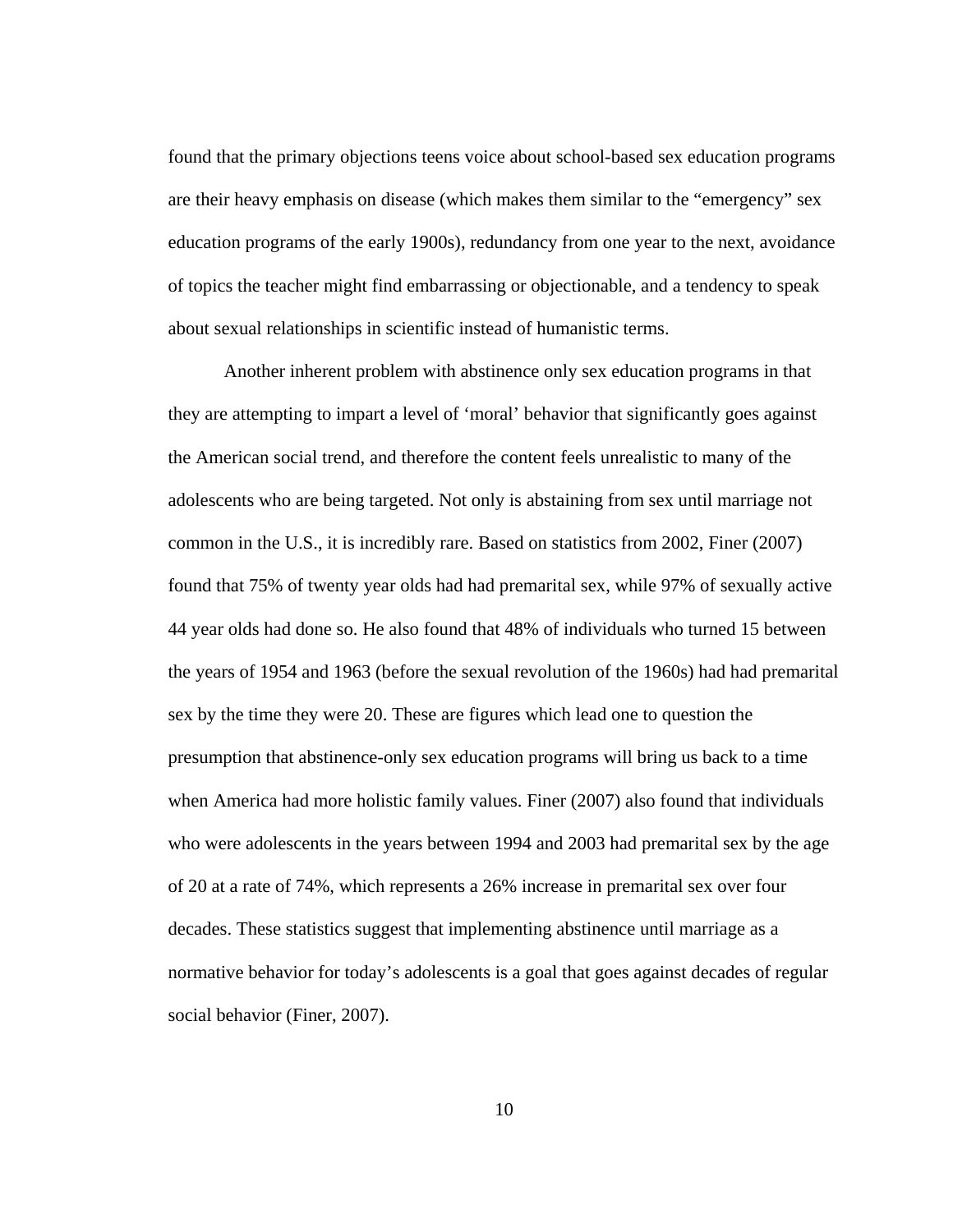Other research also suggests that abstinence-only sexual education has a goal that is falling short of its mark. As reported by SIECUS (Sexuality Information and Education Council of the United States), results from the 2005 Youth Risk Behavioral Survey (YRBS) show that while the number of high school students who have ever had sexual intercourse declined from 54% to 47% between the years of 1991 and 2001, it remained at 47% for the four years between 2001 and 2005, a time period over which abstinence only sex education has increased in popularity and practice. The survey also shows that 63% of high school seniors report being sexually active. However, the most shocking information revealed in the 2005 YRBS is not that so many high school students are engaging in sexual intercourse, but that for the first time in 14 years the rate of condom use among adolescents (62.8%) has not increased. Such information begs the question of what sort of influence abstinence-only sex education programs are having on today's youth, particularly when many such programs openly discourage condom use (SIECUS, 2006).

 For the reasons mentioned above, this researcher believes that the current abstinence-only sexual education programs in the vast majority of America's public schools are inadequate and ineffective in addressing and solving many of our countries sexual health issues. Not only does America have the highest rate of teenage pregnancy among all developed nations, more than twice that of Canada and most Western European countries, but the spread of sexually transmitted infections is also at epidemic levels among American teens. In fact, rates of curable STIs in the U.S. are the highest of any country in the developed world and are higher than those in some developing regions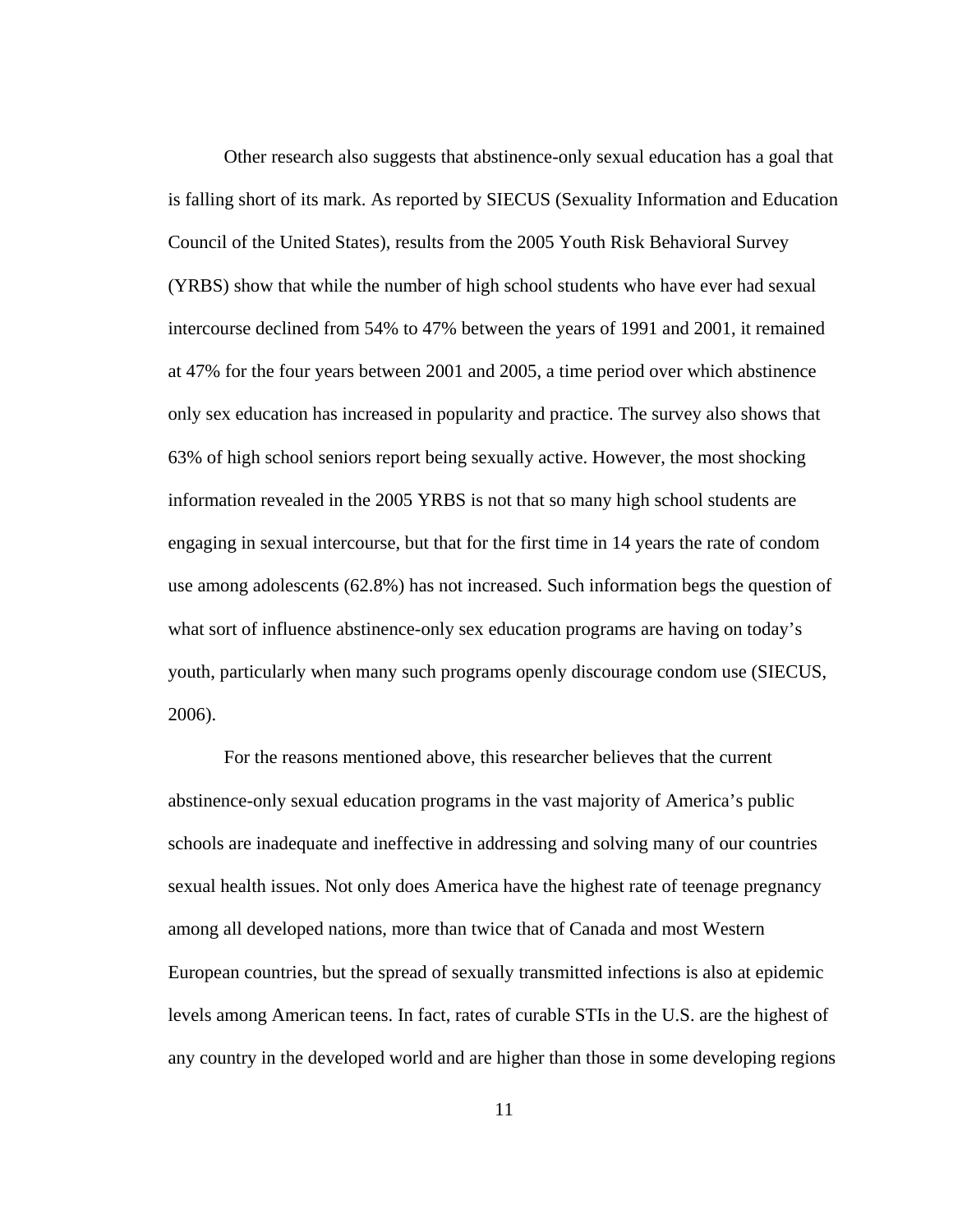(Guttmacher Institute, 2006). Also, American teens are contracting HIV faster than almost any other demographic group in the country, with half of all new cases occurring in people between the ages of 15 and 24 (Planned Parenthood, 2001). And this is not only a health related issue. According to the Guttmacher Institute (2006), an estimated \$13 billion is spent annually in the U.S. on medical costs directly associated with STIs.

#### *Adolescent Sexual Behavior*

 The factual health information which adolescents have is not the only important factor in making healthy choices about sexual behavior. How teens choose to use that information is what really makes a difference in the long run. Research indicates that there are many more factors that affect adolescent sexual behavior than the type of sexual education they receive in school. In a large scale, quantitative study on adolescent lifestyle choices conducted in an urban high school, He, Kramer, Houser, Chomitz, and Hacker (2004) found that higher academic achievement is directly related to healthier lifestyle choices among adolescents, including a greater likelihood of abstinence and more regular contraceptive use. They also found that peer approval for risky behavior encourages such behavior in adolescents, while parental disapproval discourages unhealthy lifestyle behaviors.

 Based on self-reported perceptions about quality of life, Gerhardt, Britto, and Mills (2003) found that risky sexual behavior among adolescent girls was directly connected to what the girls saw as their own low health related quality of life. This indicates that while many adolescents are aware of the implications of risky sexual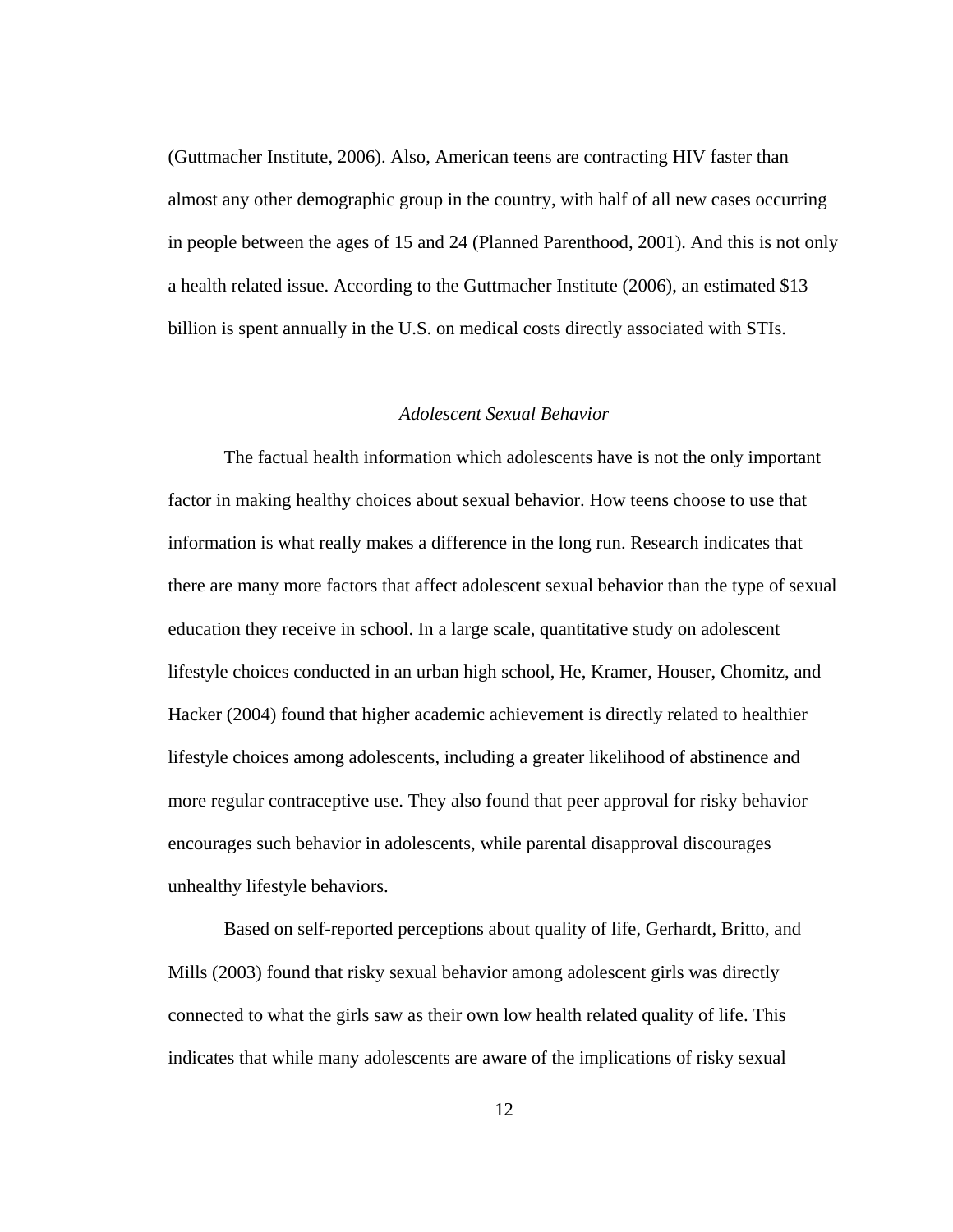behaviors for their health and perceived quality of life, they still continue to engage in such behaviors. Similarly, adolescent girls who become pregnant are more likely than their peers to have subsequent pregnancies despite their personal knowledge of the risks associated with unprotected sexual intercourse (Morgan, Chapar, & Fisher, 1995). Such behavior begs the question of why adolescents continue to engage in high risk behaviors when they understand the risks involved.

 Low self-esteem, poor body image, and depression have been found to be major factors that contribute to adolescents' participation in high risk behaviors, and by analyzing seven Youth Risk Behavior Surveys (YRBSs) of 9th–12th graders conducted from 1991 through 2003, Anderson, Sentelli, and Morrow (2006) found that these factors, which are associated with poorly protected sex among adolescents, have remained the same since the early 1990s. Ethier et al. (2006) also found that there is a direct correlation between low levels of emotional stability and high rates of risky sexual behavior among adolescents. While Morgan et al. (1995) found no significant differences between pregnant and non-pregnant teens on the measurement of self-esteem, they did find that teens who were or had ever been pregnant felt much more strongly that there was a powerful other in their locust of control. In light of this research it appears that regardless of the type of sexual education received in school, adolescents with poor self-image or feelings of low self efficacy will continue to participate in unsafe sex practices as long as their self-image does not change. For these adolescents, the differences between abstinence-only and comprehensive sexual education programs as they exist today are insignificant factors in preventing unsafe sexual practices.

13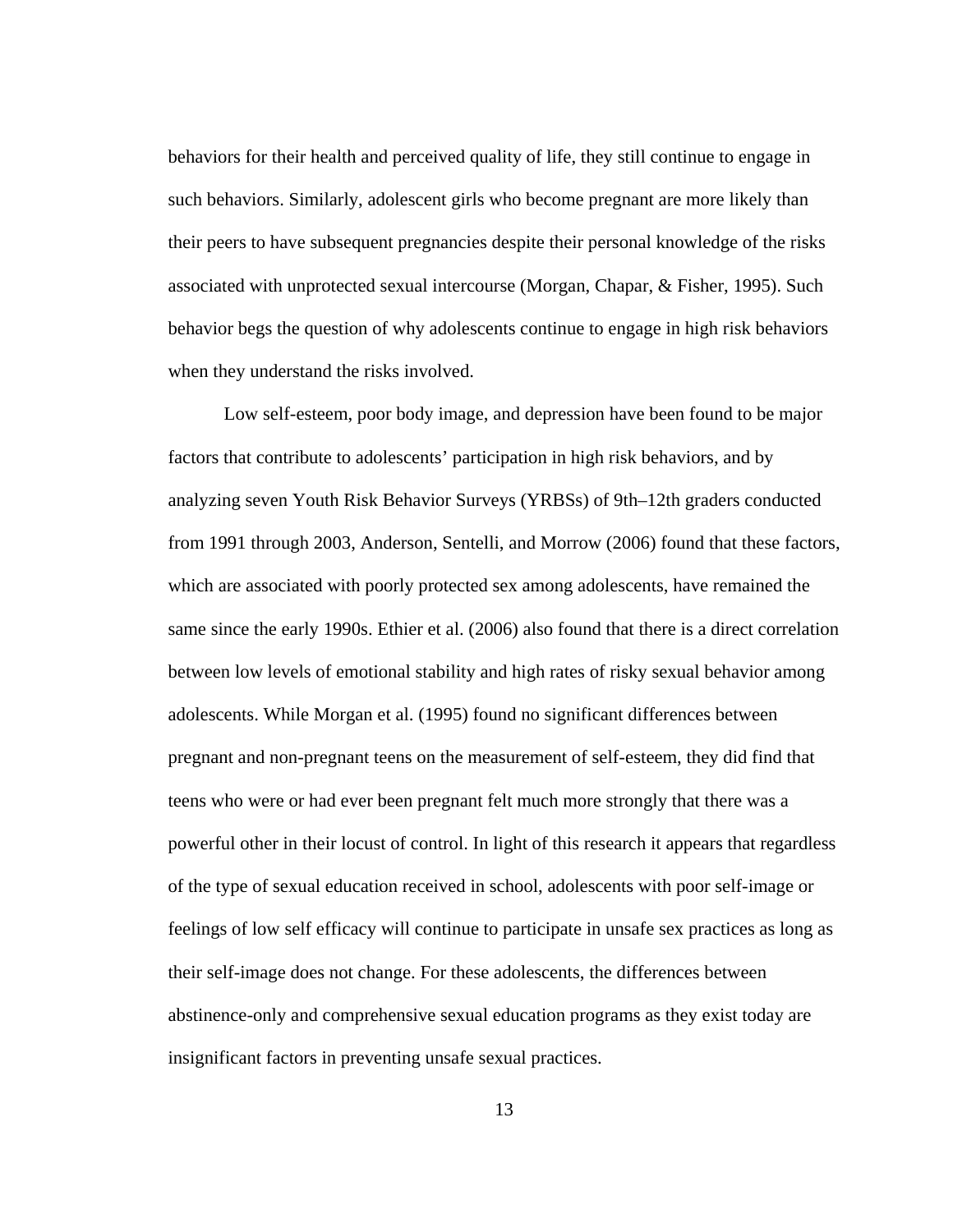For many adolescents and adults, condom use is more than simply a health issue, and their use or lack thereof has nothing to do with high or low self-esteem or lack of self efficacy. Instead it comes down to an issue of trust and intimacy. For many individuals, a general perception is that if there is no trust there is no relationship, and a request from either partner for the other to wear a condom can and often is interpreted as an accusation of infidelity and an inherent lack of trust. In her study of adult heterosexual women, Sobo (1998) found that relationships in which condoms are not used are typically described by the female partner as being more intimate, trustworthy, compassionate, and loving. In a similar study with adolescents, Moore and Rosenthal (1998) also found that such sentiments about intimacy and condom use are common among adolescent girls. This research combined with Tracy, Shaver, Albino, and Cooper's (2003) findings that many adolescent girls have sex in order not to loose their boyfriends, carry with them heavy implications for the importance of teaching adolescents about building healthy, mutually respectful relationships as well as educating them about the dangers of STIs.

 In her study on intimate relationships and risky contraceptive use among adult women, Sobo (1998) also found that the longer a relationship has been established, the less likely it is for a couple to use condoms even if they are unsure of the sexual health status of their partner. With time, trust in a relationship and in a partner is built. Couples get to "know" each other, which leads them to believe that they are safe from the transmission of STIs because they would simply know if their partner had one. Moore and Rosenthal (1998) suggest that many adolescents are at a heightened risk for STIs for the same reason. Adolescents tend to fall into and out of love much more rapidly then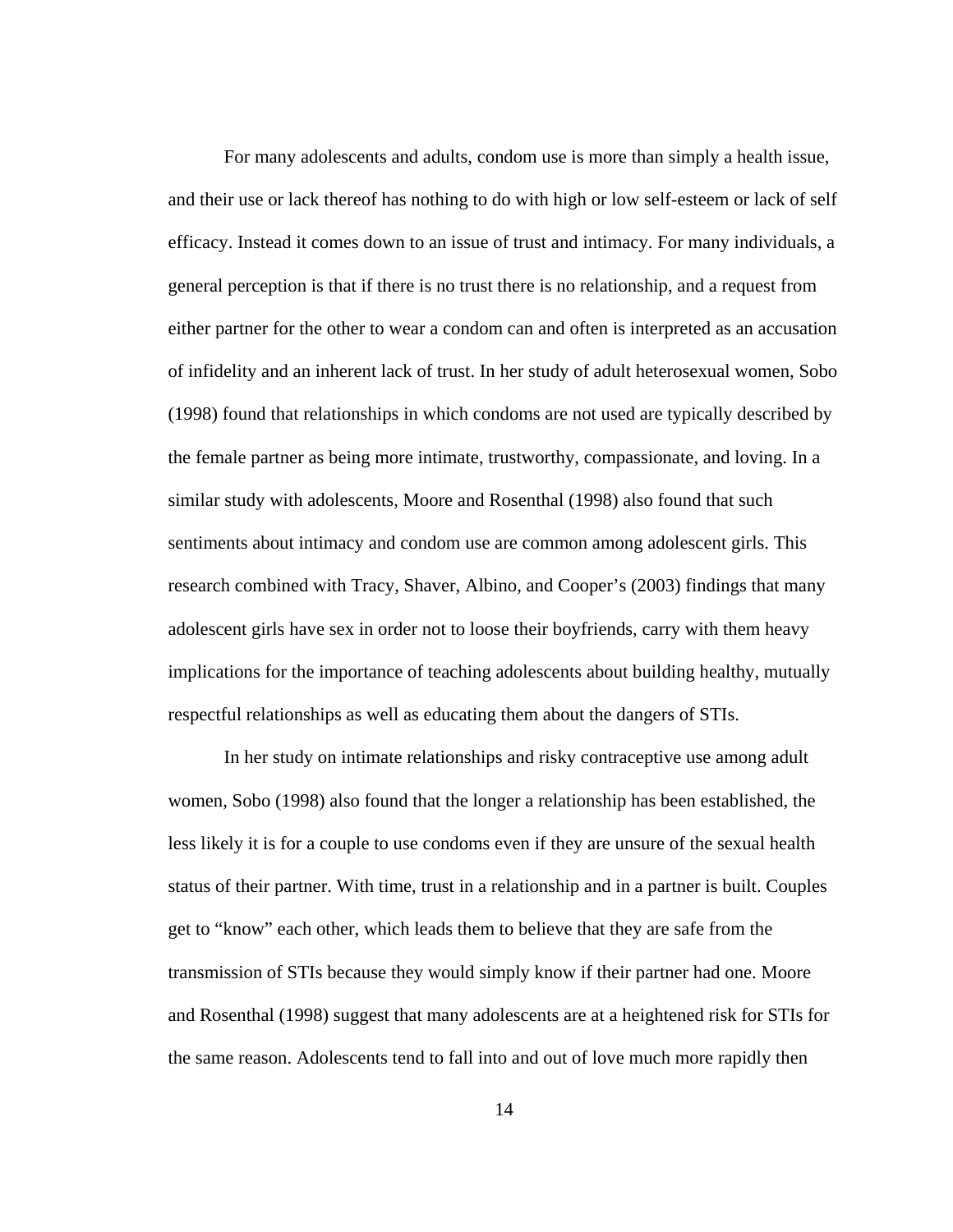adults, and are inclined to place more faith in their relationships after shorter amounts of time than adults do, leading to the early termination of condom use in unstable, shorter term relationships.

 However, since it takes at least two people to engage in unsafe sexual behavior, it is important to look at adolescent sexual relationships as an entity and consider how comprehensive sexual education might benefit adolescents in that context. Fortenberry (2003) conducted a study of 39 heterosexual dyads ranging from ages 13 to 25 in order to determine the effect each individual partner has on the dyad relationship and vice versa. Subjects in the study were given self-administered questionnaires and participated in structured interviews. Partners always completed the questionnaires and interviews separately. Fortenberry (2003) found that health risk behaviors among adolescent couples are strongest when both individuals in the couple participate in a variety of risk taking behaviors, and conversely, substantial similarities in health-protective behaviors are also found within adolescent relationship dyads. However, when one member of an adolescent relationship dyad has primarily health-protective behaviors and the other has mostly high risk-taking behaviors, the dyad as a whole still generally does not practice risky sexual behaviors such as not using condoms or contraceptives of any form. This suggests that the positive influence of the low risk-taking member of an adolescent sexual relationship dyad influences the safety of the relationship as a whole when it comes to making decisions about contraception use and safer sex (Fortenberry, 2003).

Gordon (1996) postulates that cognitive factors, social and psychological factors, and cultural and societal factors are the three major areas that affect adolescent decision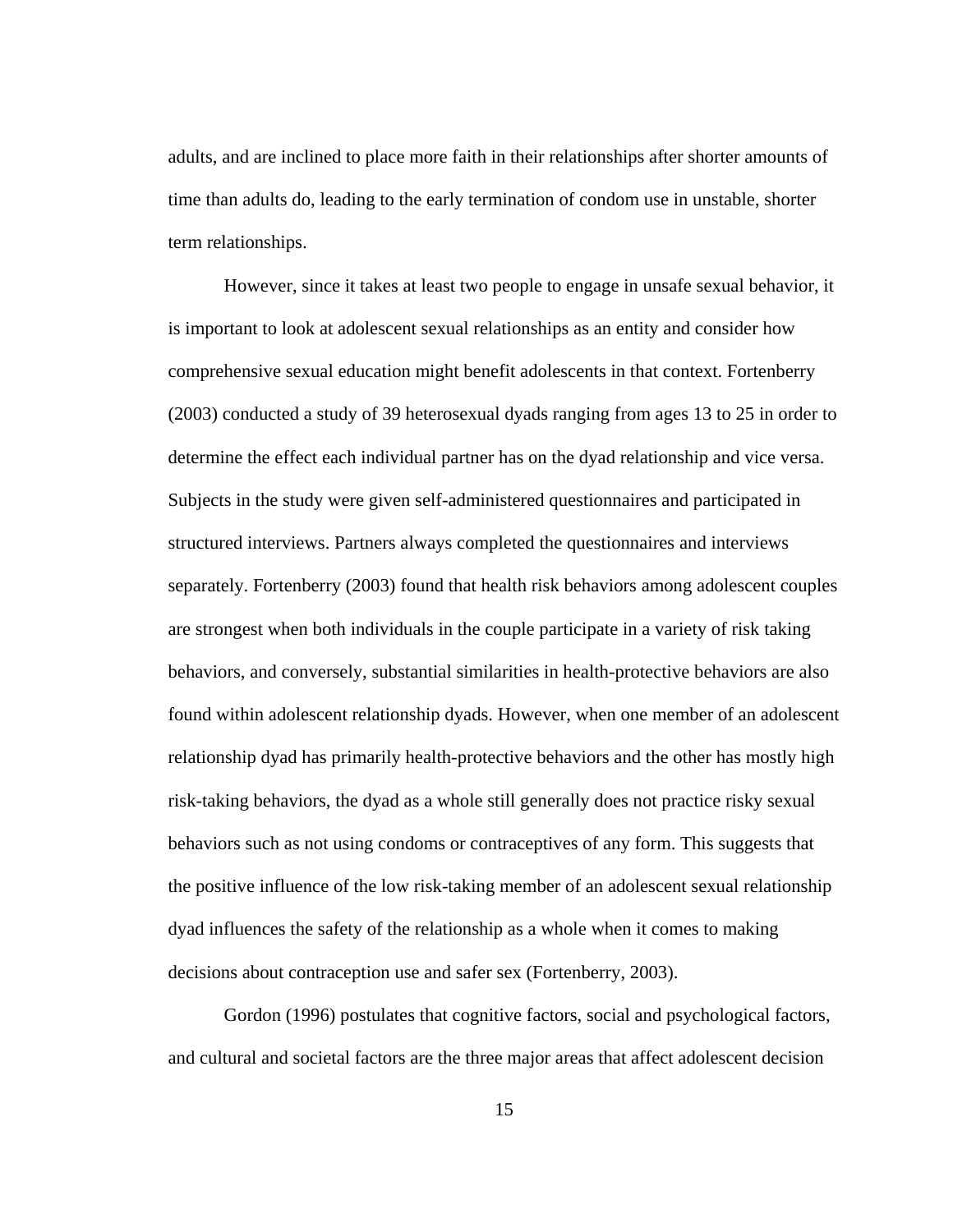making in regards to sexual activity and contraceptive use. In a qualitative study of pregnant and parenting teens, as well as teens that had been identified as at high risk for early pregnancy, and through looking at a variety of cognitive developmental theories and interviewing staff, teachers, and directors of programs for pregnant teens, Gordon (1996) found that adolescents use different forms of decision making in different situations, and that they weigh out the benefits of a situation based on variables different from those used by adults. Therefore, Gordon (1996) concludes that sexual education programs which help adolescents learn and practice decision making are more developmentally appropriate than programs which insist upon the existence of only one acceptable decision.

Abstinence-only sex education proponents disagree. According to Focus on the Family, a Christian faith based organization dedicated to "nurturing and defending families worldwide," "Children need directive education - education that points them to a specific outcome. If sexuality education is taught in a condom - plus - abstinence format, the message is mixed and nondirective. Students are left confused as to the best health choice" (Klepacki, 2007). This form of education which Focus on the Family is encouraging, however, does not take into consideration the different phases of child development. As explained by Erikson (1963), children have different capacities for thought and action at different stages of their development. While young children have a concrete thought process and do in fact need "directive education," such concrete teaching no longer meets a child's needs by the time they have reached adolescence. In the developmental stage which Erikson termed identity vs. role confusion, adolescents

16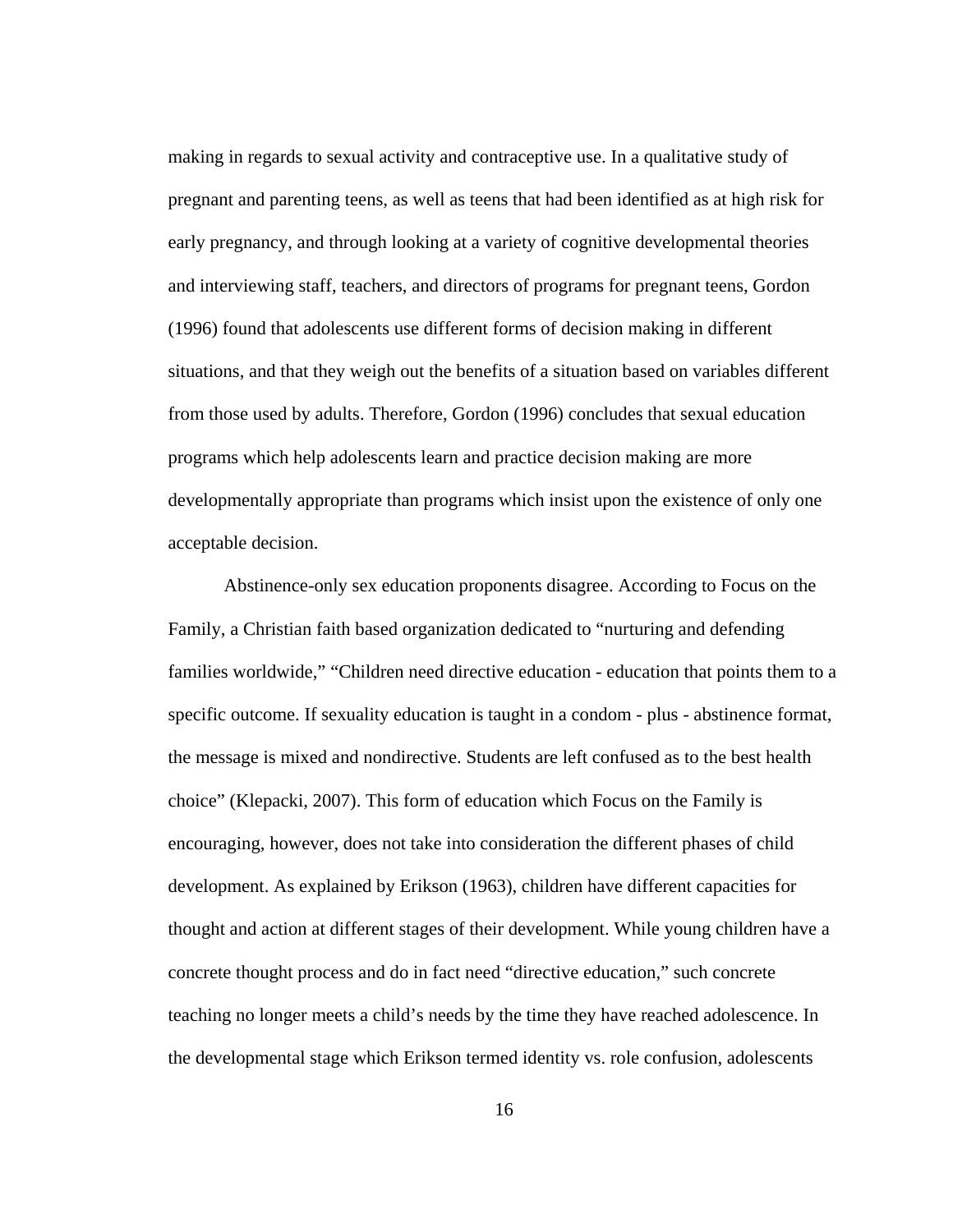experiment with a variety of different identities and values in order to determine which fit them best. Unlike younger children, adolescents question the reasoning behind and implications of knowledge provided to them by adults in order to determine whether or not it fits into their own identity model. Therefore, providing adolescents with such "directive education" goes against their developmental needs, and expecting them to accept it without question goes against Erikson's (1963) generally accepted theories of development.

According to Jacobs and Wolf (1995) who reviewed existing studies of a variety of formal comprehensive sex education programs, it has been found that comprehensive sexual education programs which include information on positive relationships with partners lead to increased contraceptive use among participants. After reviewing countless research on adolescent romantic relationships and adolescent sexual behavior, Barber and Eccles (2003) also discuss the importance of relationship education as a component of sexual education classes to teach adolescents about issues of respect and open dialogue amongst romantic couples. They argue that aiding in the development of interpersonal skills is equally as important as providing adolescents with the factual information and knowledge they will need in order to keep themselves safe.

All of this previous research strengthens the idea that the most effective form of sex education would be a program that discusses and teaches about healthy relationships and interpersonal communication as well as contraception and sexual health. For most adolescents the answer is not as simple as "just say no to sex" or "always use a condom no matter what." Instead, they need to be provided with the skills to make safe and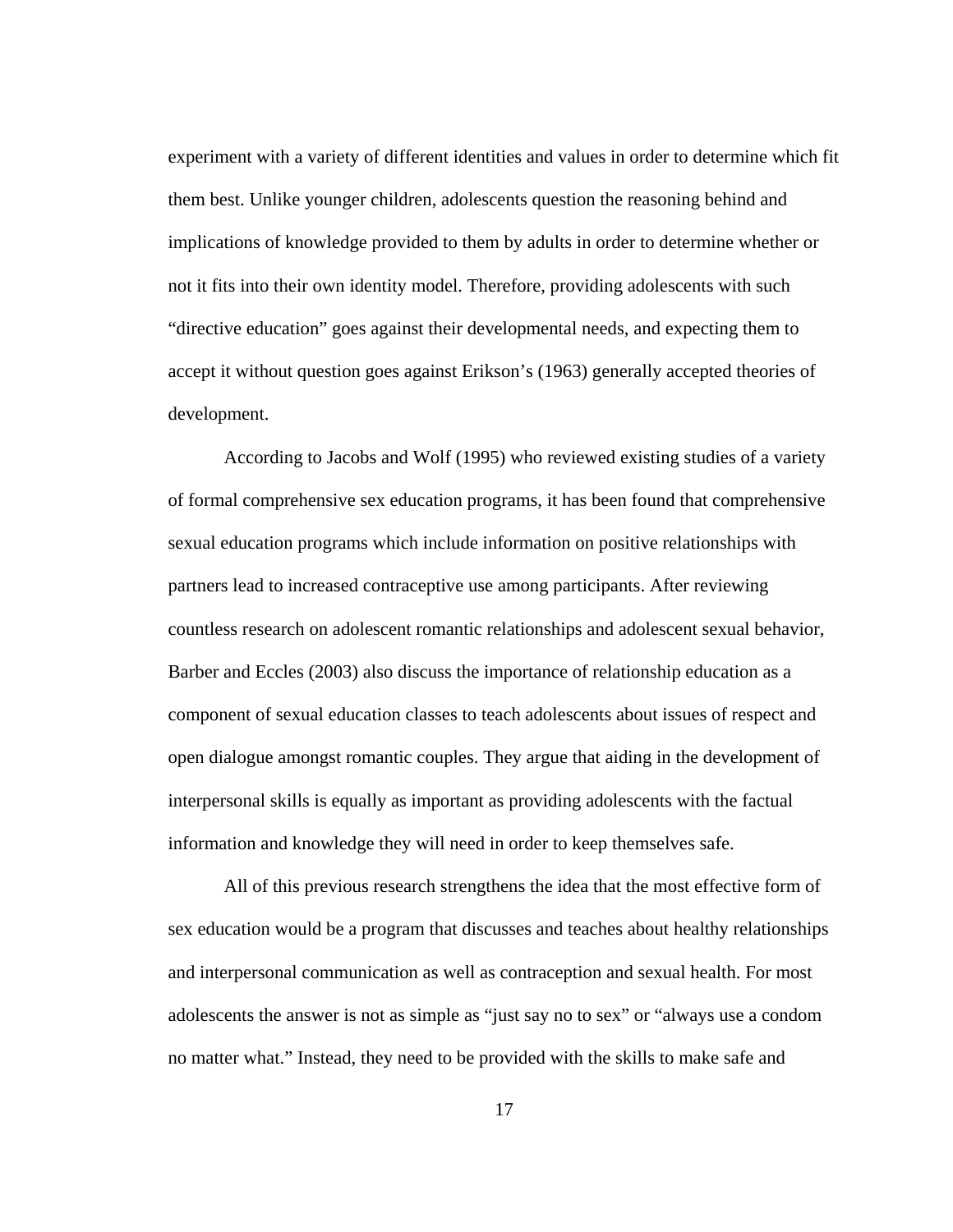healthy decisions and feel that they have the self efficacy of making those decisions based on the individual facts and realities of their own lives.

#### *Other Sources of Sexual Health Information*

 When comprehensive sexual education is taken out of the schools and adolescents must turn elsewhere for sexual health information, a significant problem arises – who will provide them with the adequate, accurate information they are seeking? According to abstinence only proponents, sex education is the right and responsibility of the parents or the church. They believe that public schools are not capable of imparting the values and morals they personally espouse and therefore wish to take on the responsibility of educating their children about sex (Focus on the Family, 2007). This researcher agrees that it is not the sole responsibility of schools to educate America's youth about sex and sexual health, and that parents should actively participate in the process. In fact, Somers and Surmann (2004) found that adolescents want to receive their sex education from their parents first and foremost. Secondly they want to receive such education from their schools, and according to Somers and Surmann (2004), despite the existing perception, surprisingly few teens want to look to their peers for their sexual knowledge. However, when parents are uncomfortable about or lack the knowledge to discuss sex and sexual health with their children, and schools are prohibited from doing so, teens have no choice but to look to their peers or the mass media for the information they are seeking, and thus many teens become grossly and dangerously misinformed (Brown et al., 2005; Steele, 1999).

18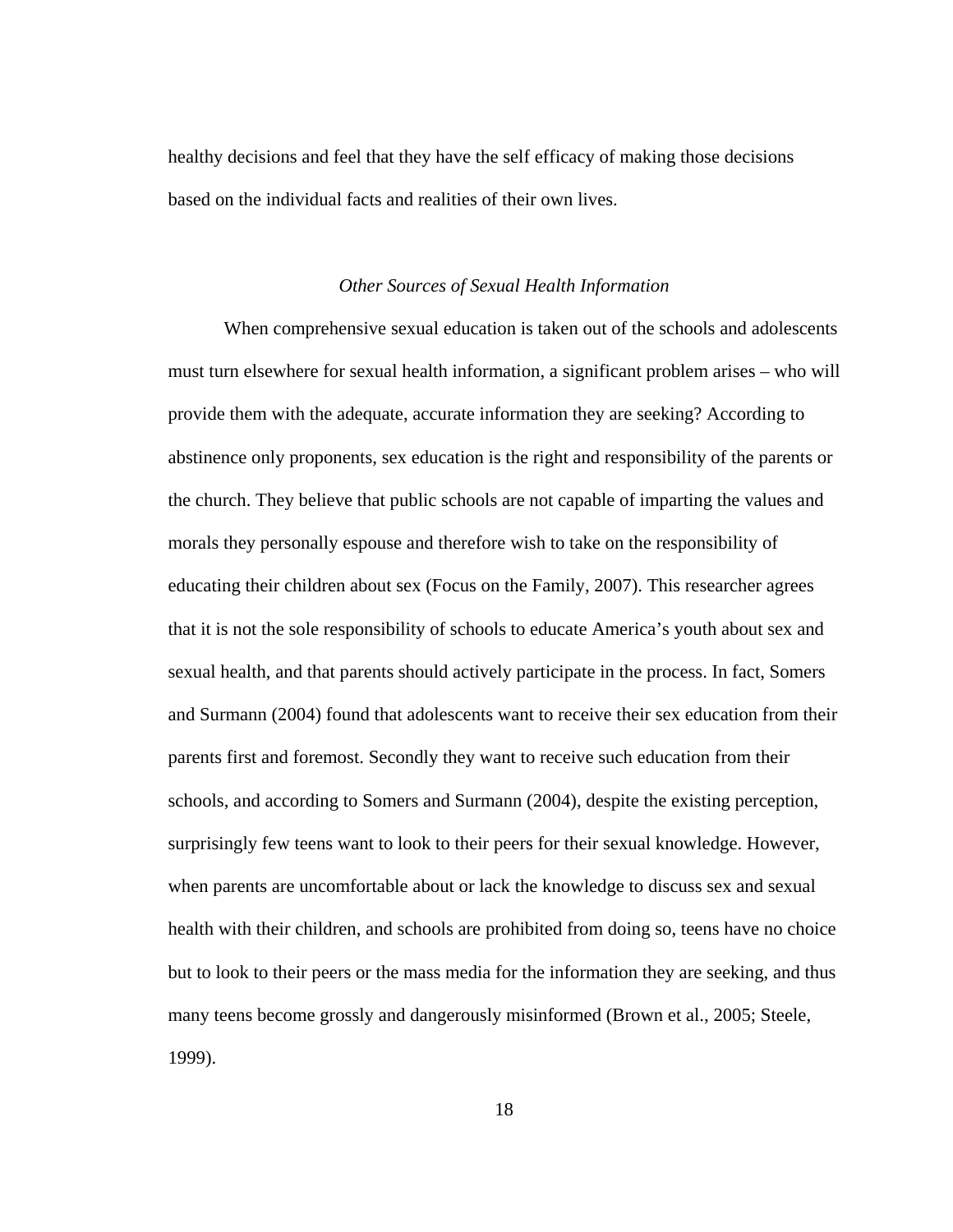When they are comfortable with the role, parents can be a positive source for sexual health information, as can older siblings. Klein et al. (2005) found that adolescents viewed their parents as effective sex educators when parents were able to have open and comfortable communication about issues of sex and sexuality, when they encouraged their children to ask questions, and when they started communications about sex at an early age. In a quantitative, longitudinal, comparative study conducted over 42 months, Kowal and Blinn-Pike (2004) found that conversations with parents and older siblings about sex lead to adolescents who engaged in less risky sexual behavior, had more consistent condom purchase and use, and were more likely to discuss condom use with their sexual partners. They also found that older siblings tend to impart messages of safe sex practices on their younger siblings even when the older sibling has engaged in unsafe sex practices. According to Kowal and Blinn-Pike (2004), it therefore stands to reason that adolescents who have open and comfortable relationships with their parents and/or older siblings are more likely to receive positive sexual knowledge from their families than those who do not. However, for a parent to be able to communicate so openly with their child, they must possess a level of comfort around issues of sex and sexuality and some general knowledge of the sex related issues facing today's adolescents.

 This researcher believes that helping families engage in such conversations and empowering parents to feel comfortable and confidant in speaking with their children about issues of sex and sexual health is of utmost importance since the majority of America's youth are no longer receiving such information in school. In a longitudinal comparative study with pre, post, and follow-up surveys Klein et al. (2005) found that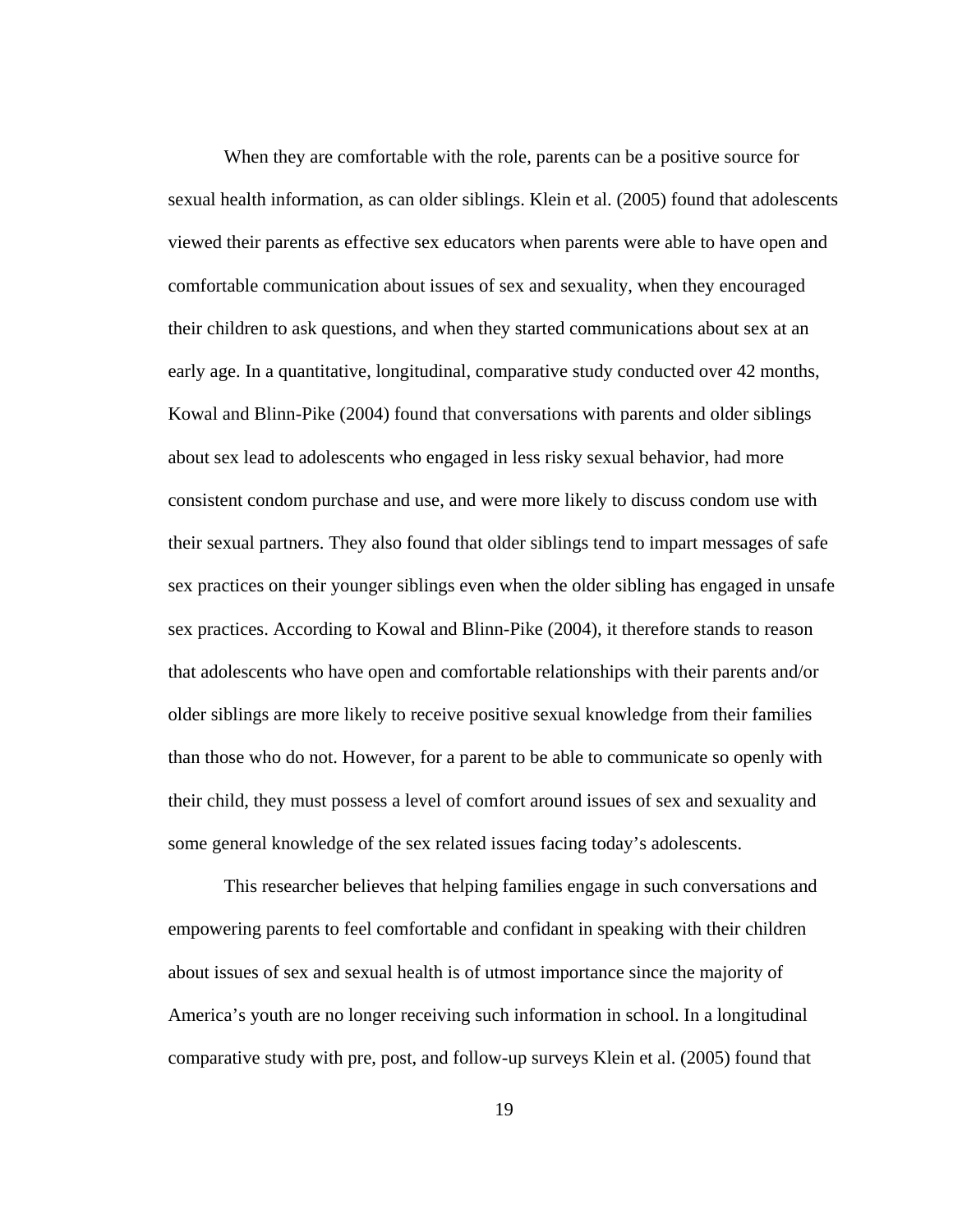programs geared at preparing parents to discuss issues of sex and sexual health with their children were overwhelming successful in increasing the parent's comfort levels for such discussions, and in increasing the likelihood and frequency of raising such topics with their children. Studies show that creating and maintaining this open and comfortable level of communication among parents and adolescents is of great importance. In a study on health care seeking behaviors among adolescents, Fortenberry (1997) found that parentchild connections were central to addressing issues of adolescent's sexual health. Fortenberry's (1997) research shows that many adolescents turn to family members for help with problems related to health, and STIs are no different. However, adolescents who feel uncomfortable discussing their sexual health and behavior with their parents are at high risk of not receiving treatment for STIs or of attempting self treatment through douching or the use of leftover antibiotics. Such self treatment is dangerous as it can lead to a reduction of symptoms, but does not cure the STI, causing potential long term hazards to the adolescent's own health and a high likelihood of transmission of the STI to their sexual partner. Fortenberry (1997) also found that less family support was directly correlated with prolonged wait time before an adolescent sought an examination of the STI by medical professionals, leading to more severe cases with long term health implications.

 What other options are then available to adolescents who do not have an open relationship with their families where they can discuss issues of sex and sexual health, or to adolescents whose parents do not feel comfortable in their ability to educate their children on such matters? If such an adolescent is not receiving comprehensive sex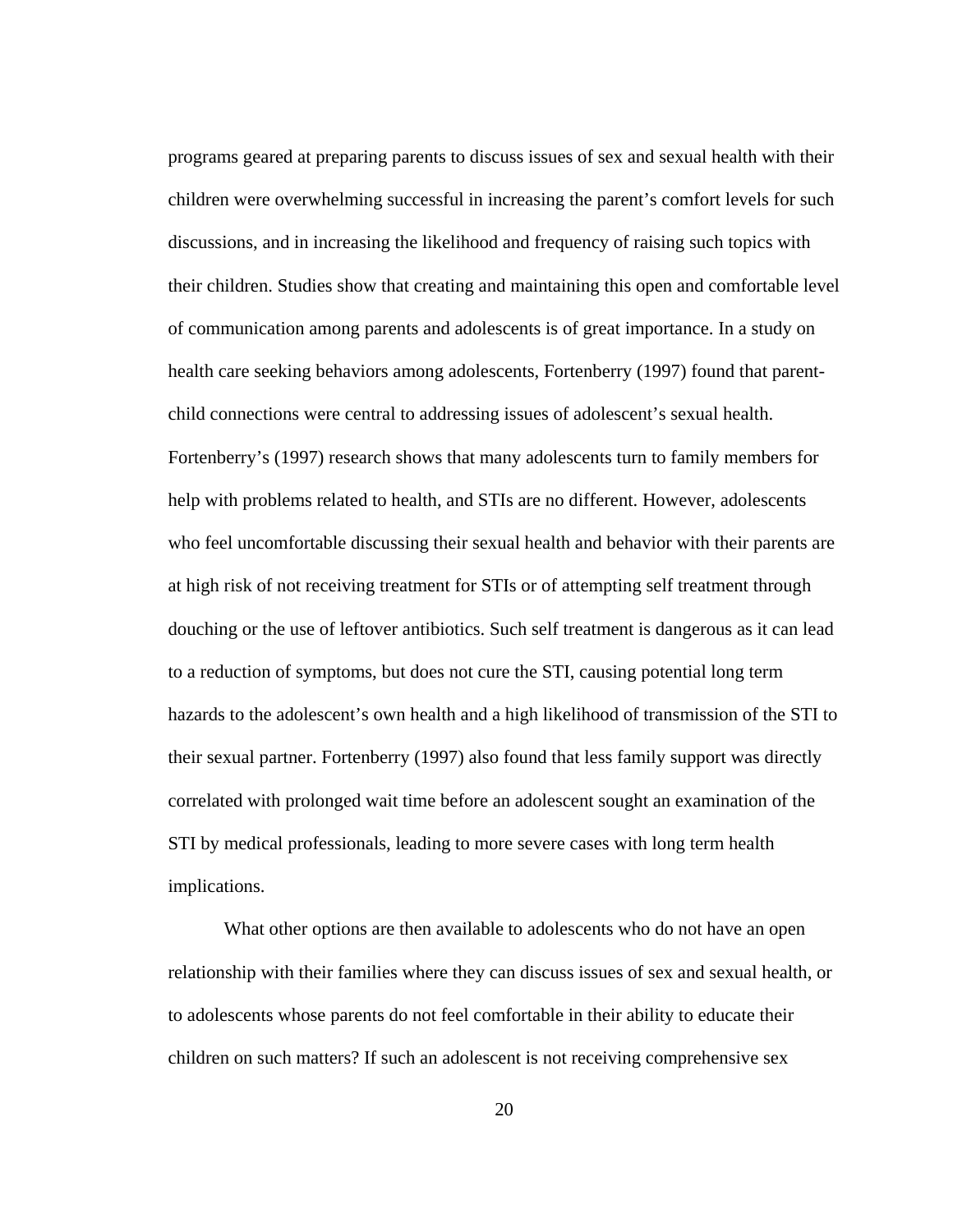education in school, they have no other resources but to rely on their peers and the mass media for their information about sex and sexual health. The frightening reality is that the schoolyard has never been known for its abundance of reliable information, and today's popular media is not much better. Brown, Halpern, and L'Engle (2005) found that girls who mature at an earlier age than their peers are more likely to turn to the media (television, movies, music, and magazines) for information about sex and sexuality, and are more likely to interpret the media as presenting scenes condoning adolescent sexual activity and giving them "sexual permission." Such teens are also less likely to consistently use contraception.

 There is however one last resource for teens who do not receive comprehensive sexual education in school, can not broach the topic with their parents, and do not view their peers or the mass media as reliable sources for sexual health information – the primary care physician. Adolescents who are confident and self possessed enough to actively search for accurate information about sex and sexual health always have the option of turning to their primary care physician or other health care providers for the information they seek. However, it appears that the adolescent has to be very clear in making their quest for sexual health knowledge known. In Ziv, Boulet, and Slap's study on adolescent's utilization of physicians offices (as cited in Mulvihill et al., 2005) it was found that less than 3% of physicians reported providing counseling or education on STDs or HIV to their adolescent patients. In other words, if the adolescent patient didn't ask for such information outright, the physician did not broach the topic.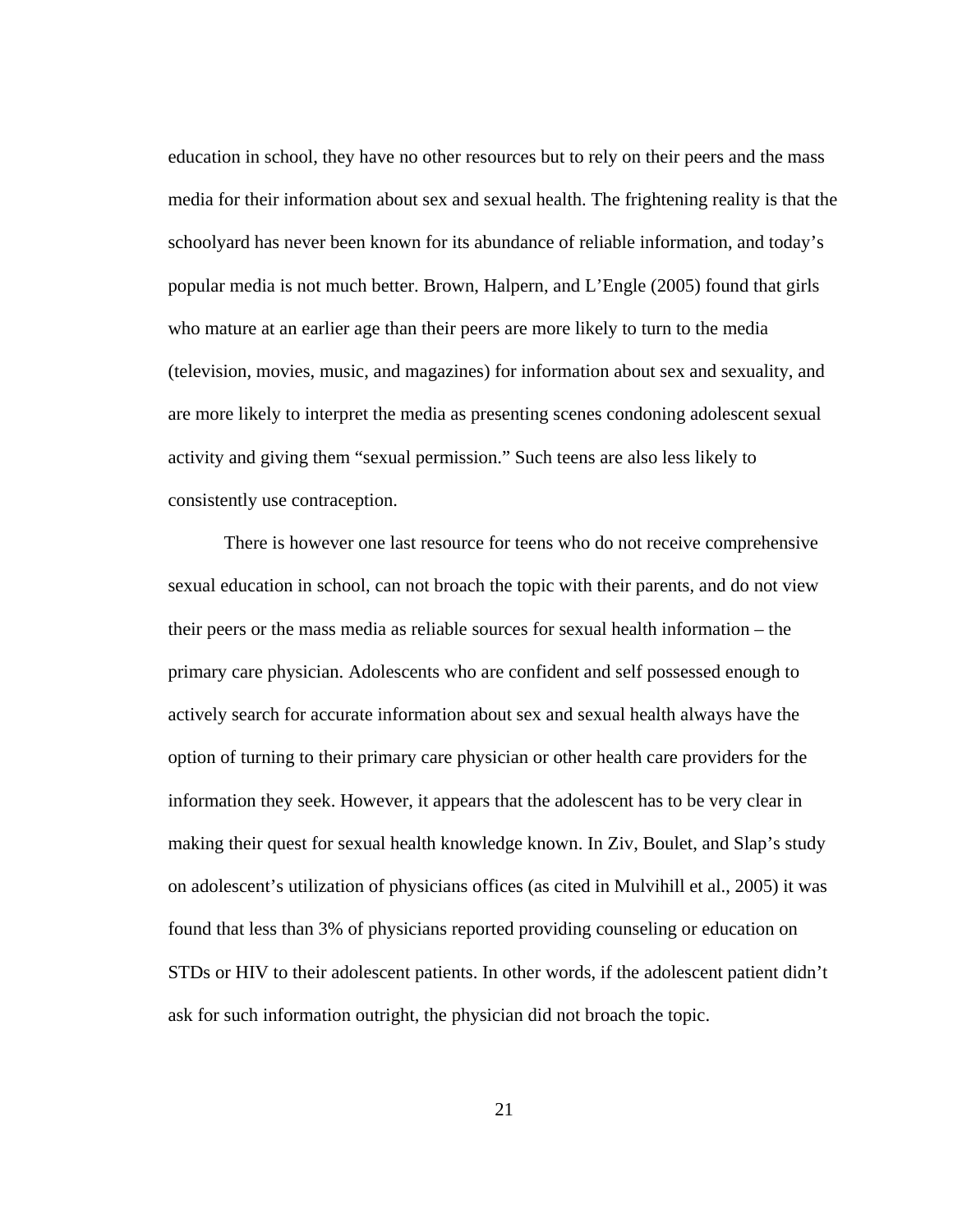Individuals who expect their primary care physician to impart some knowledge on sexual health issues are apparently also looking to an unreliable source. And for adolescents without health insurance, the prospects are even worse. According to Mulvihill et al. (2005), adolescents without health insurance are less likely to communicate their questions to their health care providers, most likely because they are unable to build a relationship with one particular provider.

 In a time when the internet has become commonplace and the sharing and accessing of information that was previously difficult to obtain is only as far away as a connected computer, it is possible that many of America's adolescents have more access to accurate sexual health information than we may think. But, with any and all sexual content blocked from the school library and the public library's internet access, only those with private computers will have the access to such free-flowing information. More research will have to be done to determine the impact of the internet on the acquisition of sexual health information by adolescents.

 Of all the places an adolescent might turn for sexual health education, the research shows that parents, when they are open and knowledgeable enough about the topic, are the best resource. Schools with comprehensive sex education programs and health care professionals will also provide adolescents with accurate information, but the likelihood of their actually receiving information from such sources is, as has been shown, incredibly slim. Finally, adolescents can and do turn to their peers and the mass media for sexuality and sexual health information, but the information they gain from those sources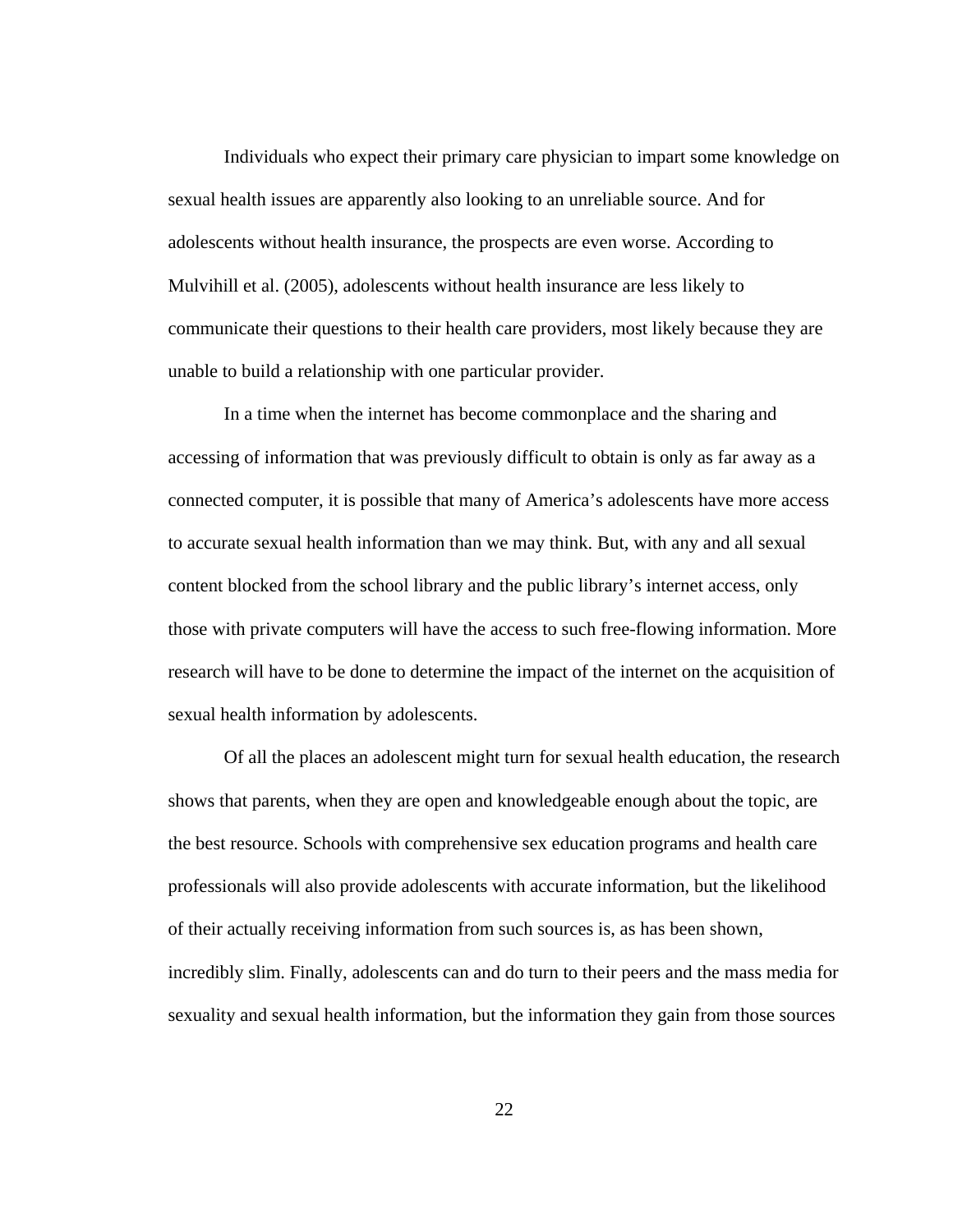has the potential of making them less safe than they were when they first began their quest for knowledge.

#### *Summary*

 On the basis of this literature review, it appears that there is a frightening amount of misinformation and lack of knowledge around sexual health issues amongst American teens. This is not an issue that only affects adolescents however. It also affects their families, public and private health clinics, and taxpayers. It is unclear whether or not sexual education programs of any type sufficiently prepare our nation's adolescents for responsible decision making and futures which consist of safer sexual behavior, but a large body of evidence does seem to suggest that comprehensive sexual education does a better job of protecting our youth than abstinence-only education. However, as has been shown, accurate information does not always influence sexual behavior, and more information is needed to determine exactly how effective both comprehensive and abstinence-only education programs truly are.

 Based on the research, this researcher believes that there is a direct correlation between adolescents' experiences in sexual education classes, whether they are negative or positive, and their levels of engagement in risky sexual behavior. This researcher also believes that the more comprehensive sexual education adolescents receive, and the more consistently the message of safer sex is conveyed to them through school programs; through conversations with parents and siblings; from health care workers; and through positive, reliable media sources; the more likely they will be to delay the onset of sexual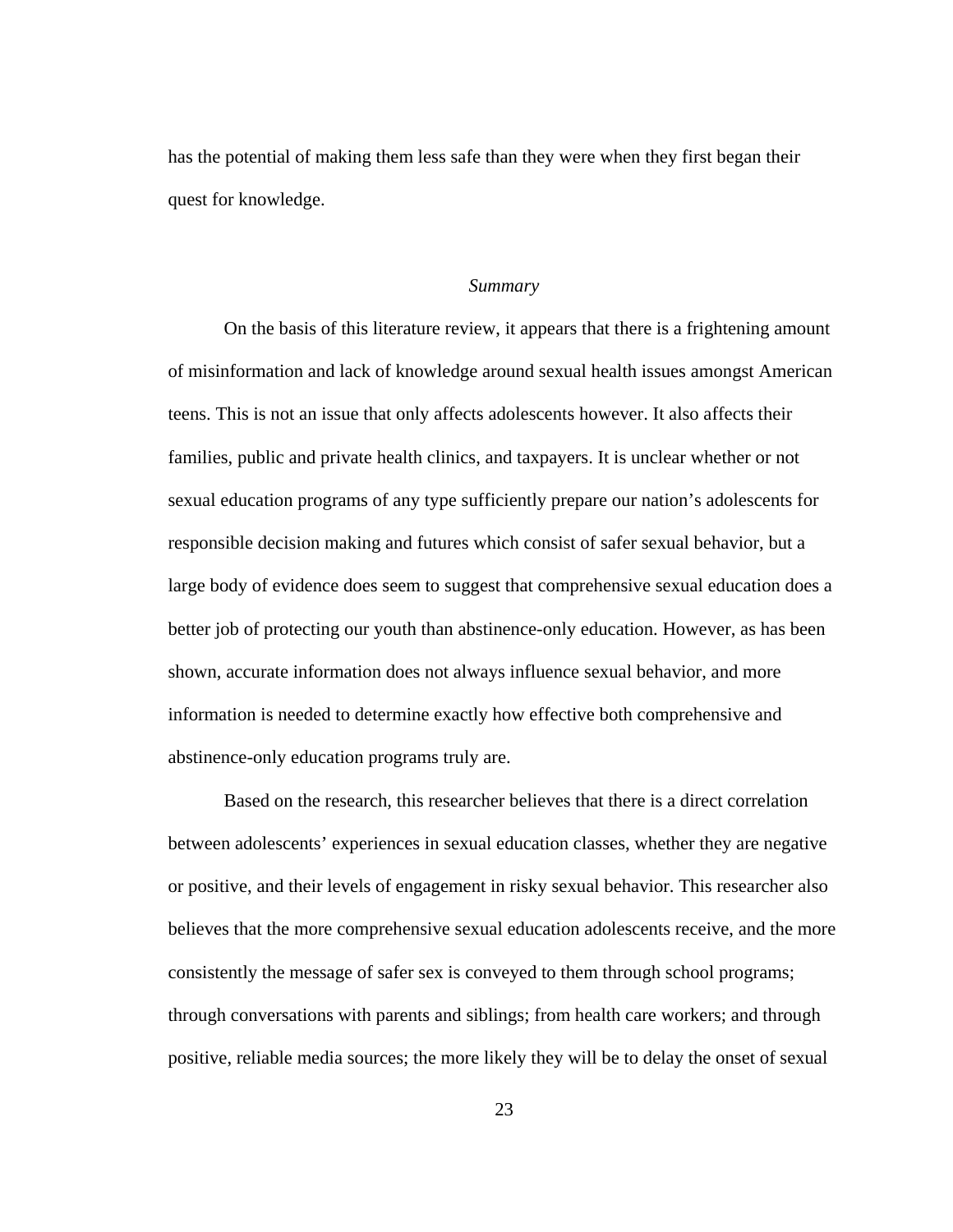activity, to have fewer sexual partners, and to regularly use contraception when they do become sexually active. Finally, this researcher believes that when adolescents do not receive comprehensive sexual education in school and do not feel comfortable discussing issues of sex and sexual health with their parents or other more reliable sources, they are at a heightened risk of contracting an STI or experiencing an unplanned pregnancy. It is this researcher's opinion that as a nation, we have a responsibility to provide our youth with the information and education they need to make informed and educated choices about actions that will inevitable affect their lives for years to come.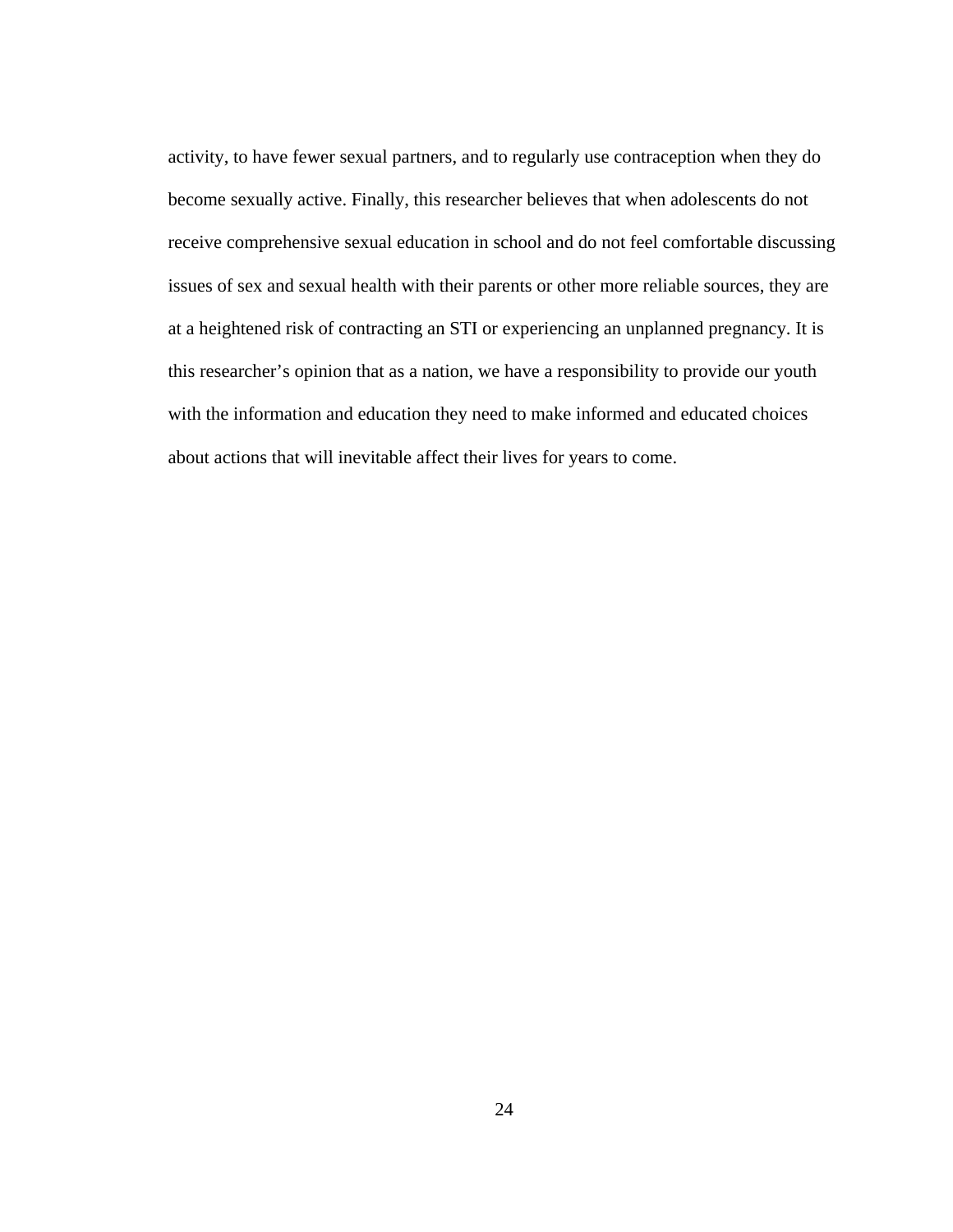#### CHAPTER III

#### METHODOLOGY

For the past ten years the vast majority of American schools have been teaching abstinence-only sexual education with what appears to be little impact on adolescent sexual behavior. This study is designed to look at where adolescents are turning for more comprehensive education about sex and sexual health when they are not satisfied with the information they get in school, and to examine how adolescents' experiences in sexual education classes impact their sexual behavior. This study also takes into consideration adolescents' comfort levels for discussing issues of sex and sexual health with different people in their lives with the intention of better understanding who adolescents turn to for sexual health knowledge.

Based on the literature review, it is this researcher's hypothesis that expected findings for this study are as follows: adolescents who receive abstinence only sexual education in school get the majority of their more comprehensive sexual health knowledge from their peers; adolescents do not feel that abstinence only sexual education programs adequately meet their needs for sexual health knowledge; and while adolescents may prefer to get their sexual health information from their parents, the majority of families do not feel comfortable openly discussing issues of sexuality or sexual health, and thus adolescents turn to other, possibly less reliable sources for their sexual health information.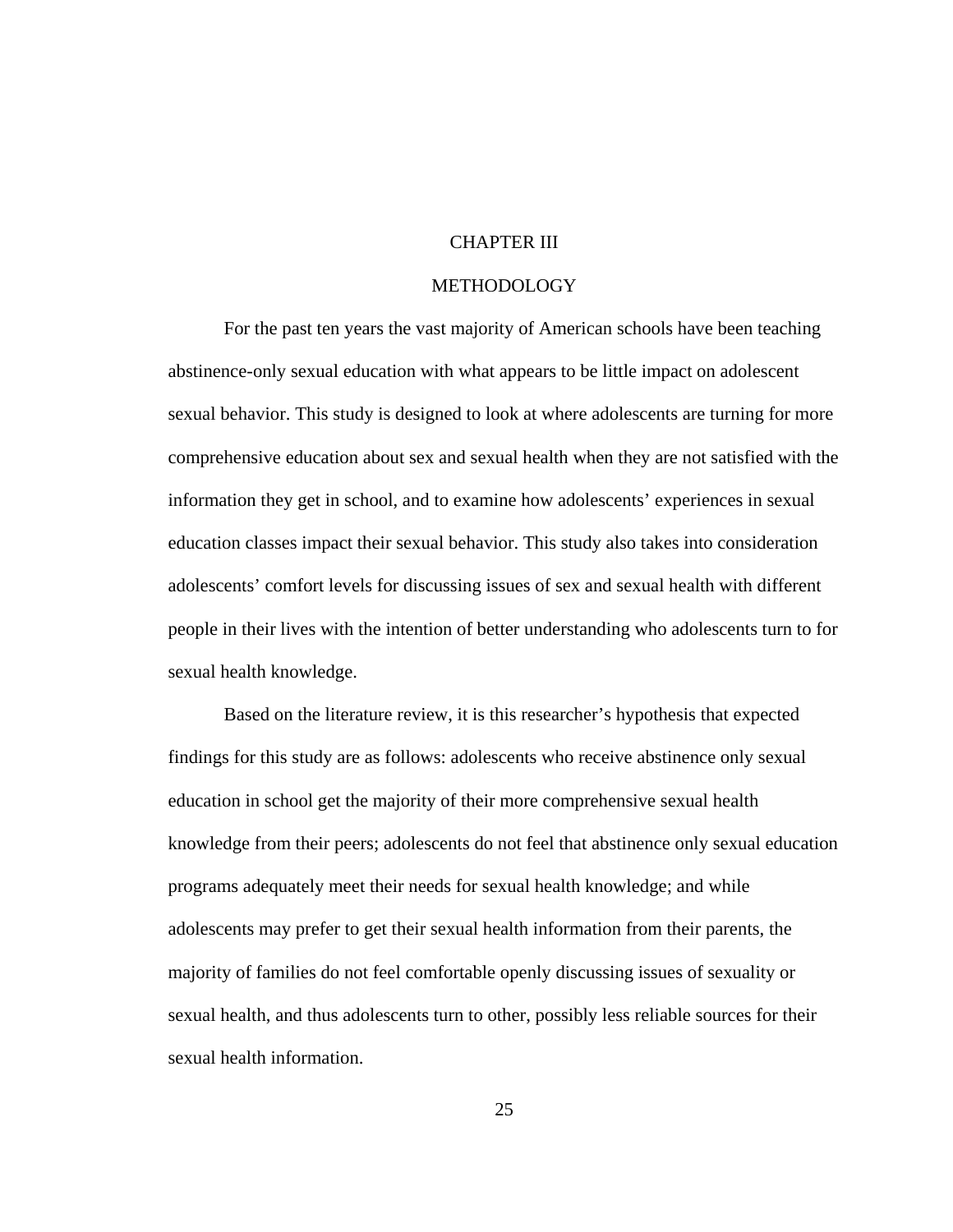One possible unexpected finding of this study could be that adolescents who went through abstinence only sexual education programs feel that the education they received was adequate, and as a result did not turn elsewhere for more comprehensive sexual health information. Another unexpected finding could be that the majority of adolescents in the study who were not satisfied with their sexual education classes in school did not get most of their 'supplemental' sexual health information from their peers, but in fact received it from their parents or other more reliable sources.

For this study I gathered information from first-year college students about their experiences with sexual education and sexual health knowledge attained in middle and high school. In order to gather information from a large number of participants, and therefore be more representative, this study employed a quantitative research design. A fixed method, descriptive research design was used for data collection in which participants filled out a written self-report form about their acquisition of knowledge on issues of sex and sexual health, their levels of comfort in discussing issues of sex and sexual health with various people in their lives, and their current sexual behavior.

 A descriptive research design was warranted for this study because after ten years of national funding for abstinence only sexual education programs, there still remain basic questions about the impact of such programs on adolescents' sexual practices and knowledge of sexual health (Anastas, 1999, p. 138). It is this researcher's intention to develop an understanding of the acquisition of additional sexual health knowledge among adolescents who have gone through abstinence only sexual education programs and/or those who have been dissatisfied with the sexual health information taught in their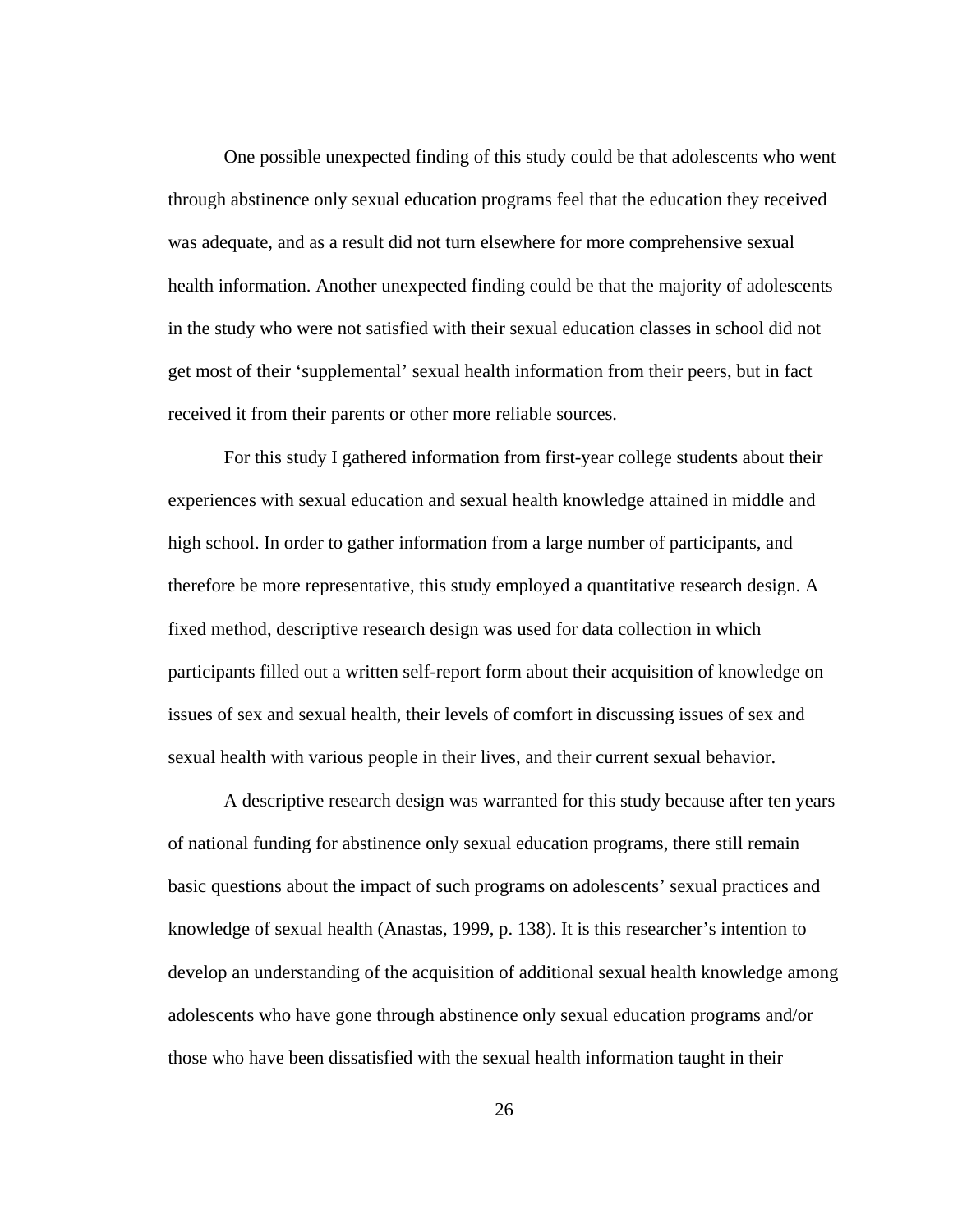schools. With a clearer understanding of if and how adolescents obtain additional sexual health knowledge when they are dissatisfied with what is provided in school, this researcher hopes to develop a theoretical model that explains why sexual health knowledge is attained in such ways, and to assist in making such information more readily available where applicable.

#### *Sample*

I used a large non-probability sample for this study. The sample includes a total of 56 participants, consisting of 15 males (26.8%) and 41 females (73.2%). Participants were college freshman between the ages of 18 and 20 who graduated from high school in 2006. Of the 56 participants, 50% (n=28) were 18 years old, 48.2% (n=27) were 19 years old, and 1.8% (n=1) were 20 years old. Participants may have received comprehensive sexual education, abstinence-only sexual education, or no sexual education at all while in middle school or high school. I limited my study to college freshmen because they are more likely to recall their high school educational experiences in detail, and they have the potential of being closer to the experience of searching for more comprehensive or additional sexual health information in places where it may not have been readily available. I obtained participants for my sample by soliciting responses to my survey in college student centers and other high traffic areas. This recruitment process is a form of accidental sampling. I chose to use accidental sampling because of its feasibility (Anastas, 1999, p. 286).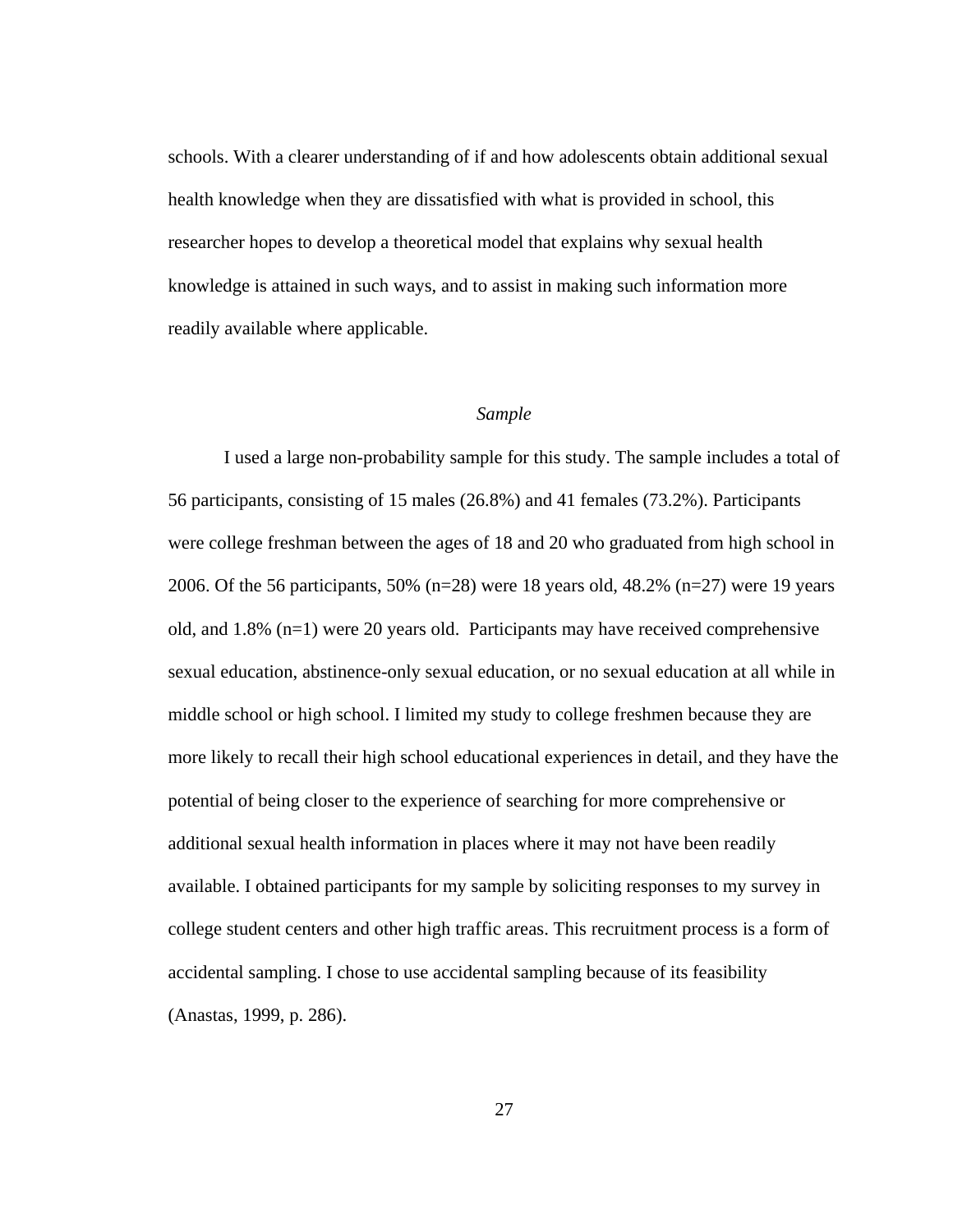To ensure a diverse sample population I initially planned to solicit responses from freshmen at eight different colleges, including students from both public and private as well as two year and four year schools. However, I was only granted permission to conduct my study at three local schools (the University of Massachusetts at Amherst, Mount Holyoke College, and Smith College). As a result of soliciting study participants from these particular schools, my study findings will be much less generalizable than I first hoped. In order to acquire any male study participants, I had to conduct about half (51.8%) of my research at UMass, where the student body overwhelmingly consists of individuals who attended middle and high school in Massachusetts. Conversely, in order to obtain study participants who represent more diverse geographic locations I had to solicit the other portion (48.2%) of study participants from Smith and Mount Holyoke Colleges. As a result, my study is heavily weighted with female participants (73.2%), the majority of whom (65.9%) attend all women's colleges, making them unrepresentative of the majority of their peers who choose to study at co-ed institutions.

 While accidental samples are quite feasible, they are not random, and such a sample may influence my study findings in ways that are unknown. It is impossible to discern what caused some students to stop and choose to participate in the study, while others chose not to complete the written self-report form. Such "volunteer bias" can not be calculated, nor can its impact be determined (Anastas, 1999, p. 286). In the case of a study on the topic of sexual education, there is a posibility that the participants were individuals who are generally more willing and open to discussing issues of sex and sexual health than those who opted not to participate. However, due to the incentive of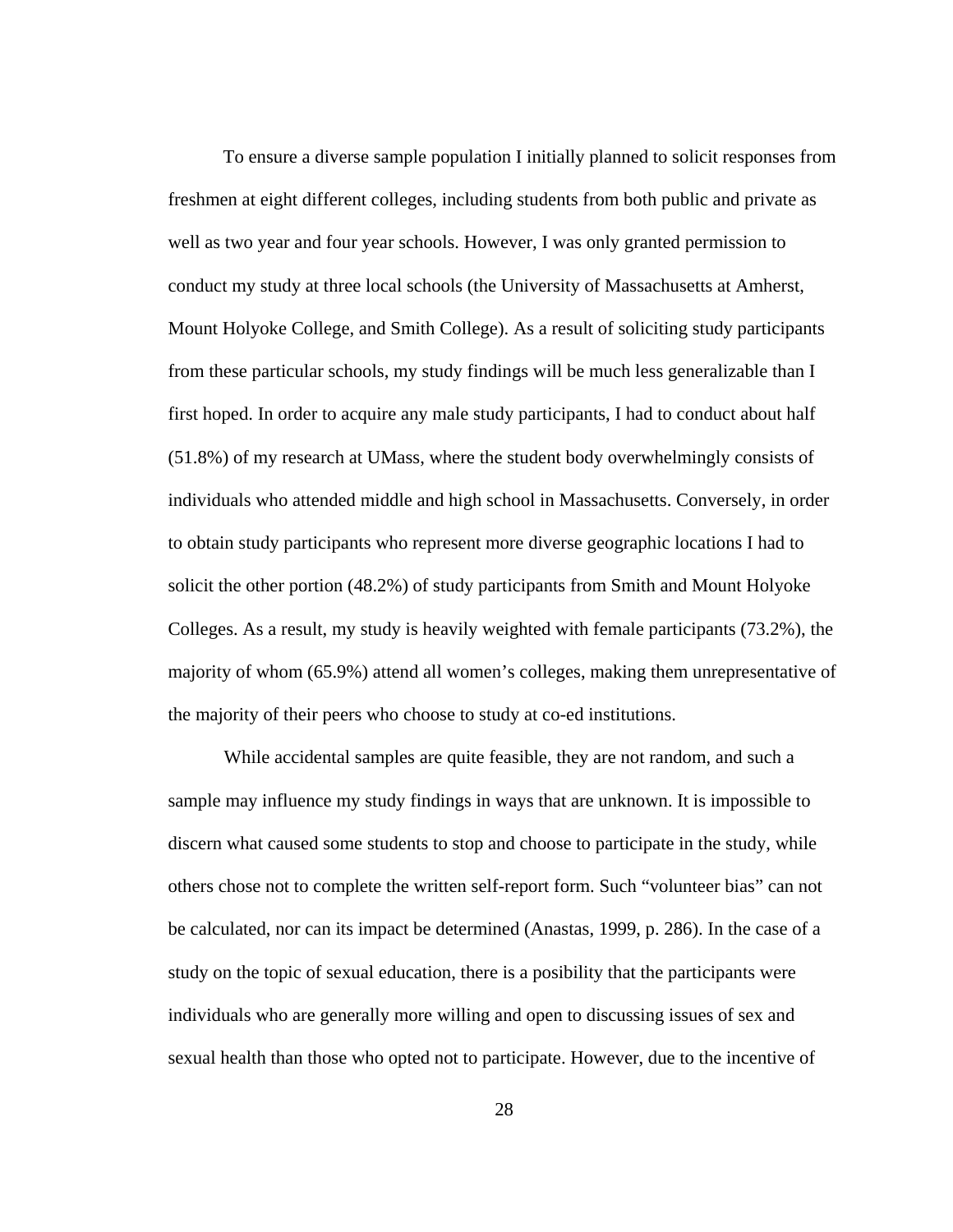being entered into a raffle to win a \$50 gift certificate from Barnes & Noble, the students I approached overwhelmingly agreed to participate in the study.

#### *Data Collection*

 For my study I used accidental sampling to gather quantitative data on a written self-report form. I gathered information about adolescents' attitudes, opinions, beliefs and behaviors, and questionnaires typically address these areas of data collection (Anastas, 1999, p. 374). As I was interested in gathering specific data related to a particular phenomenon, I created my own instrument for data collection. I addressed issues of validity and reliability by having my peers and my research advisor review my data collection instrument before beginning data collection.

 The self-report form I created to collect data contains five categories of questions, which are as follows: demographic information; values, beliefs and attitudes; sexual education experience; sexual health knowledge acquisition; and personal sexual experience. The formation of these categories was designed to facilitate the completion of the questionnaire and to give respondents a clear understanding of the meaning of each question (For the complete questionnaire, please see Appendix C).

 Data collection occurred at the University of Massachusetts at Amherst, Smith College, and Mount Holyoke College on five separate days in March and April of 2007. I wrote a letter to each school (see Appendix B) and obtained permission to conduct research on their campuses, then hung fliers advertising my study (see Appendix F) in the campus centers of each college on the days I conducted my research at that particular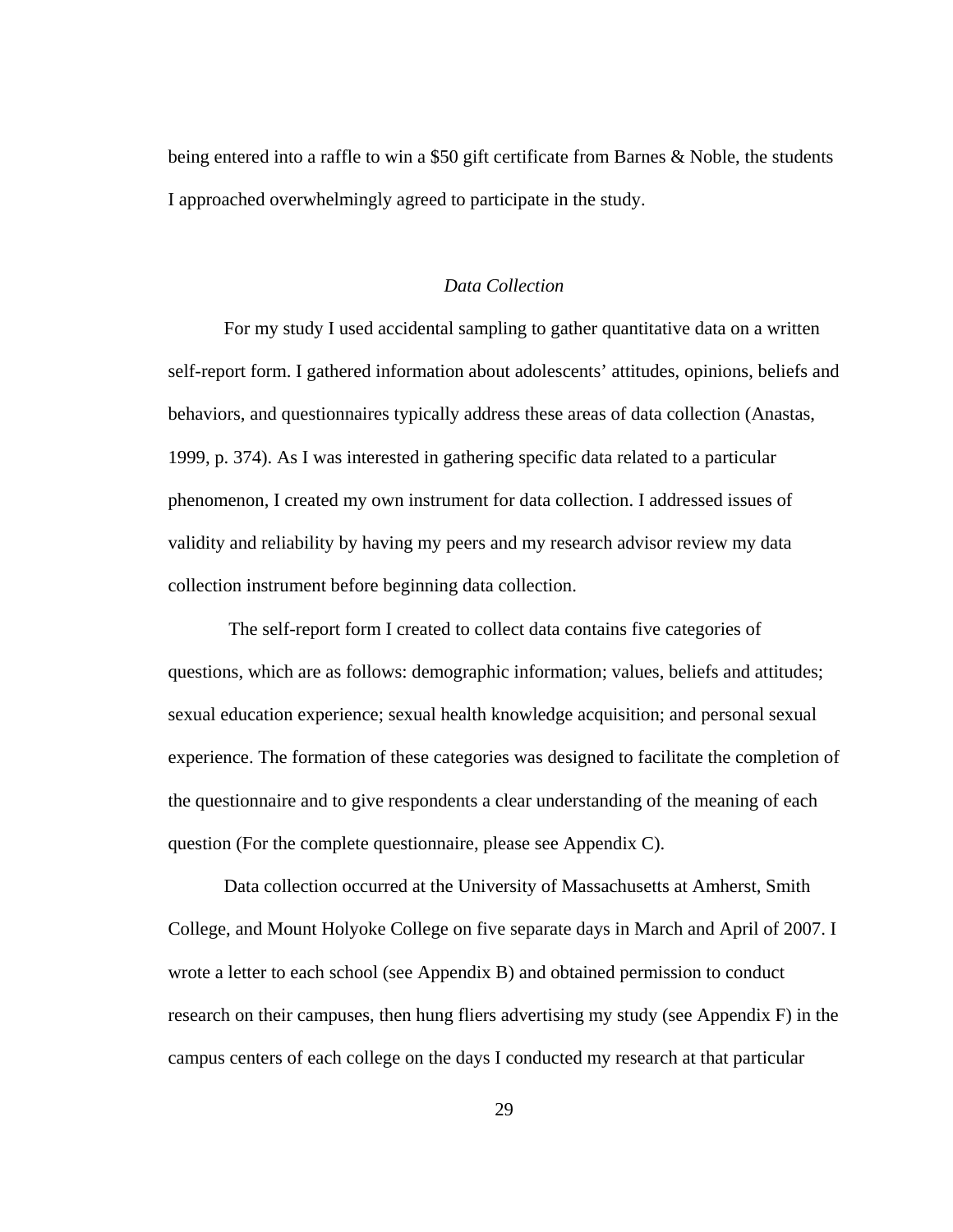school. I positioned myself at tables in each of the three colleges' student centers and other high traffic areas on campus, and approached all passers by, asking them if they were first year students, and then requesting that they participate in my study by completing a brief survey. First year students who agreed to participate read and signed an informed consent letter (see Appendix D) and then completed the surveys at the table. As a result, participation in the study was not entirely anonymous as participants completed the questionnaires in a public place in plain view of their peers. However, all information provided by study participants was completely confidential. Because the surveys did not contain names or code numbers, there was no way of connecting participants with their responses once the surveys were completed and returned to this researcher. In accordance with law, all data collected for this research project will be kept in a locked location for a period of three years, after which point it will be destroyed.

#### *Benefits and Risks*

Study participants had the option of being entered in a drawing for a \$50 gift certificate to Barnes & Noble for completing the survey. Participants who were interested in the raffle filled out a raffle ticket with their name and email address. Raffle tickets were kept in a separate location from completed surveys, and once a winner was selected and contacted, all raffle tickets were destroyed. Other benefits to participation in this study include playing an active role in helping mental health professionals understand the impact of abstinence-only sexual education on adolescents. There were some minimal risks involved with the completion of this survey as a result of possible emotional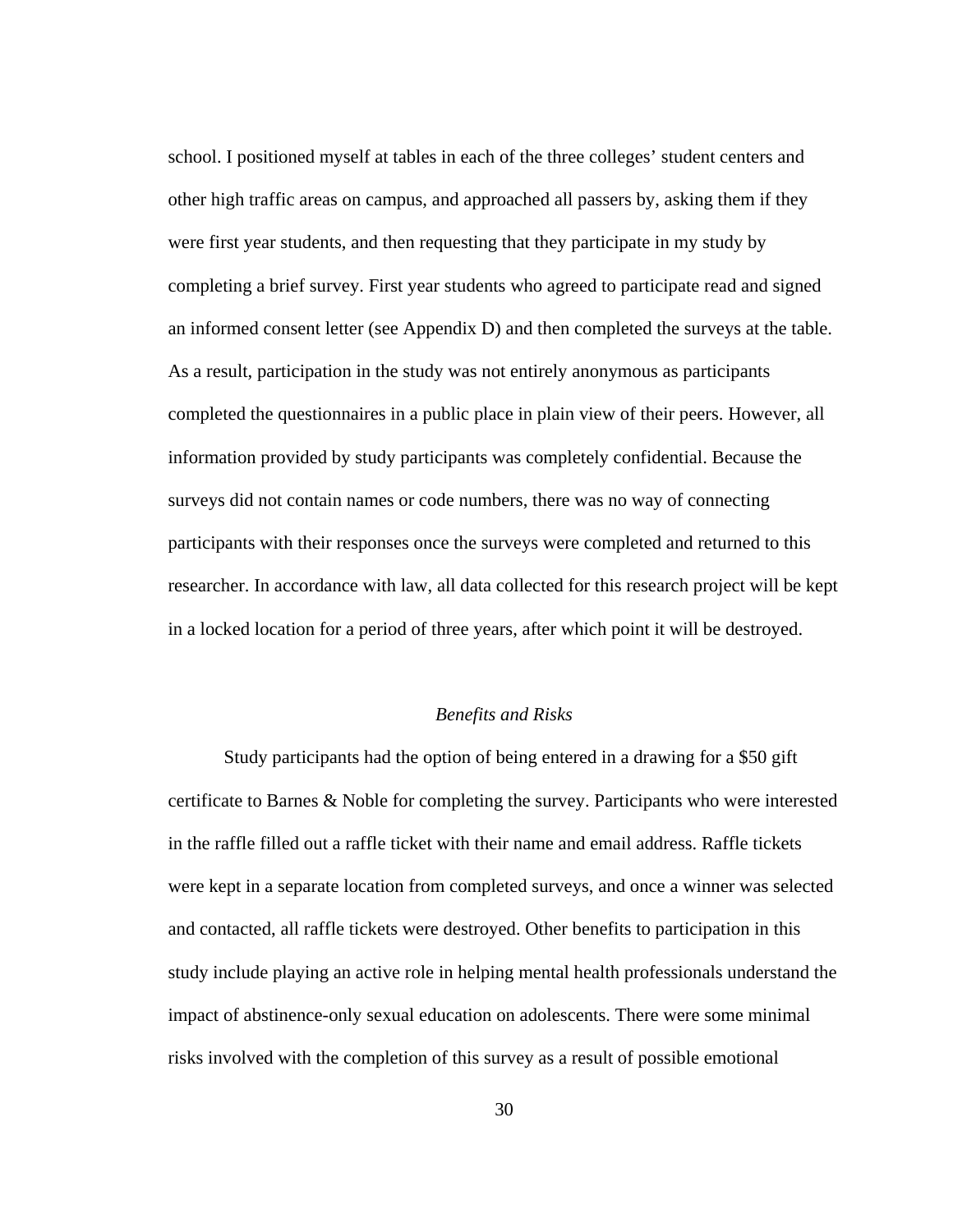discomfort or stress due to the disclosure of personal information about sexual behavior and experience. Information about services available to participants at their college health centers was made available to all participants in case of need (see Appendix E).

#### *Data Analysis*

 I used both descriptive and inferential statistics in analyzing my data. With descriptive statistics I was able to describe my study sample as a group. I also used inferential statistics to make estimates about the experiences of adolescents in the larger population based on the data I collected from my sample group (Anastas, 1999, p. 466).

 A variety of statistical tests were used in order to determine the relational findings of this study. Most commonly, Pearson correlations and t-tests were used, and a Cramers V test and crosstabulations were also done. Both the Pearson correlations and the t-tests were considered significant at less than .05.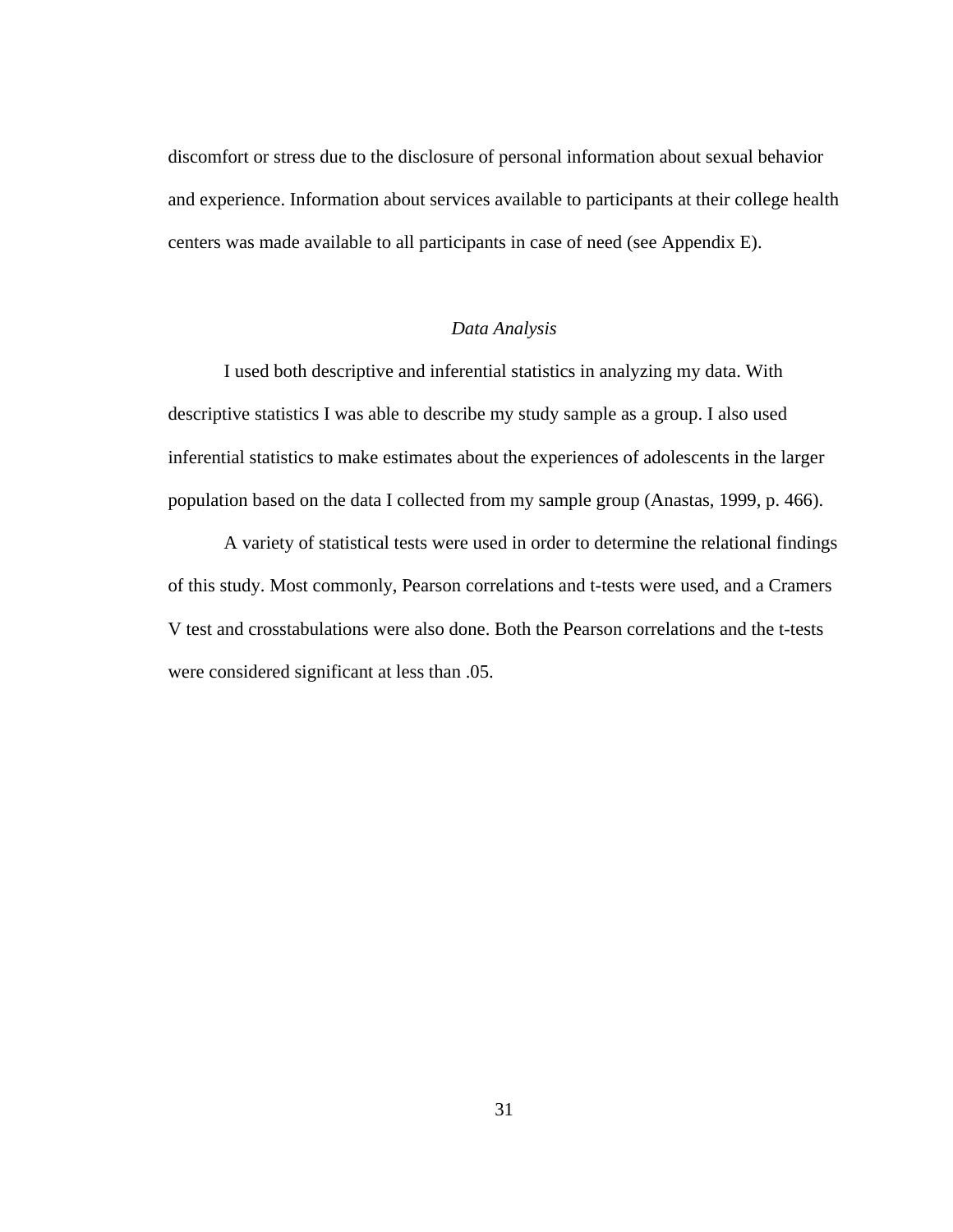# CHAPTER IV

# FINDINGS

# *Demographic Information*

This study was made up of 56 participants, 15 (26.8%) males and 41 (73.2%) females. Students from Smith and Mount Holyoke Colleges made up 48.2% (n=27) of the participants, and the other 51.8% (n=29) were from the University of Massachusetts at Amherst. Participants ranged from age 18 to 20, with the mean age being 18.52. The racial composition of the sample was as follows: 69.6% (n=39) of participants identified as White, 16.1% (n=9) as Asian/Asian American, 5.4% (n=3) as African American, 5.4%  $(n=3)$  as Latino/a, and 3.6%  $(n=2)$  identified as other or chose not to identify themselves racially. The religious makeup of the sample consisted of 44.6% (n=25) of respondents who reported being nonreligious/atheist/agnostic,  $37.5\%$  (n=21) who identified as Christian, 5.4% (n=3) as Jewish, 5.4% (n=3) as Muslim,  $1.8\%$  (n=1) as Buddhist, and 5.4% (n=3) who identified as other or chose not to identify themselves religiously. The majority of study participants  $(94.6\%, n=53)$  identified as heterosexual, 3.6%  $(n=2)$ identified as gay/lesbian, and  $1.8\%$  (n=1) identified as bisexual. Study participants attended high school in all four regions of the United States as well as internationally, with the geographic breakdown as follows:  $62.5\%$  (n=35) of respondents attended high school in the North East,  $16.1\%$  (n=9) in the South,  $10.7\%$  (n=6) in the Midwest,  $7.1\%$  $(n=4)$  in the West, and 3.6%  $(n=2)$  attended high school internationally.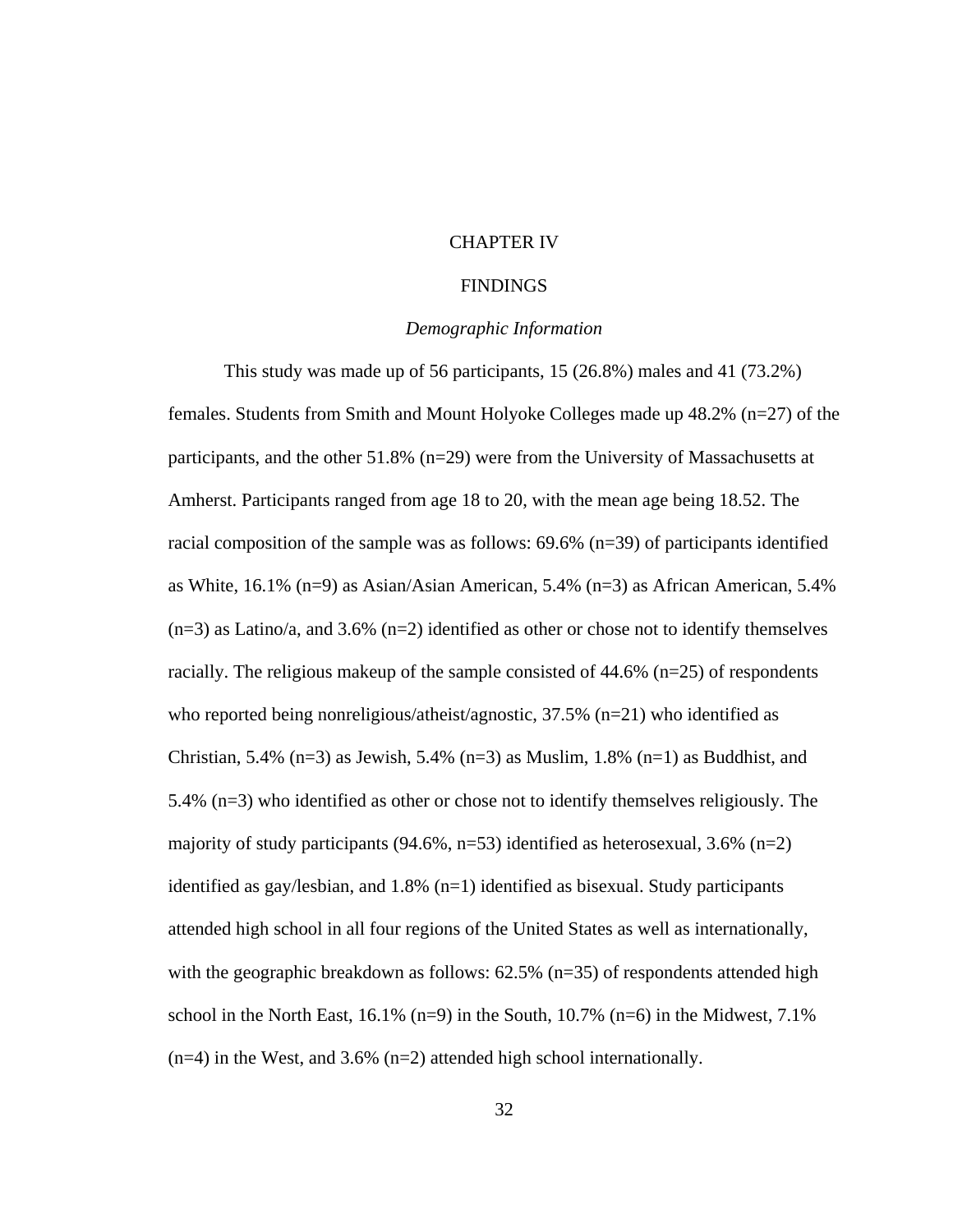# *Sexual Behavior*

 When reporting on their current levels of sexual activity, which for this study encompassed penile/vaginal, oral, and anal sex as well as mutual masturbation, 37.5%  $(n=21)$  of participants reported being moderately sexually active, 35.7%  $(n=20)$  reported never having been sexually active, 14.3% (n=8) reported being regularly sexually active, and 12.5% (n=7) reported being rarely sexual active.

 As mentioned in the Methodology, I collected half of my data from students at Smith College and Mount Holyoke College in order to attain some geographic variety among study participants and the other half from the University of Massachusetts at Amherst in order to attain male participants. I hypothesized that while males and females from coed colleges have similar rates of sexual activity, students from all women's colleges have lower rates of sexual activity than their peers. This hypothesis was tested using a t-test, and a significant difference was found, with students from Smith and Mount Holyoke reporting a mean level of sexual activity of 1.93 and the UMass respondents reporting a mean of 2.66 on a four point scale with 1 representing "never have been sexually active," and 4 representing "am regularly sexually active"  $(t(54)=2.578, p=.013$ , two-tailed). To determine if differences exist by gender, a t-test was also utilized. No significant difference exists between male and female respondents, and no significant difference exists by gender among the UMass respondents when tested as a separate group. The mean level of sexual activity amongst all study participants was 2.30, which indicates an average level between "rarely sexually active" and "moderately sexually active" that is closer to the rare end of the spectrum.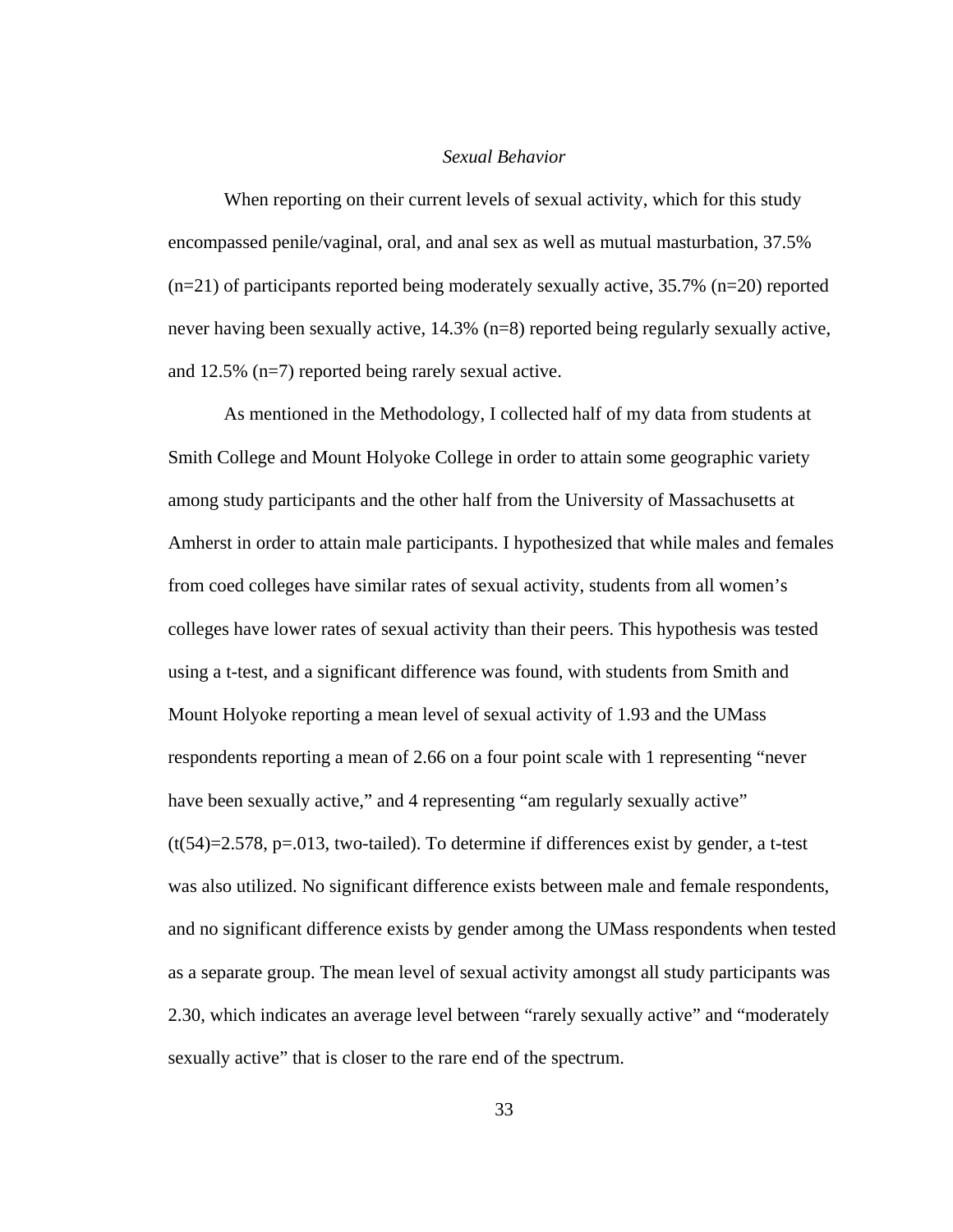Respondents' age at first sexual activity ranged from 12 years to 19 years, with the mean age at first sexual activity being 16.47 years. Of those participants who reported any level of sexual activity, 63.9% (n=23) reported that they used some form of contraception at the time of their first sexual activity, while  $36.1\%$  (n=13) of them used no form of contraception. Of those 23 students who did use contraception at the time of their first sexual activity, all 23 used a condom, and 4 of them (17.4%) also used some form of hormonal contraception.

 When reporting on how regularly they currently use contraception during sexual intercourse, respondents indicated a mean use of 8.12 on a ten point scale ranging from "never" to "all the time." Respondents reported a mean of 8.91 on a ten point scale measuring how likely they are to use contraception for the purpose of birth control, and a mean of 9.45 on a ten point scale measuring how likely they are to use condoms for the purpose of preventing STIs.

When testing the hypothesis that individuals who had their first sexual activity at a later age are more likely to use contraception at the time of their first sexual activity, a t-test comparing respondents age 15 and younger with respondents age 16 and older was used. No significant difference in contraception use at first sexual activity was found between the two age groups.

### *Values, Beliefs and Attitudes*

 On a ten point scale respondents reported a mean of 4.56 on how important their religion is to them and a mean of 3.85 on how important they think it is for individuals to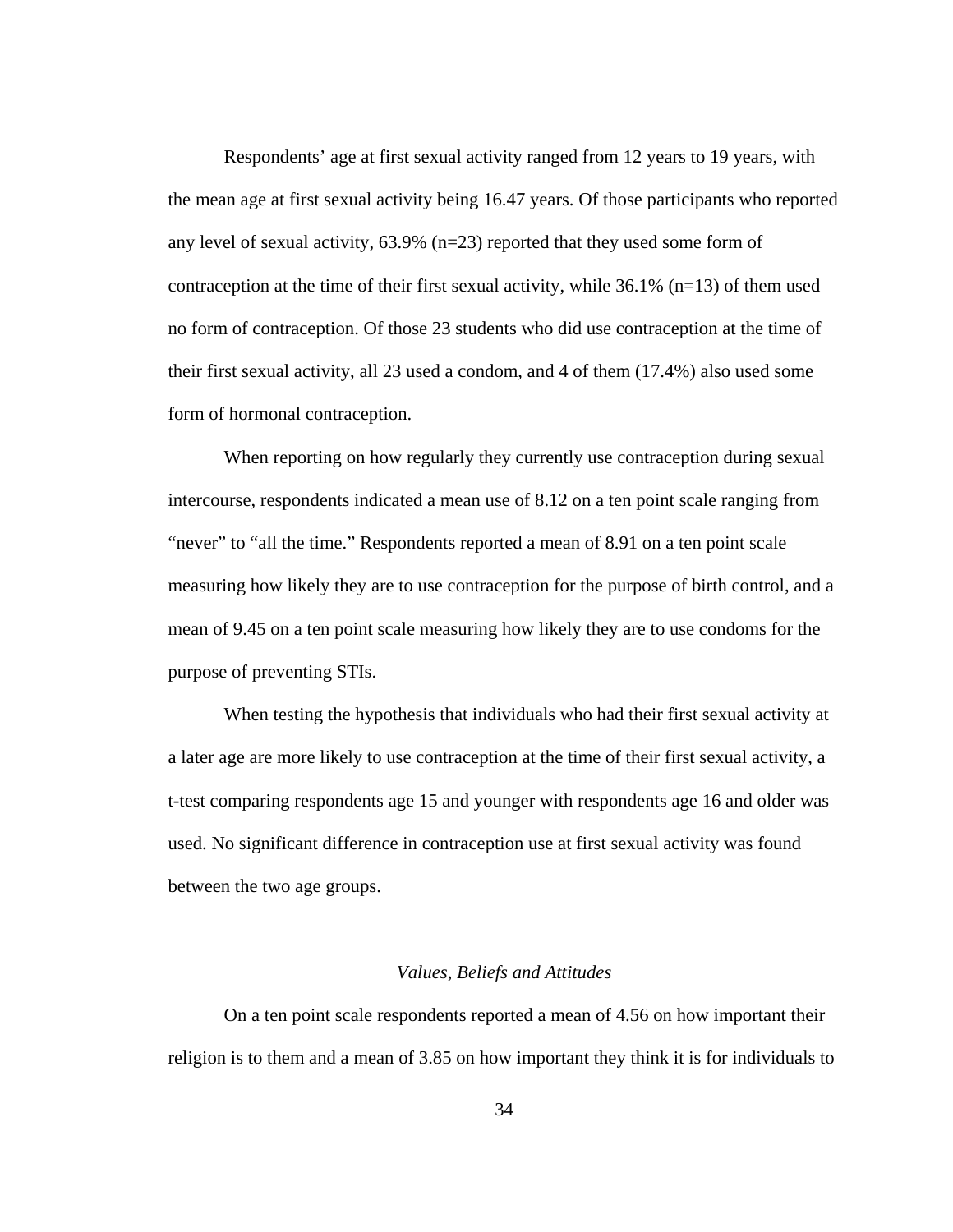abstain from sex until marriage. However, with 54.5% of study participants reporting some degree of religious affiliation, and with 70% of those participants identifying as Christian, I formed the hypothesis that within this study there would be a direct correlation between the importance of religion and how important one believes it is to abstain from sex until marriage. Using a Pearson correlation, a significant positive correlation was found between the importance of one's religion and how important that person feels it is to abstain from sex until marriage ( $r = .500$ ,  $p = .000$ ). This suggests that the more important an individual's religion is to them, the more important they believe abstinence until marriage is as well. Using a Pearson correlation between a scale measuring the importance of abstinence and one measuring sexual activity, a significant negative correlation was found  $(r=-.433, p=.001)$ , indicating that the more important abstinence until marriage is rated, the less sexual activity respondents are reporting.

When questioned about their own intentions to abstain,  $42.9\%$  (n=24) of study participants reported ever intending to abstain from penile/vaginal sex until marriage, and  $62.5\%$  (n=15) of those respondents report that they are currently abstaining; 30.4%  $(n=17)$  reported ever intending to abstain from oral sex until marriage, and 64.7%  $(n=11)$ of those report that they are currently abstaining;  $37.5\%$  (n=21) reported ever intending to abstain from anal sex, and 76.2%  $(n=16)$  of those reported that they are currently abstaining; and 30.4% (n=17) reported ever intending to abstain from mutual masturbation, and  $64.7\%$  (n=11) of those report that they are currently abstaining. The majority of study participants do not currently intend to abstain from any form of sexual activity until marriage, with the breakdown as follows: 73.2% (n=41) do not currently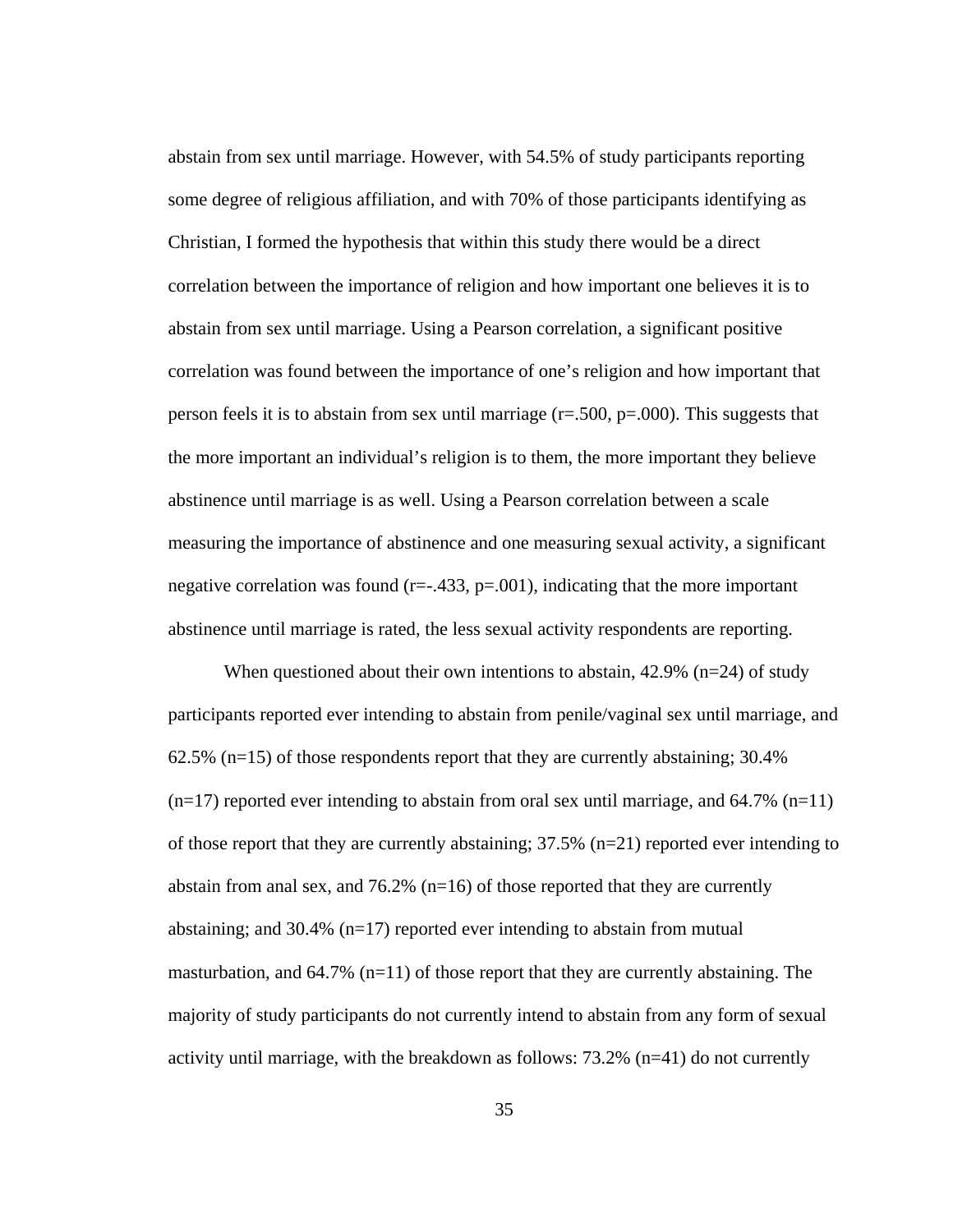intend to abstain from penile/vaginal sex until marriage, 80.4% (n=45) do not intend to abstain from oral sex, 71.4% (n=40) do not intend to abstain from anal sex, and 80.4% (n=45) do not intend to abstain from mutual masturbation until marriage.

Study respondents reported a mean level of 5.50 on a ten point scale measuring how open their families are to discussing issues of sex, sexual health, and sexuality. However, when using a ten point scale ranging from "not comfortable" to "very comfortable" to rate how comfortable they felt discussing issues of sex, sexual health, and sexuality with different individuals while in middle school and high school, respondents reported, a mean comfort level of 4.90 with siblings, a mean comfort level of 4.73 with parents or guardians, and a mean comfort level of 3.54 with other family members. On this same scale, respondents reported a mean comfort level of 7.13 in discussing issues of sex, sexual health, and sexuality with peers, a mean comfort level of 5.95 with primary care physicians or other health care workers, a mean comfort level of 3.20 with teachers, and a mean comfort level of 2.79 with religious mentors.

# *Sexual Education and Knowledge Acquisition*

 All study participants reported receiving some form of sexual education in middle school or high school. Sex education was first received anywhere from the  $4<sup>th</sup>$  to the 11<sup>th</sup> grade, with the median being the  $7<sup>th</sup>$  grade. Contraception was mentioned in some way in 96.4% (n=54) of respondents' sex education classes, while only 3.6% (n=2) of respondents reported that contraception was not mentioned at all. Of those who reported that contraception was mentioned,  $57.4\%$  (n=31) indicated that it was portrayed as highly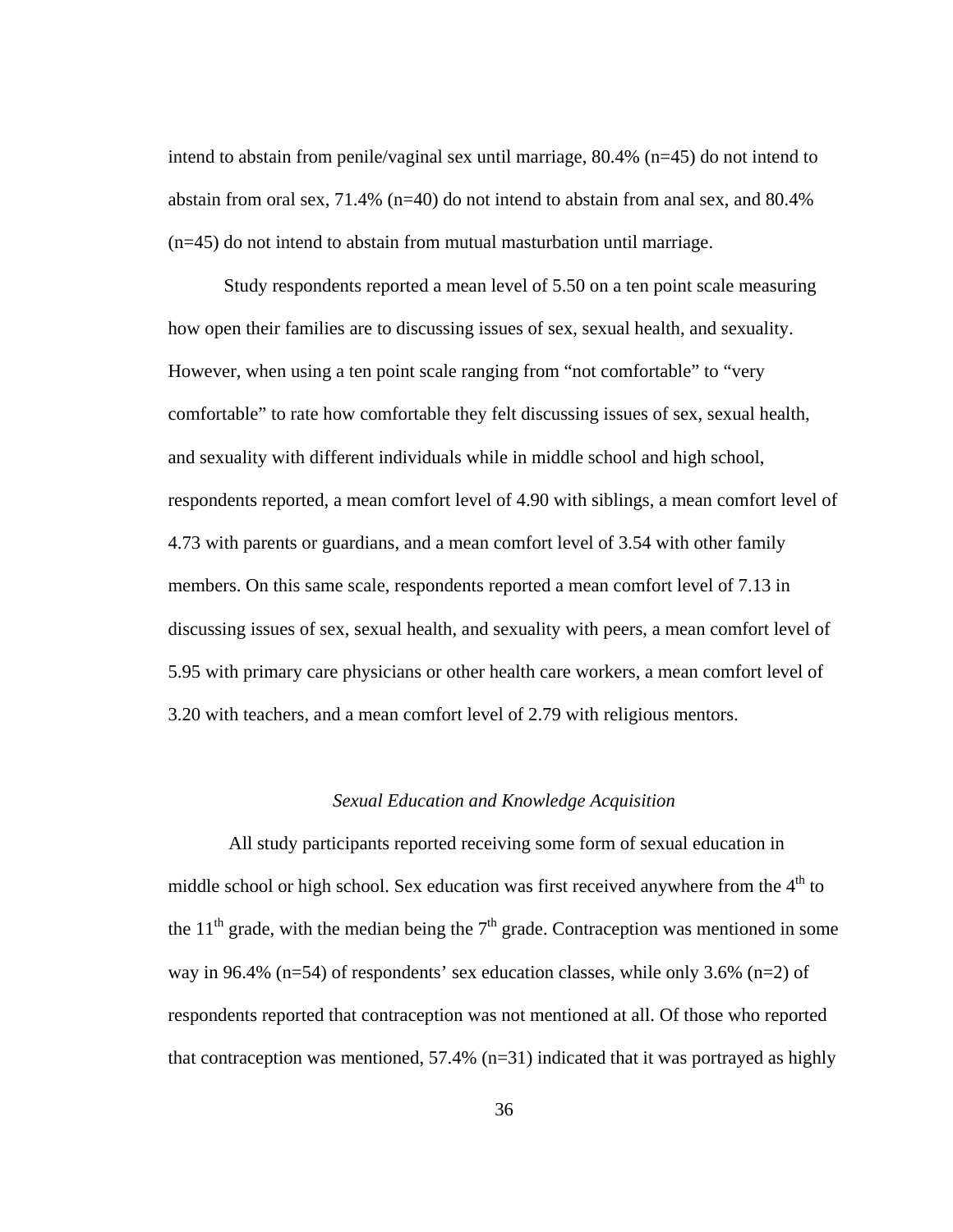effective, 40.7% (n=22) indicated that it was portrayed as somewhat effective, and only 1.8% (n=1) indicated that contraception was portrayed as ineffective in their sex education classes. Forty-seven respondents (83.9%) reported that issues pertaining to positive relationships were discussed in their sex education classes, while the other 16.1%  $(n=9)$  reported that they were not. When rating how well they felt the information provided in their sex education classes met their needs at the time, respondents reported a mean satisfaction level of 6.93 on a ten point scale ranging from "did not meet needs" to "met all needs."

A Pearson correlation testing the hypothesis that sex education classes that start in earlier grades are more likely to meet students' needs found no significant correlation. However, when examining the hypothesis that sex education classes that mention contraception as more effective are more likely to meet students' needs, a t-test showed that there was a significant difference between those who were taught that contraception is "somewhat effective" compared to those taught it is "highly effective"  $(t(51)=3.3371,$ p=.001, two tailed). The group in which contraception was portrayed as "somewhat effective" rated their classes lower on a ten point scale (m=5.77) than those whose classes portrayed contraception as "highly effective" (m=7.77).

In testing the hypothesis that where participants got their sexual education information and where they would have preferred to get such information do not match up, I found that this hypothesis was in fact incorrect. Using the frequencies to determine what the top three sources of sex education information were and comparing that with the top three preferred sources of information based on how many study respondents gave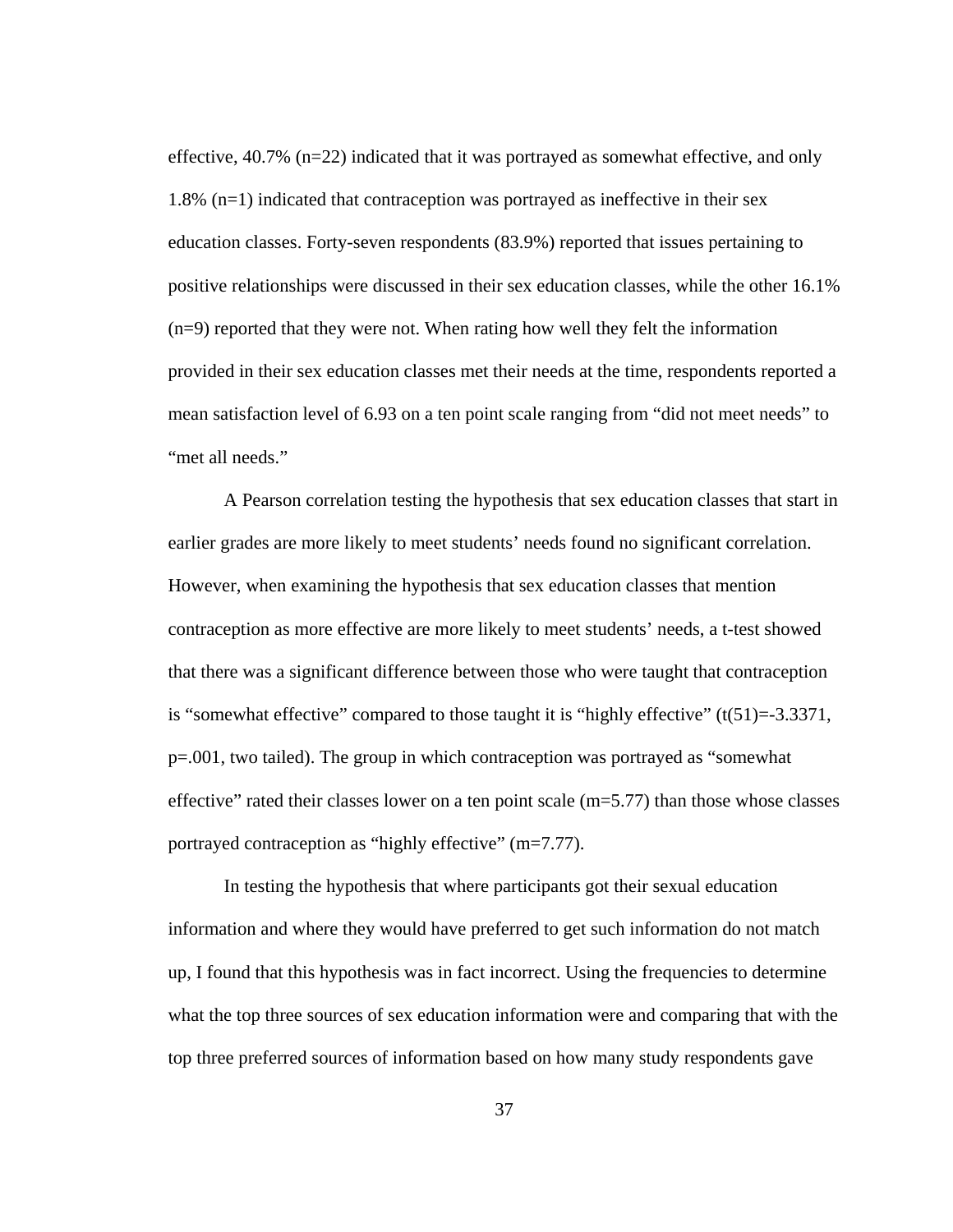each category a 1-3 score, I found that the top three sources from which respondents got information and the top three sources from which they would have preferred to get their sexual education information were the same, but in a slightly different order.

Respondents got the majority of their sexual education information from school (n=42), peers (n=38), and parents (n=24), while they reported that they would have preferred to get such information from school ( $n=35$ ), parents ( $n=30$ ), and peers ( $n=24$ ). See Table 1 for information on how respondents rated other sources of sexual education information.

|                               |                | <b>Actually Got Info</b> |      | Preferred to Get Info |            |      |  |  |  |
|-------------------------------|----------------|--------------------------|------|-----------------------|------------|------|--|--|--|
|                               |                | # rated                  |      | # rated               |            |      |  |  |  |
|                               | # rated $1$    | in Top 3                 | mean | # rated $1$           | in Top $3$ | mean |  |  |  |
| School Sex Ed. Program        | 21             | 42                       | 2.2  | 22                    | 35         | 2.07 |  |  |  |
| Parent/Guardian               | 10             | 24                       | 3.32 | 14                    | 30         | 2.23 |  |  |  |
| <b>Siblings</b>               | 4              | 13                       | 4.36 | 6                     | 15         | 3.68 |  |  |  |
| <b>Other Family Members</b>   | 3              | 6                        | 4.91 | 3                     | 8          | 5.14 |  |  |  |
| Peers                         | 18             | 38                       | 2.32 | 9                     | 24         | 3.17 |  |  |  |
| <b>Health Care Workers</b>    | 7              | 17                       | 4.14 | 9                     | 21         | 3.32 |  |  |  |
| <b>Family Planning Clinic</b> | $\overline{0}$ |                          | 6.93 | 3                     | 6          | 4.68 |  |  |  |
| Pamphlet/Books/Internet       | 10             | 21                       | 3.24 | 6                     | 19         | 3.7  |  |  |  |
| <b>TV/Movies</b>              | 3              | 16                       | 3.76 | $\theta$              | 7          | 5.36 |  |  |  |
| Pornographic Material         | ာ              | 6                        | 6.48 |                       | 2          | 7.87 |  |  |  |

| Table 1                                                           |  |
|-------------------------------------------------------------------|--|
| Top Actual and Preferred Sources for Sexual Education Information |  |

In considering study respondents' comfort levels in discussing issues of sex, sexual health, and sexuality, I hypothesized that the more comfortable they felt about discussing issues of sex and sexual health with various sources, the more information they will have received from those various sources, and for those respondents, there would not be a large difference between where they got their sexual education information and were they would have preferred to get it. Pearson correlations showed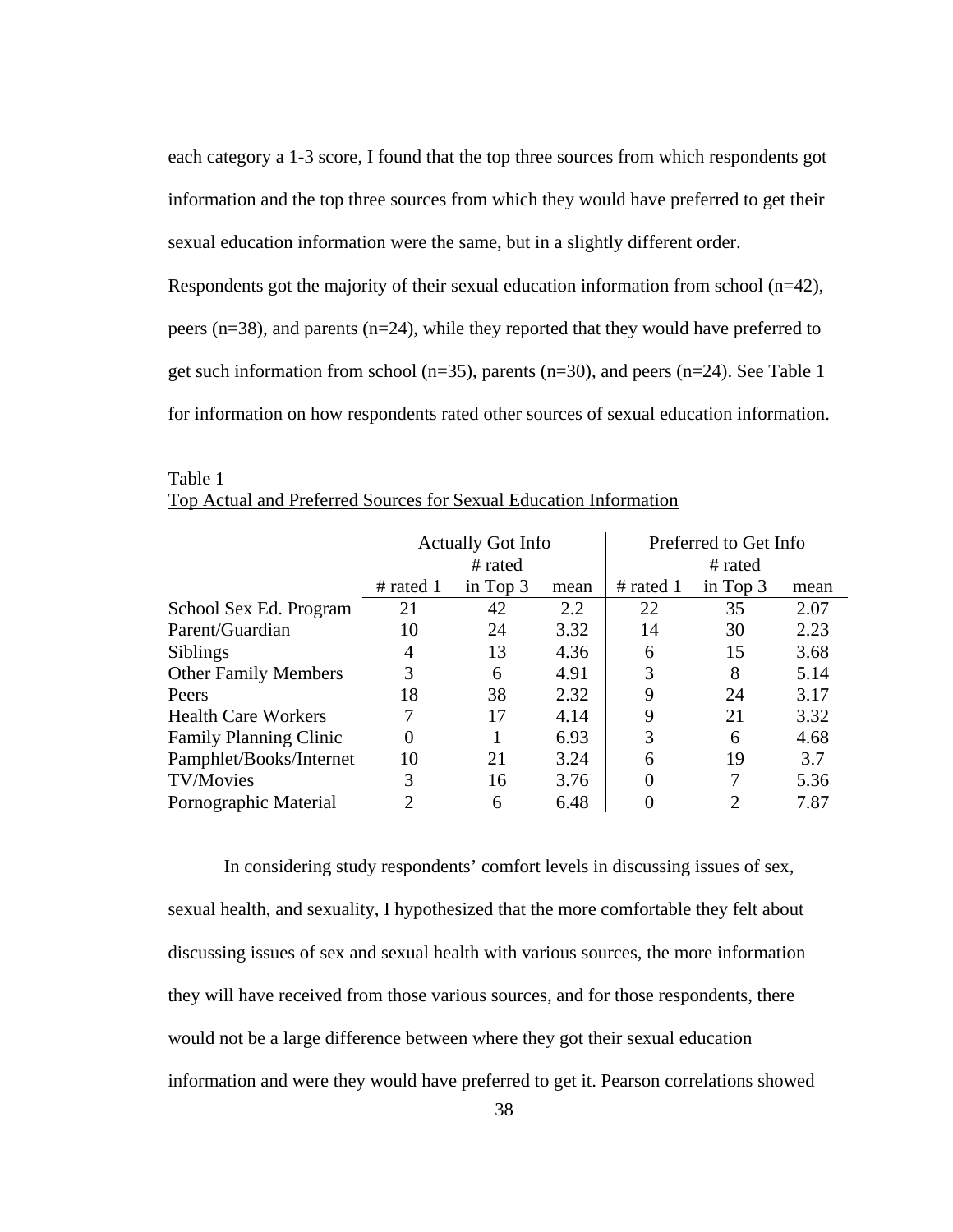significant negative correlations between respondents' comfort levels in discussing issues of sex and where they got their sexual health information when it came to parents (r=- .612,  $p=0.00$ , two-tailed), siblings ( $r=-1.398$ ,  $p=.036$ , two-tailed), and other family members ( $r=-.577$ ,  $p=.005$ , two-tailed). This suggests that the more comfortable respondents were discussing issues of sex and sexuality with these various sources, the more likely they were to get sexual health information from them. The correlation is negative because the comfort scale runs from 1 representing "not comfortable" to 10 representing "very comfortable," while respondents rated their primary sources of sexual health information as 1 and subsequent sources with lower numbers. Therefore, for parents, siblings, and other family members, as the comfort levels approached 10, the amount of information received from that source approached 1. Pearson correlations also showed significant negative correlations between respondents' comfort levels of discussing issues of sex and where they would have preferred to get their sexual health information when it came to parents  $(r=-.344, p=0.043,$  two-tailed), siblings  $(r=-.517,$  $p=0.008$ , two-tailed), other family members (r= $-0.487$ , p= $0.025$ , two-tailed), peers (r= $-0.341$ ,  $p=0.045$ , two-tailed), and health workers ( $r=-0.348$ ,  $p=.032$ , two-tailed). This suggests that the more comfortable respondents felt discussing issues of sex, sexual health, and sexuality with each of these sources, the more they preferred to get such information from each of these sources. These Pearson correlations showed no significant correlation between comfort levels in discussing sex with peers and whether or not peers were an actual source of sexual health information, comfort levels in discussing sex with health workers and whether or not health workers were an actual source of sexual health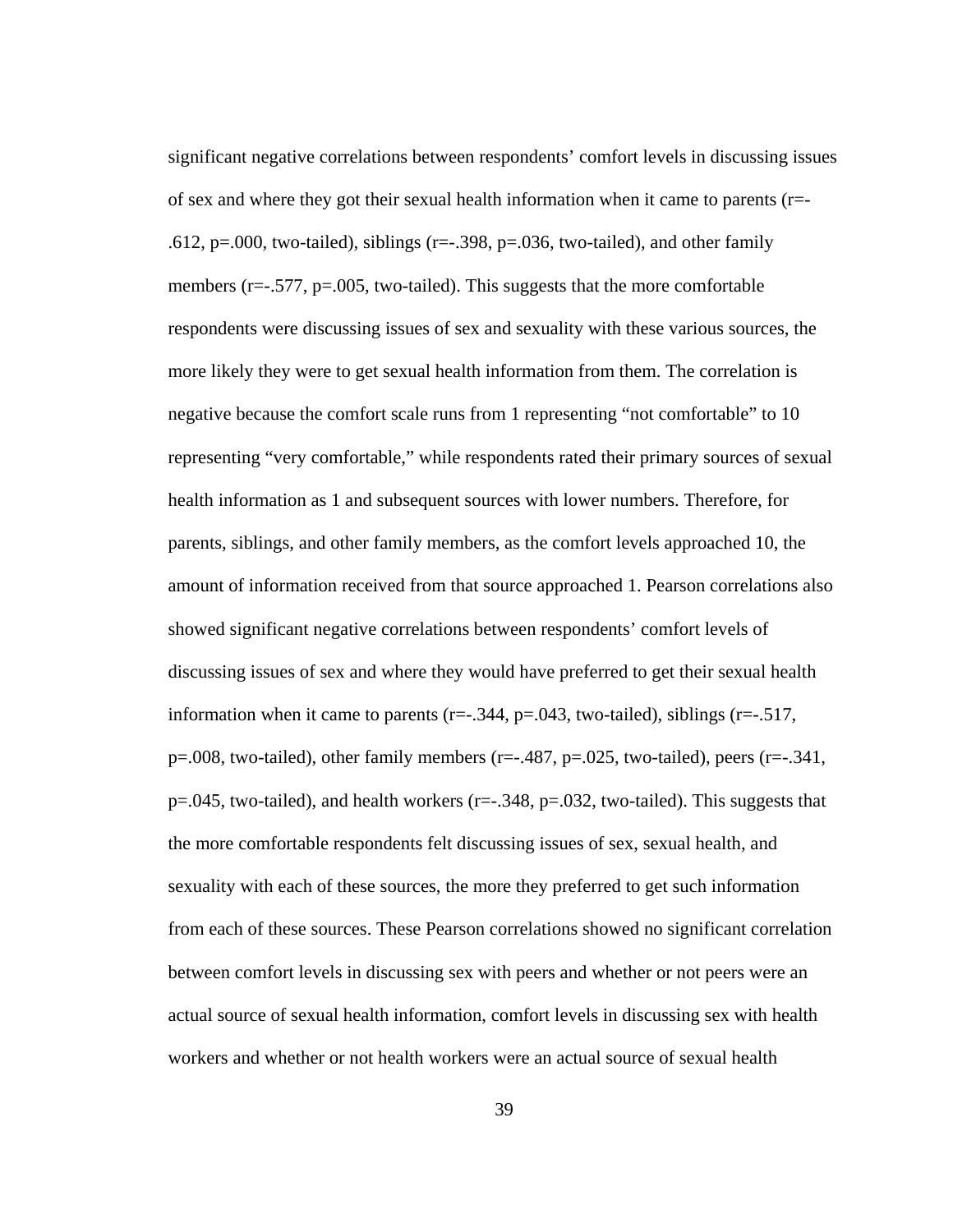information, or between comfort levels in discussing issues of sex and sexual health with teachers and whether or not school sexual education programs were an actual source or preferred source for sexual health information.

 In looking at where study participants might have gone for sexual education information outside of school, family, and peers, the findings show that slightly more than half of study participants reported that their level of access to a sexual health/family planning clinic while in middle school and high school was either "unknown" (37.5%,  $n=21$ ) or that they had no access (14.3%,  $n=8$ ), while a little less than half of the respondents reported having either limited access  $(25.0\%, n=14)$  or easy access  $(23.2\%,$ n=13) to such a clinic while in middle school and high school.

When rating the reliability of their current sexual health knowledge on a ten point scale ranging from "not at all" to "very" reliable, study participants reported a mean knowledge reliability level of 8.54, with 49.1% (n=27) reporting that they received the majority,  $38.2\%$  (n=21) reporting that they received some, and 12.7% (n=7) reporting that they received very little of that knowledge in their middle school and high school sexual education classes. A Pearson correlation shows no significant correlation between how reliable respondents feel their current level of sexual health knowledge is and how much of that knowledge they received in high school.

# *Relationships Between Sexual Education and Adolescent Sexual Behavior*

 As mentioned above, study participants reported a mean satisfaction level of 6.93 on a ten point scale when rating how well they felt the information provided in their sex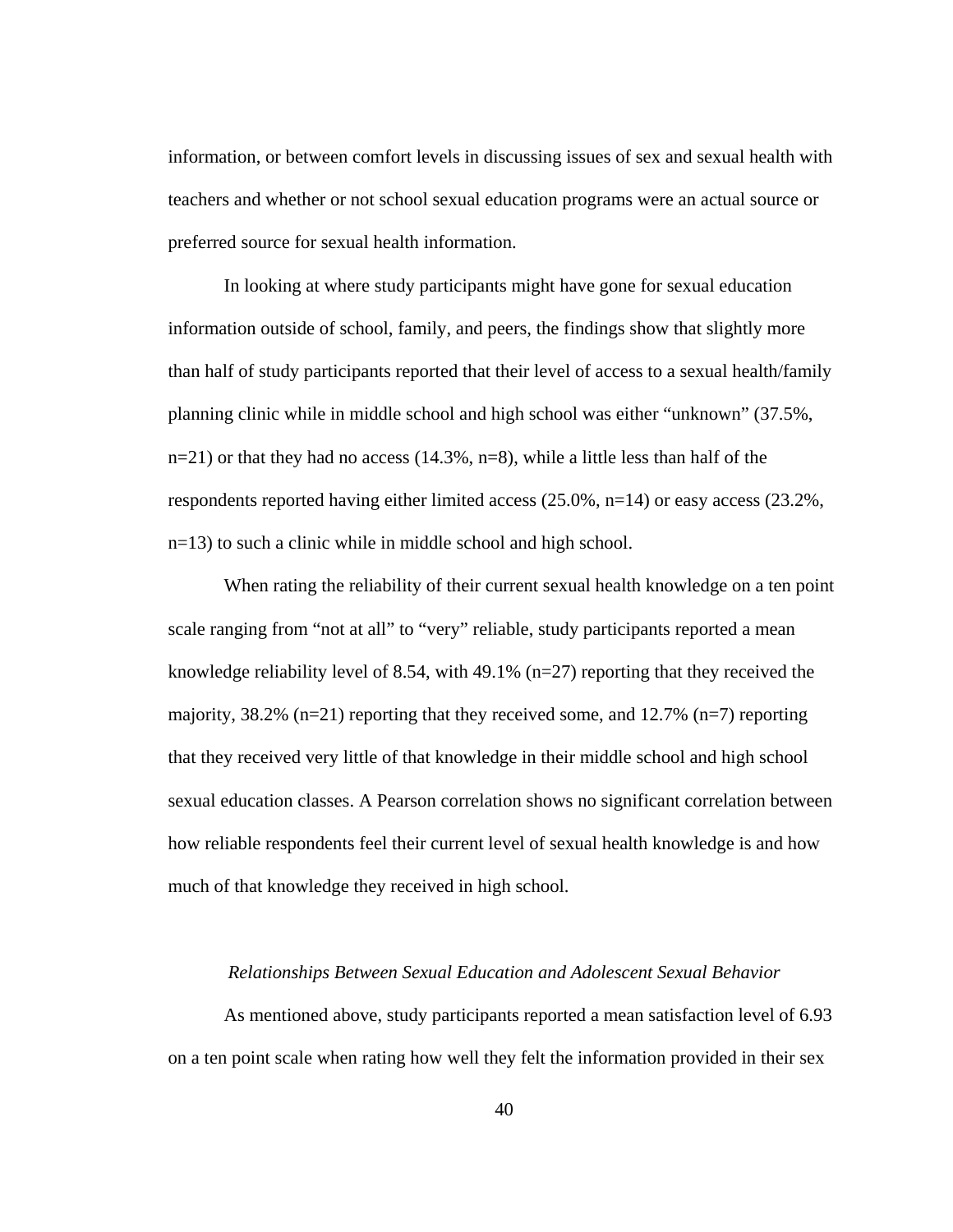education classes met their needs at the time. A t-test was used to test the hypothesis that how well sex education classes met respondents' needs would be directly related to the use of contraception at first sexual activity. No significant difference in the mean satisfaction scores was found between those who reported using contraception at first sexual activity and those who did not use contraception at first sexual activity. A Pearson correlation also showed no significant correlation between how well sex education classes met respondents' needs and the regularity with which they currently use contraception, how likely they are to use contraception for birth control, and how reliable they feel their current level of sexual health knowledge is. There was a positive correlation between how well sex education classes met respondents' needs and how likely they are to use condoms for the prevention of STIs  $(r=.357, p=.007,$  two tailed). This positive correlation suggests that the more their sex education classes met their needs, the more likely respondents are to use a condom for the prevention of STIs.

To test the hypothesis that regardless of how contraceptives are portrayed, sex education classes have very little effect on adolescent sexual behavior, and therefore, teaching about the benefits of contraception use does not increase sexual behavior among students, I had intended to examine the correlation between how contraception was portrayed in sexual education classes (ineffective, somewhat effective, or highly effective) and how particular sexual activities were affected by sexual education classes (activity was not affected, activity increased, activity decreased, chose to abstain, or chose to abstain despite previous sexual activity). This turned out to be a difficult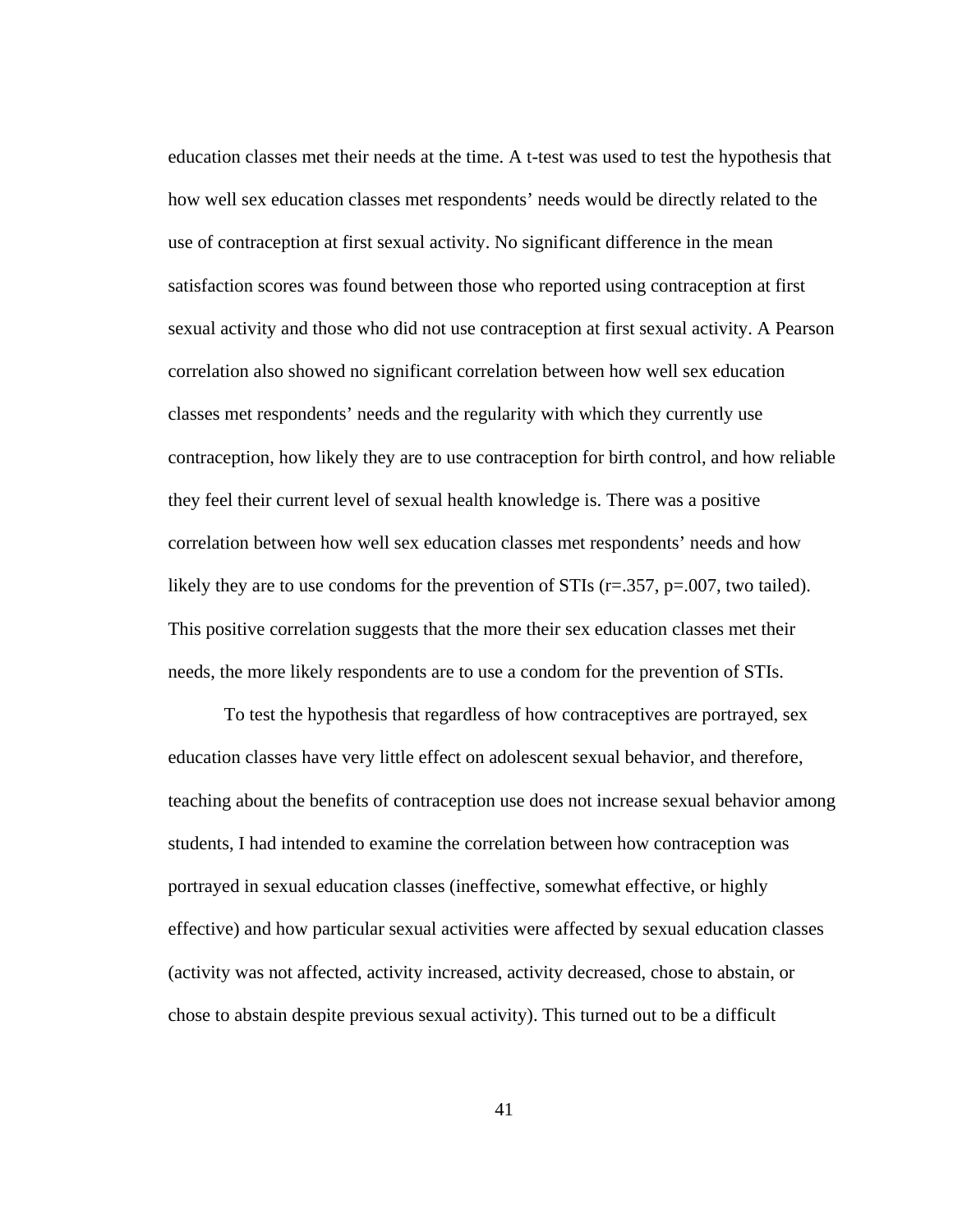analysis because many of the categories had very few respondents in them, and a Cramers V test showed no significant findings.

The descriptive statistics about the effects of sexual education classes on specific sexual behaviors can be seen in Table 2. For the majority of study participants, sexual activity was not affected by their sexual education classes regardless of how contraception was portrayed. Of the respondents who answered each of these questions, 64.4% (n=29) reported that penile/vaginal sexual activity was not effected by their sexual education classes, 71.1% (n=32) reported that oral sexual activity was not affected by sexual education classes, 69.6% (n=32) reported that anal sex was not effected by sexual education classes, and 79.1% (n=34) reported that their level of mutual masturbation was not effected as a result of sexual education classes.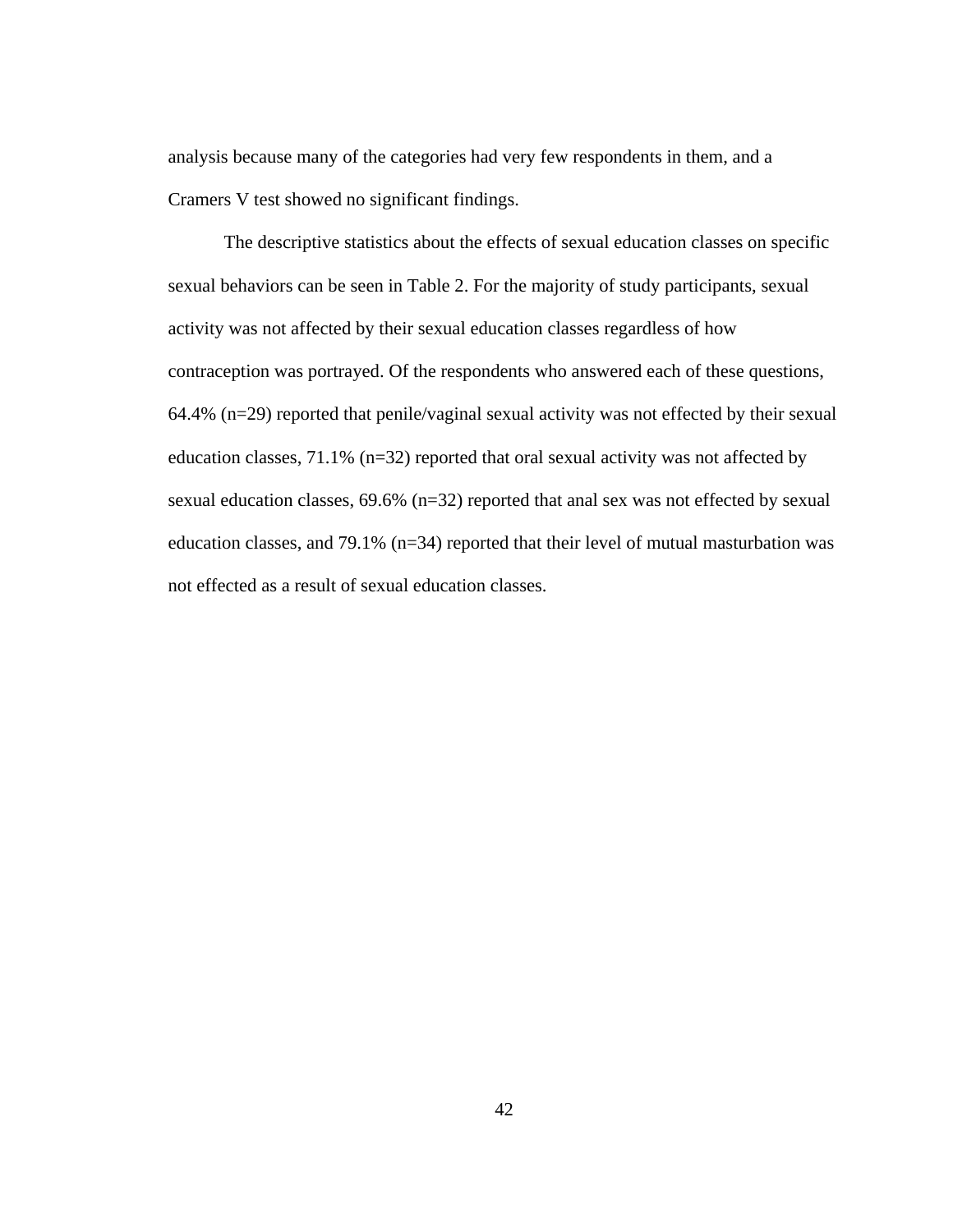|                                 | How Contraception was Portrayed in Sex Ed. |              |                  |                |                |  |  |  |  |
|---------------------------------|--------------------------------------------|--------------|------------------|----------------|----------------|--|--|--|--|
|                                 | <b>Not</b>                                 |              | Somewhat         | Highly         |                |  |  |  |  |
| <b>Sexual Activity</b>          | Mentioned                                  | Ineffective  | Effective        | effective      | total          |  |  |  |  |
| Penile/Vaginal Sex              |                                            |              |                  |                |                |  |  |  |  |
| Not Affected                    | 1                                          | 1            | 13               | 14             | 29             |  |  |  |  |
| Increased                       | 0                                          | $\Omega$     | 1                | 3              | $\overline{4}$ |  |  |  |  |
| Decreased                       | 0                                          | 0            | 1                | 1              | $\overline{2}$ |  |  |  |  |
| Chose to Abstain                | 0                                          | $\theta$     | 4                | 6              | 10             |  |  |  |  |
| <b>Chose to Abstain Despite</b> | 0                                          | 0            | $\theta$         | $\theta$       | $\overline{0}$ |  |  |  |  |
| Previous Activity               |                                            |              |                  |                |                |  |  |  |  |
| Oral Sex                        |                                            |              |                  |                |                |  |  |  |  |
| Not Affected                    | 1                                          | 1            | 17               | 13             | 32             |  |  |  |  |
| Increased                       | 0                                          | 0            | 0                | 3              | 3              |  |  |  |  |
| Decreased                       | 0                                          | $\theta$     | 1                | 1              | $\overline{2}$ |  |  |  |  |
| Chose to Abstain                | 0                                          | $\theta$     | 2                | 5              | $\overline{7}$ |  |  |  |  |
| Chose to Abstain Despite        | 0                                          | 0            | $\overline{0}$   | $\mathbf{1}$   | $\mathbf{1}$   |  |  |  |  |
| Previous Activity               |                                            |              |                  |                |                |  |  |  |  |
| <b>Anal Sex</b>                 |                                            |              |                  |                |                |  |  |  |  |
| Not Affected                    | 1                                          | 1            | 18               | 12             | 32             |  |  |  |  |
| Increased                       | 0                                          | $_{0}$       | $\boldsymbol{0}$ | 1              | 1              |  |  |  |  |
| Decreased                       | 0                                          | $\Omega$     | 0                | 1              | 1              |  |  |  |  |
| Chose to Abstain                | 0                                          | 0            | $\overline{2}$   | 9              | 11             |  |  |  |  |
| Chose to Abstain Despite        | 0                                          | 0            | $\overline{0}$   | $\mathbf{1}$   | $\mathbf{1}$   |  |  |  |  |
| Previous Activity               |                                            |              |                  |                |                |  |  |  |  |
| <b>Mutual Masturbation</b>      |                                            |              |                  |                |                |  |  |  |  |
| Not Affected                    | 1                                          | 1            | 18               | 14             | 34             |  |  |  |  |
| Increased                       | 0                                          | 0            | 0                | $\overline{2}$ | $\mathfrak{2}$ |  |  |  |  |
| Decreased                       | 0                                          | $\mathbf{0}$ | 0                | 1              | $\mathbf{1}$   |  |  |  |  |
| Chose to Abstain                | 0                                          | 0            | $\overline{2}$   | $\overline{4}$ | 6              |  |  |  |  |
| Chose to Abstain Despite        | $\theta$                                   | 0            | $\overline{0}$   | $\overline{0}$ | $\overline{0}$ |  |  |  |  |
| Previous Activity               |                                            |              |                  |                |                |  |  |  |  |

Effect of Sexual Education Classes on Sexual Activity by how Contraception is Portrayed

Table 2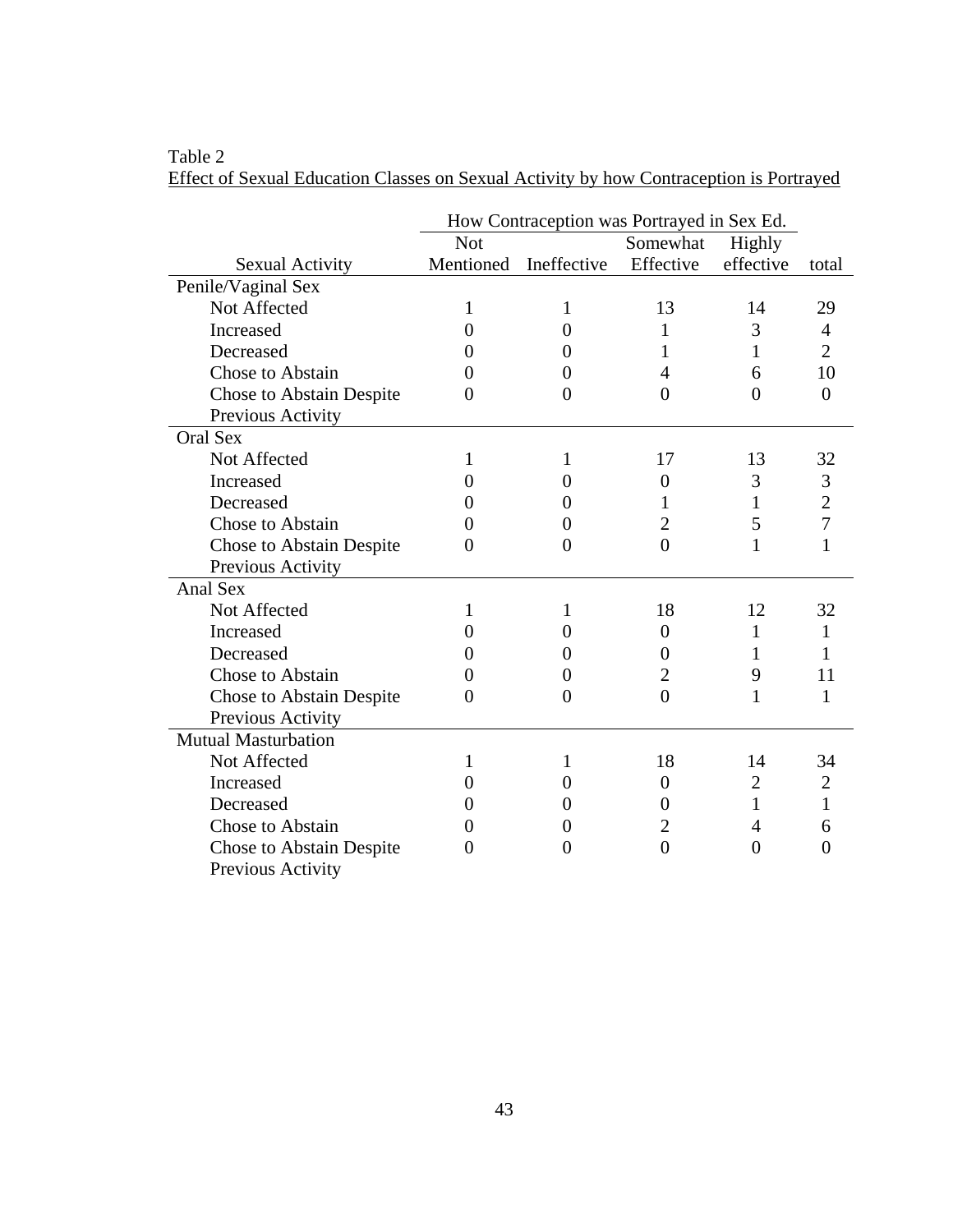# CHAPTER V

# **DISCUSSION**

 The intention of this study was to look at adolescents' experiences in school sexual education programs and to examine how abstinence only and comprehensive sexual education programs impact adolescent sexual behavior. This study also set out to examine where adolescents turn for more comprehensive sexual health information when they are not satisfied with what they are receiving in school.

# *Sexual Behavior*

 Study participants reported a mean level of sexual activity of 2.30, which is only slightly higher than "rarely sexually active." This researcher believes, and the findings of this study suggest, that if all study participants had been recruited at coed colleges, the samples' mean rate of sexual activity would have been higher and as a result more indicative of that of the general first year college population. Therefore, due to the number of study participants from all women's colleges, these findings are not as generalizable as they might have been if the sample had been made up only of coed college students.

 It is also important to note that only 3 of the 56 study participants identified as anything other than heterosexual. For this reason it is important to keep in mind that these findings are not necessarily representative of gay, lesbian, or bisexual adolescents and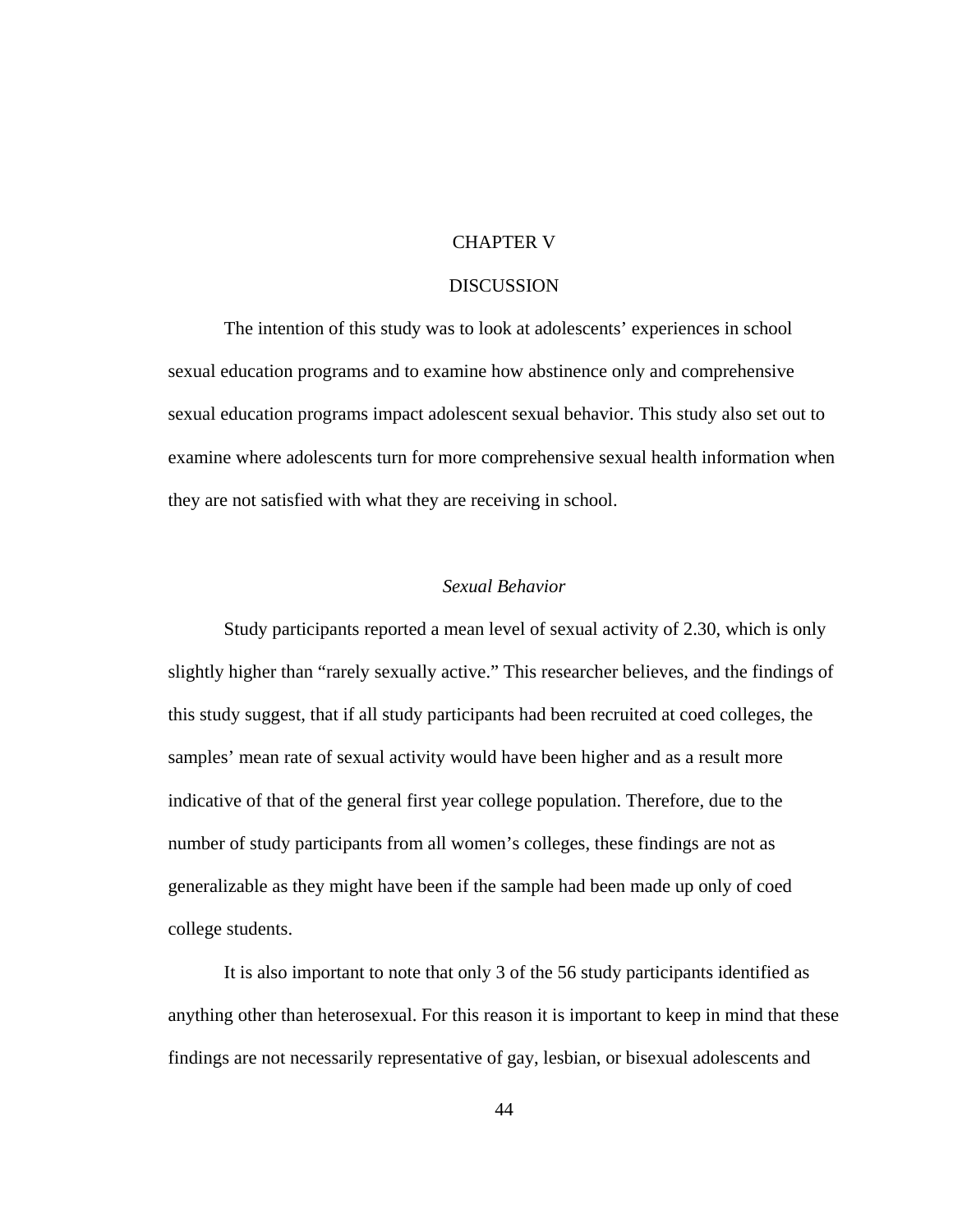their experiences with sexual education, both school based and from other sources. In order to better understand the experiences of homosexual and bisexual youth in sexual education programs and their acquisition of sexual health knowledge from other sources, more research would need to be done. Examining homosexual and bisexual adolescents' levels of comfort in discussing issues of sex, sexuality, and sexual health with various individuals, and determining where they are receiving the majority of their sexual health information is of particular importance due to the stigma against homosexual sexual activity and the homophobic nature of our society.

 When looking at rates of contraception use, participants in this study reported condom use at first sexual activity at a rate very close to the national average. Participants also reported using some form of contraception about 81% of the time. This number is heartening, but it also indicates that adolescents are having unprotected, and therefore unsafe sex at least 19% of the time. Interestingly, participants reported that their likelihood of using contraception is much higher than their actual use. These findings illustrate the relationship between actual behavior and best intentions. It appears that while adolescents overwhelmingly intend to use condoms and other forms of contraception to protect against STIs and pregnancy, the reality of their actually doing so is significantly lower. While this high intention to practice safer sex instills some hope for the sexual health of America's adolescents, what will be truly important is helping those adolescents to be more successful with the carry-through of contraception use in the heat of the moment. Perhaps this discrepancy between the intention to use contraception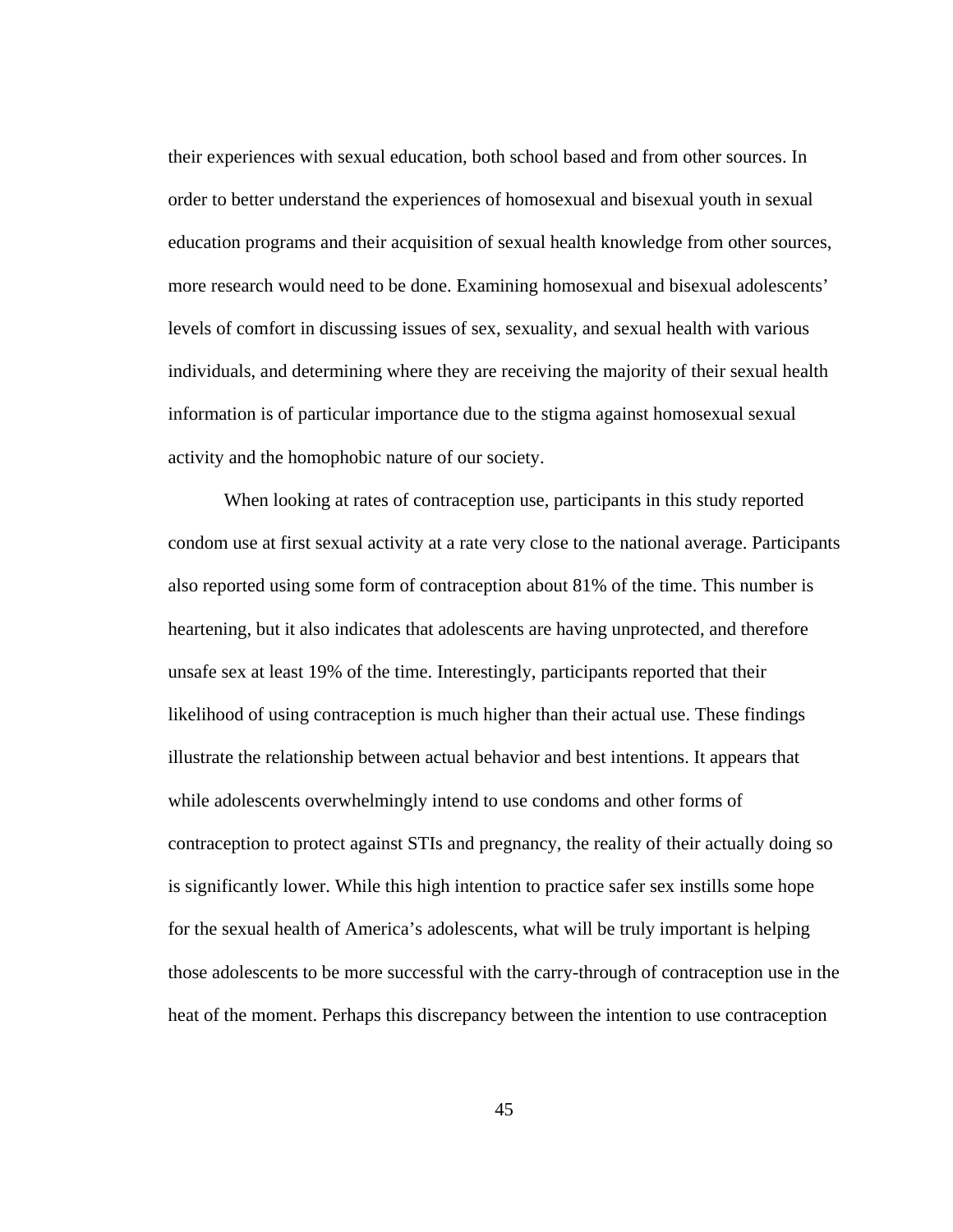and actual use is due to the well documented adolescent feeling of invincibility or the belief that they will not actually be the one to contract an STI or to get pregnant.

 To this researcher's surprise, this study showed no increase in contraception use among adolescents who delayed the onset of sexual activity. Contraception use at the time of first sexual activity was examined in participants ages 15 and younger and those ages 16 and older, and no significant difference was found between the two groups. Previous research suggests that adolescents who delay the onset of sexual activity are more likely to use contraception when they do decide to become sexually active. The inconsistency of this study's findings with the findings from past research could be a result of comparing adolescents ages 15 and younger to those 16 and older. It is very possible that the use of contraception at the time of first sexual activity drops off considerably at age 13 or 14. However, in this study, examining groups of participants who became sexually active at ages 14 and younger or 13 and younger was not feasible due to the limited number of respondents who fell into those age categories.

### *Values, Beliefs and Attitudes*

 While this researcher believes that sexual education is extremely important, it is by no means the only thing that impacts adolescent sexual behavior. For this reason, adolescents' values, beliefs, and attitudes towards sexuality and sexual behavior were also examined in this study, as well as their own comfort levels in discussing such issues with various individuals in their lives. This researchers' intentions of looking at these areas was to determine how other factors contribute to the education of adolescents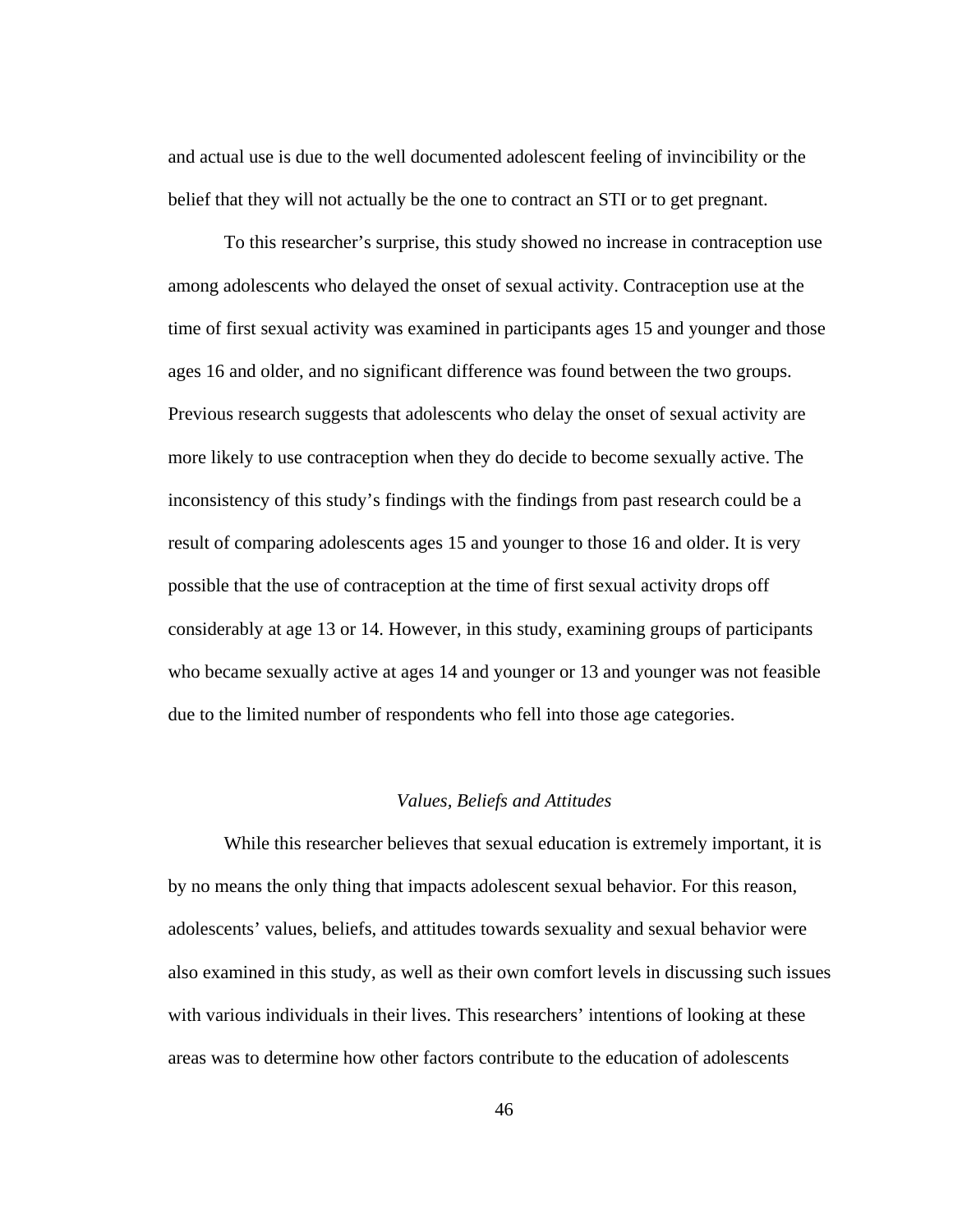around issues of sexual health, as well as to gain insight into how these other factors also impact adolescent sexual behavior.

With a mean level of only 3.85 on a ten point scale of how important participants believe it is to abstain from sexual activity until marriage, and with only 26.8% of respondents currently intending to do so, it is evident that abstinence only teachings, at least with this sample, would primarily be falling on deaf ears. However, while the percentage of respondents who reported ever intending to abstain from sexual activity until marriage was a definite minority, this study has shown that the majority of those individuals still intend to abstain. For most of those individuals it appears that it is religion, as opposed to the type of sexual education they received, that drives their conviction.

 In assessing study participants' level of comfort in discussing issues of sex, sexual health, and sexuality with various individuals in their lives, the results show that on a ten point scale respondents had a mean comfort level of 4.90 in discussing these issues with siblings, 4.73 with parents or guardians, and 3.54 with other family members. However, respondents also reported a mean level of 5.50 on a ten point scale measuring how open their families are to discussing issues of sex, sexual health, and sexuality. While there is no way of knowing for sure, this disparity in openness and comfort levels could be due to study respondents reporting on how open their families currently are, while also reporting on how comfortable they felt while in middle school and high school. With age and independence (participants were all students at colleges where the vast majority of first year students live on campus) perhaps participants have gained more comfort in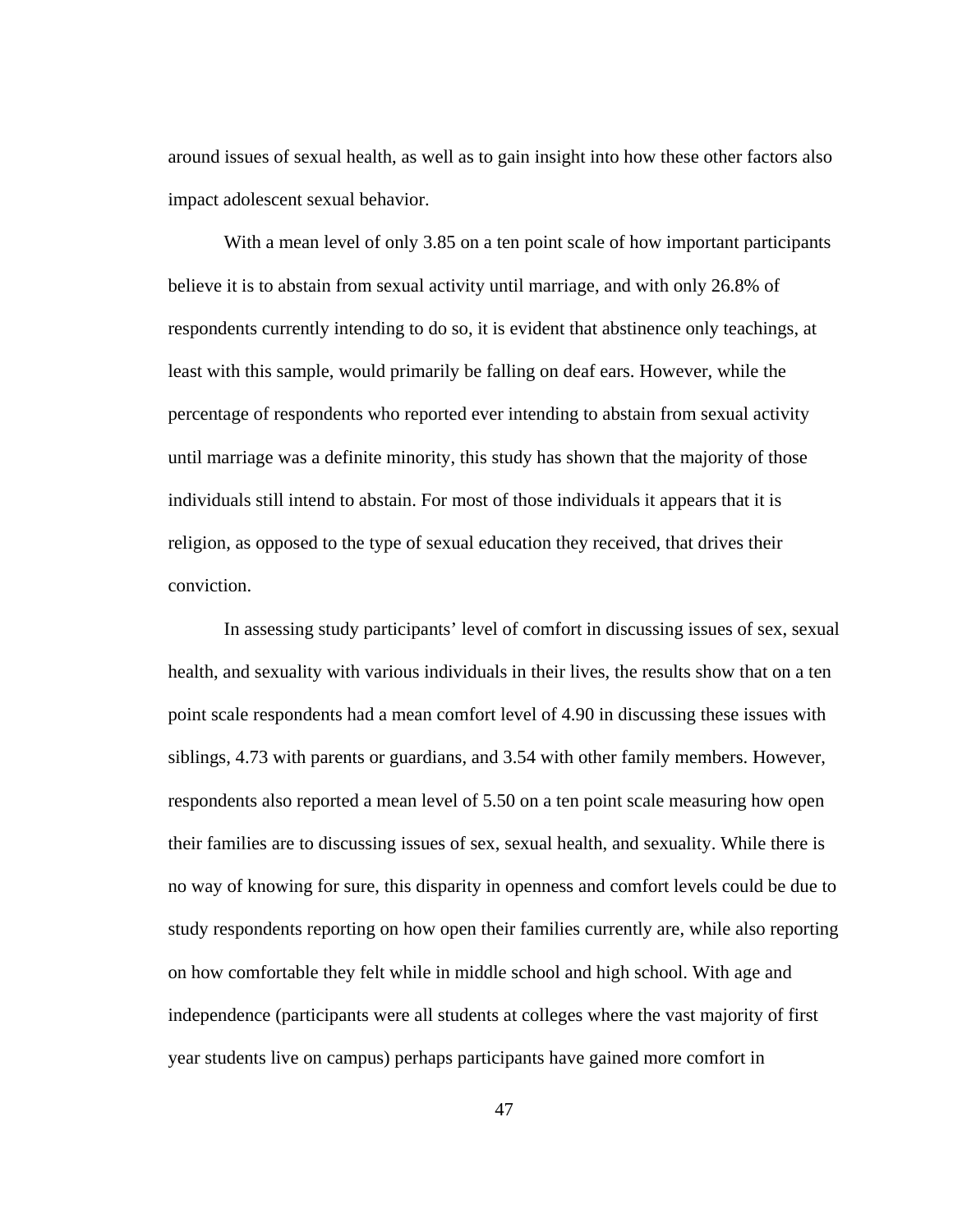discussing issues of sex with their families. Regardless of what caused this discrepancy, it is important to note that most families are not very open to discussing issues of sex, and perhaps as a result, that most adolescents do not feel comfortable discussing such issues with their families. This raises the question of how reasonable is it to leave the responsibility of sexual education up to families when they appear to be uncomfortable, at least from the adolescents' perspective, about taking on the task.

# *Sexual Education and Knowledge Acquisition*

The fact that all study participants reported receiving some form of sexual education while in middle school or high school is inspiring, but for a number of these participants, such education came only in the form of Biology or Theology classes, and for others, such education started as late as the  $11<sup>th</sup>$  grade. Among this sample, the average age at the onset of sexual activity was 16.47 years, an age at which most adolescents are in the  $10<sup>th</sup>$  grade. For this sample, and in this researcher's opinion, for the general American population, starting to teach sexual education in the  $11<sup>th</sup>$  grade is too late to make a difference in the average adolescent's decision making about sexual behavior, for on average, they have already become sexually active by that time.

Even though no evidence was found in this study to suggest that sexual education that starts in earlier grades is more likely to meet students needs, this researcher believes that the average age of the onset of sexual activity clearly shows that there can be some dangers in not starting the teaching of sex education early enough. Also, with respondents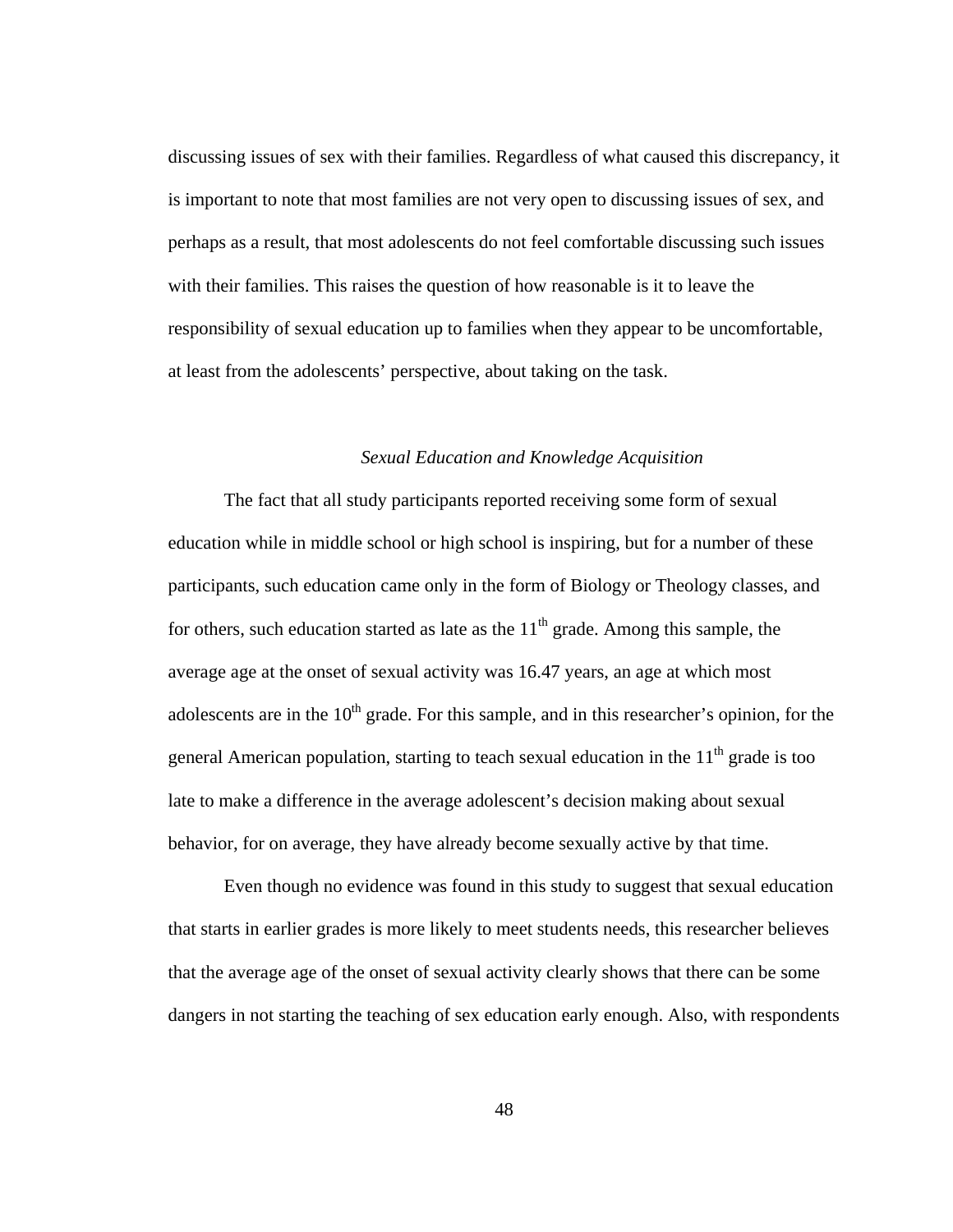reporting sexual activity at ages as young as 12 years, it seems important to begin the teaching of sexual education early.

A 6.93 satisfaction level on a ten point scale measuring how well sexual education classes met respondents' needs at the time suggests that while sex education classes are not necessarily failing, there is still some room for improvement. This study seems to show that moving toward more discussion of the benefits of contraception use is one identified direction for positive growth. Students who received such information were significantly more satisfied with their sexual education classes than those who did not.

While there was only a minor difference in the order of where study participants got the majority of their information about issues of sexuality and sexual health, and where they report that they would have preferred to get such information, this data is still of great significance to this study. Not surprisingly, two of the top three preferred sources for sexual health information identified by participants were school sexual education programs and parents or guardians. This data is consistent with existing research and was an expected finding of this study. It is surprising and inconsistent with previous research however, that the list also included peers. This study does show that adolescents are getting more of their sexual health information from their peers than they would generally like, but despite this fact they still listed peers in the top three preferred sources for such information. Participants did report that they feel more comfortable discussing issues of sex and sexual health with their peers than anyone else, but this does not mean that they wanted to have to rely upon those peers for as much of their sexual health information as they actually did. Consistent with previous research, adolescents in this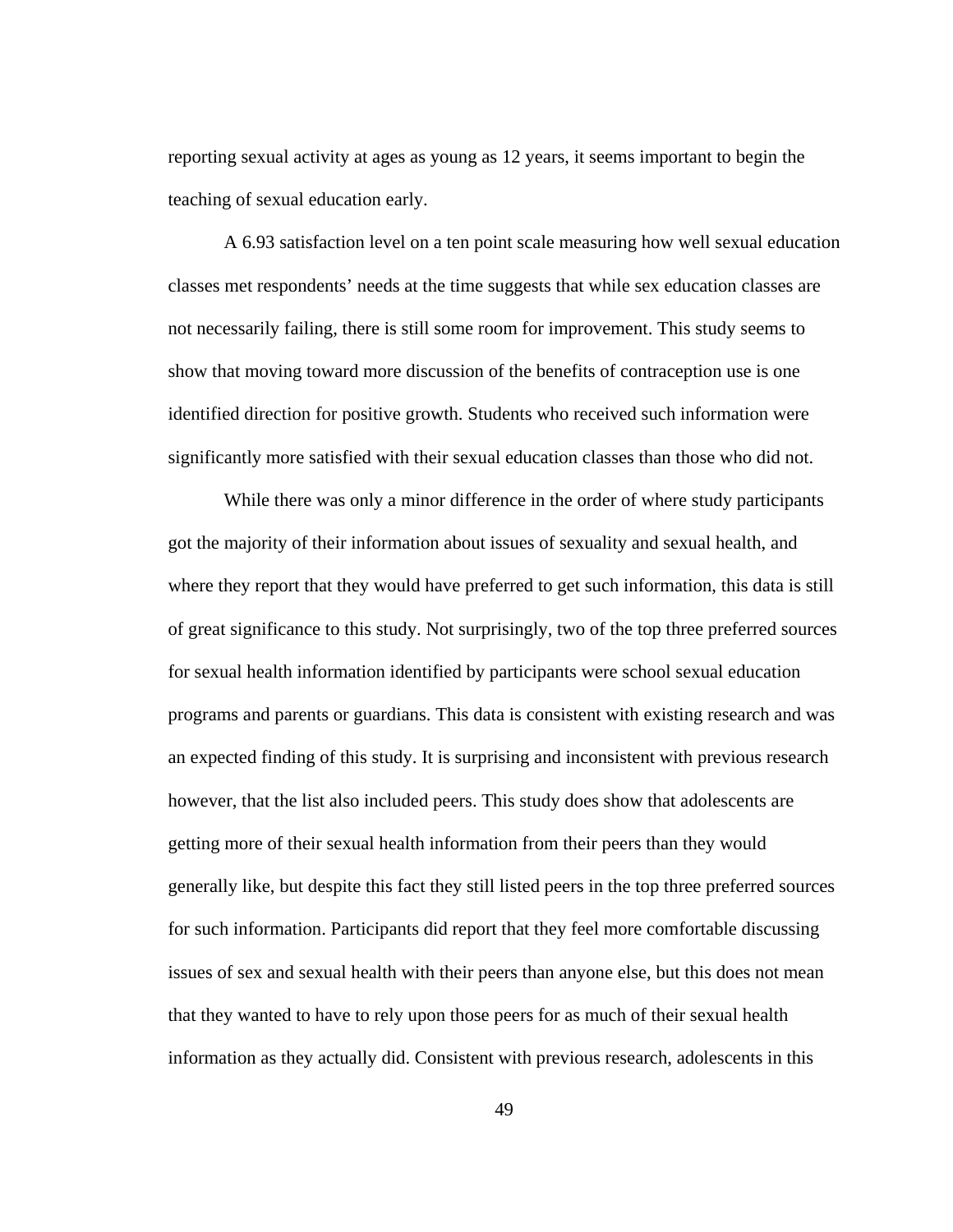study wanted to get more of their sexual health information from their parents and guardians than they actually got, which suggests that parents are not talking to their children about issues of sex and sexual health as much as they could be.

Measuring where adolescents would have preferred to receive their sexual health information in comparison to where they did receive such education is a difficult question because it is hard for participants to state that they would prefer something that they may not have experienced. For example, for an adolescent who has had no access to a sexual health/family planning clinic and therefore has no basis for understanding what kind of a resource it might have been, the likelihood that they would then say they would have preferred to get more of their information from that source is very slim. Conversely, if an adolescent got the majority of their sexual health information from their peers even if they did not want to, it would be equally as difficult for them to conceptualize getting that information from another source, which may be the cause for peers still appearing in the top three preferred sources of sexual health information.

It is important to note that adolescents in this study would have preferred more information from their parents and guardians, sexual health/family planning clinics, primary care physician or other health care workers, siblings, and other family members than they actually got, and that they would have liked to rely less heavily on peers, television and movies, school sexual education programs, pornographic material, and pamphlets/books/internet for their sexual health information, most of which are significantly less reliable than the sources they would have preferred more information from. These findings indicate that adolescents know what they need and have an idea of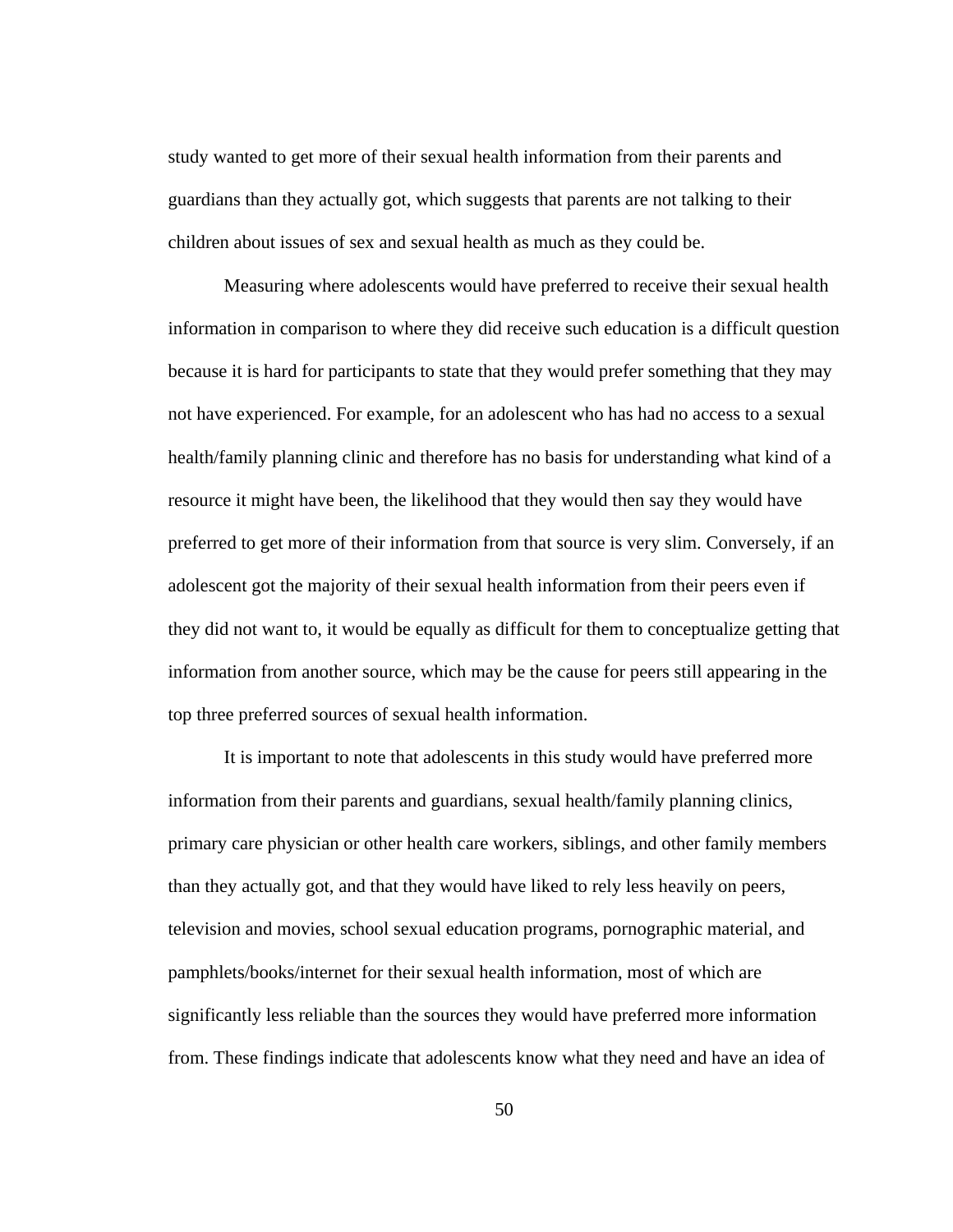where to find the most reliable information about issues of sexual health, but that they are not necessarily self-possessed enough to take the initiative to raise such issues and get such information from those sources on their own.

Study participants' comfort levels in discussing issues of sex with various people in their lives had a large impact on where they got their sexual health information and on where they would have preferred to get such information. This was particularly true when it came to their parents and guardians, siblings, and other family members. This suggests that the more comfortable adolescents feel in discussing issues of sex and sexual health with each of these sources, the more information they get from them, and the more they see them as a preferred source for such information. Similarly, adolescents in this study also preferred to get more information from their primary care physicians or other health care workers when they felt more comfortable discussing issues of sexual health with them, but this comfort level and desire for information had no bearing on whether or not health care workers were an actual source for sexual health information. This finding suggests, as is consistent with previous research, that primary care physicians and other health care workers are not raising the subject of sexual health with their adolescent patients.

The number of study participants who had no access to a sexual health/family planning clinic while in middle school or high school and those whose level of access was unknown (a combined total of  $51.8\%$  (n=29) of study respondents) has large implications for such clinics as well as for the medical profession in general. These findings suggest that clinics may need to make themselves more known in their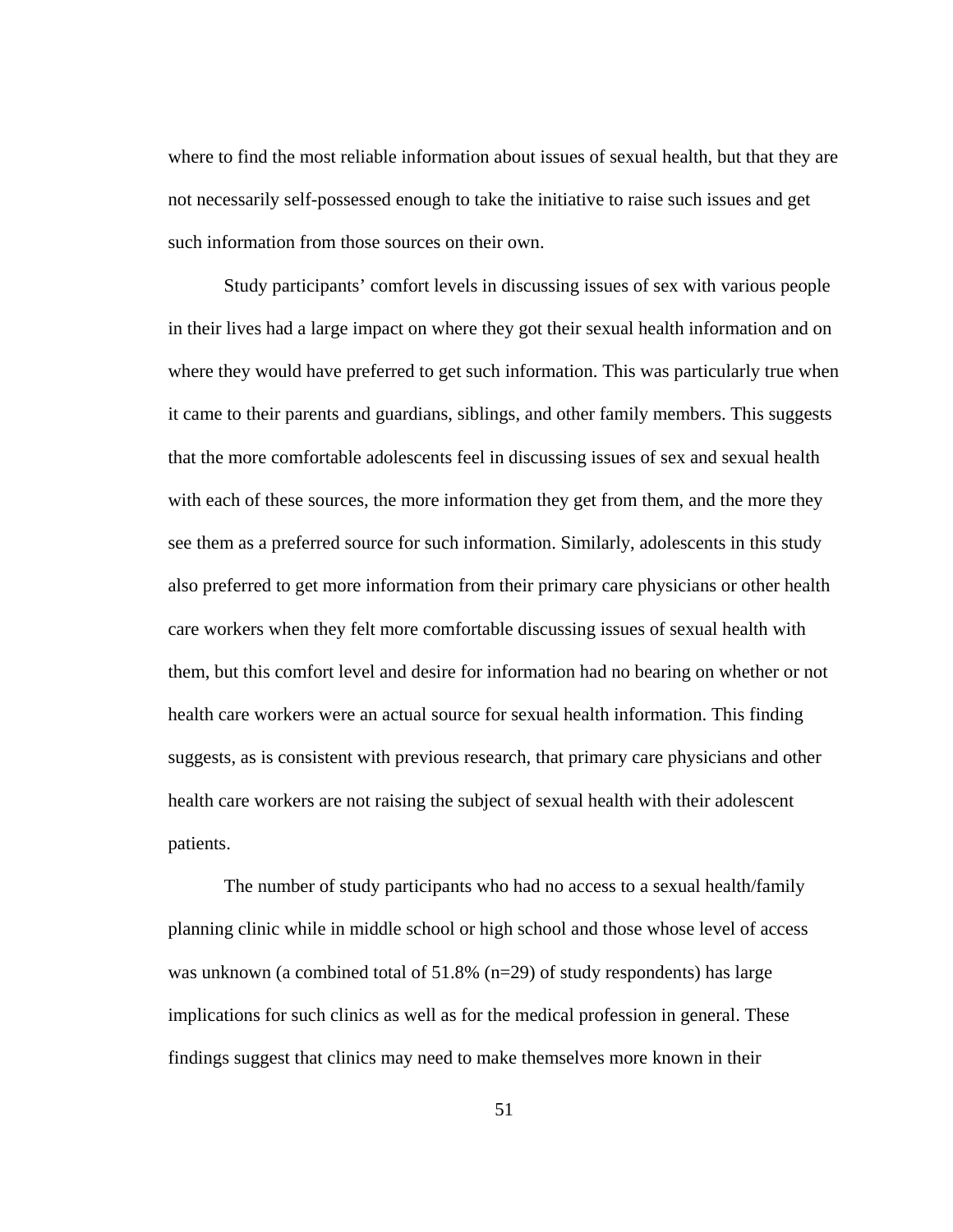communities in order to become better resources for adolescents in those communities. This finding also indicates that the only place the majority of adolescents can go for accurate medical information about sexual health when they do not feel comfortable discussing such issues with their parents or are not getting the information they need in school, is to their own doctor's office, if they have one. While this study clearly shows that adolescents feel comfortable discussing such issues with their primary care physicians and other health care workers (at a mean comfort level of 5.95 and only surpassed by their comfort level of discussing such issues with their peers), it also indicates that the likelihood of adolescents actually receiving such information from health care workers is slim. This suggests that primary care physicians and others in the medical profession should take more initiative in raising such issues and providing such information to adolescents. After all, the data shows that such actions would be well received.

This study did not indicate that the information that adolescents received in their school sexual education classes was perceived as more, or less reliable than the information they received from other sources. This finding is somewhat concerning because it suggests that adolescents are unable to determine the reliability of their sources of information. With peers being the second most common source for sexual health information, it seems to reason that the information their peers provide is seen by adolescents as just as reliable as the information provided in school sexual education programs.

52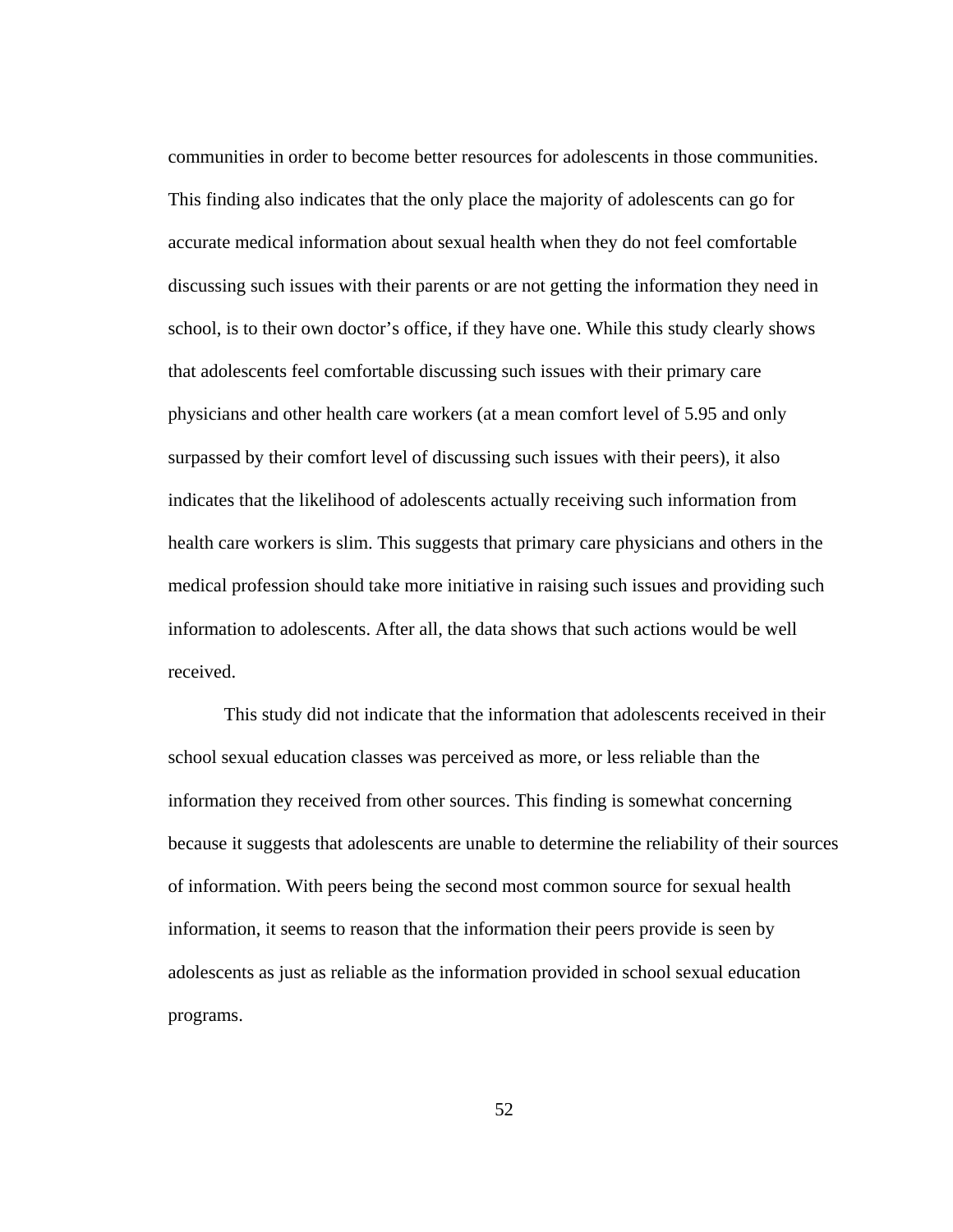### *Relationships Between Sexual Education and Adolescent Sexual Behavior*

 A particularly interesting finding of this study was how little of an impact adolescents' levels of satisfaction with how well their sexual education classes met their needs has on their sexual behavior. How well their sexual education classes met their needs while in middle school and high school seems to have no impact on whether or not respondents used any form of contraception at the time of their first sexual activity, the regularity with which they currently use contraception, how likely they are to use contraception for birth control, or how reliable they feel their current level of sexual health knowledge is. This suggests that an adolescent who felt that their sexual education classes met almost all of their needs and an adolescent who felt that their classes met hardly any of their needs will still both use or not use contraception at the same rate. The only impact sexual education classes seem to have is on the intended use of contraception for the prevention of STIs. Adolescents who felt that their classes better met their needs are much more likely to use condoms for the prevention for STIs than their peers who did not feel that their classes met their needs. This finding is consistent with previous research done on the impacts of abstinence-only sexual education, which suggest that adolescents who have had abstinence-only education are much less likely to use contraception for the prevention of STIs when they become sexually active because they have generally been taught that condoms and other forms of contraception are unreliable.

 The majority of study participants reported no change in their sexual activity as a result of sexual education classes. This implies that teaching adolescents about sex and sexual health does not encourage them to become sexually active. In fact, this study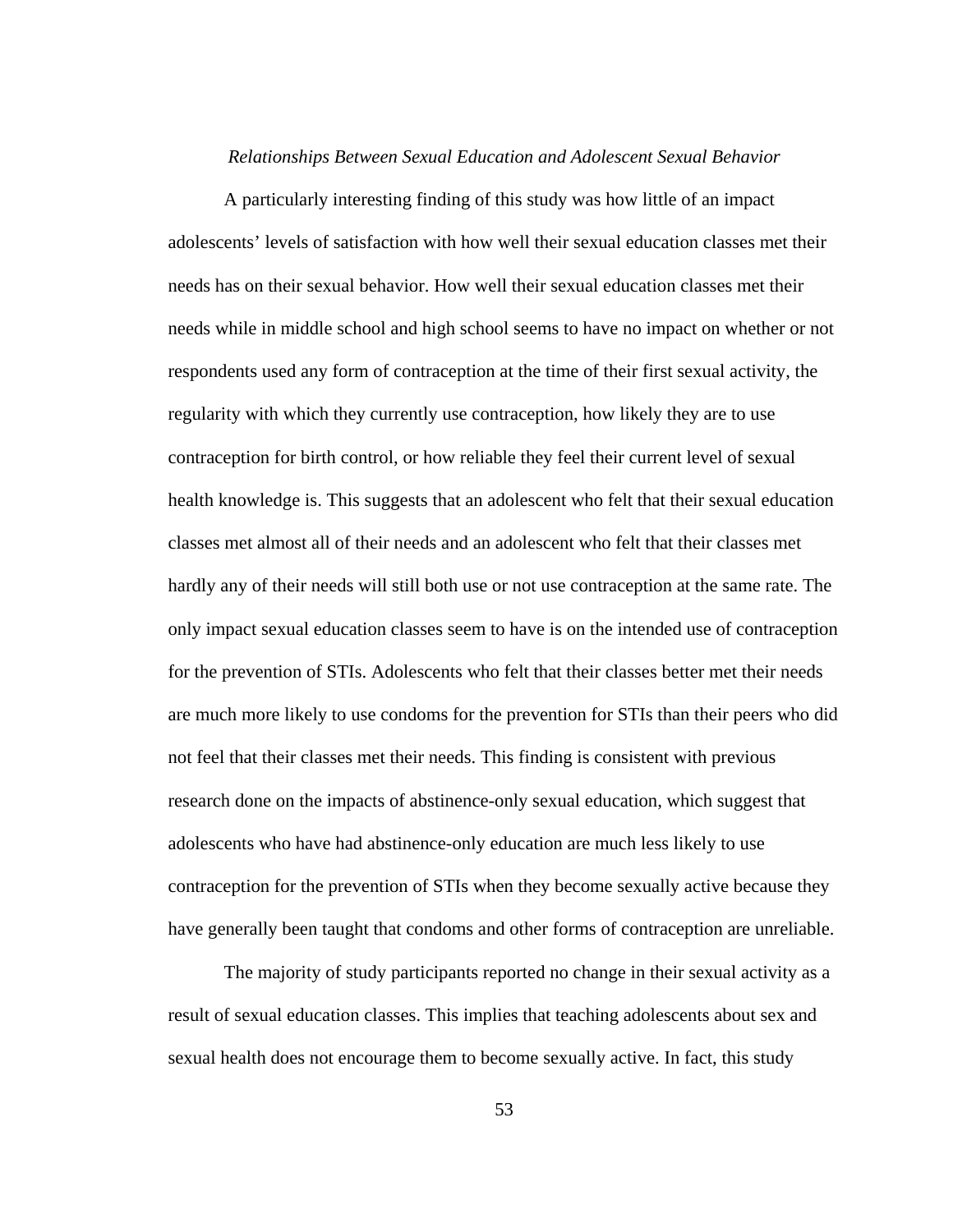shows that of the participants who received sexual education in which contraception was portrayed as highly effective, more chose to abstain from sexual activity as a result of their classes than chose to increase their sexual activity. In other words, teaching adolescents, at least those in this study, that contraception is highly effective does not encourage them to become sexually active at higher rates.

## *Implications of Findings*

 The findings of this study have a number of different implications for various fields. As mentioned above, the implications for the filed of medicine are clear; primary care physicians and other health care workers should take a more proactive role in discussing issues of sex and sexual health with their adolescent clients. By initiating such discussions, health care workers would open the door for adolescent clients to ask questions and request information they may be too shy to ask for without being prompted.

 The implications of these findings for school based sexual education programs also seem clear to this researcher. While the discussion of the benefits of contraception does not seem to encourage an increase in adolescent sexual activity, it does increase adolescents' intentions to use condoms for the prevention of STIs. At a time when adolescents are at alarmingly high risk for contracting STIs and HIV, this information is very significant, and could be instrumental in protecting adolescent health.

 School based sexual education programs that are willing to partner with parents or guardians and other family members also seem like they would go a long way toward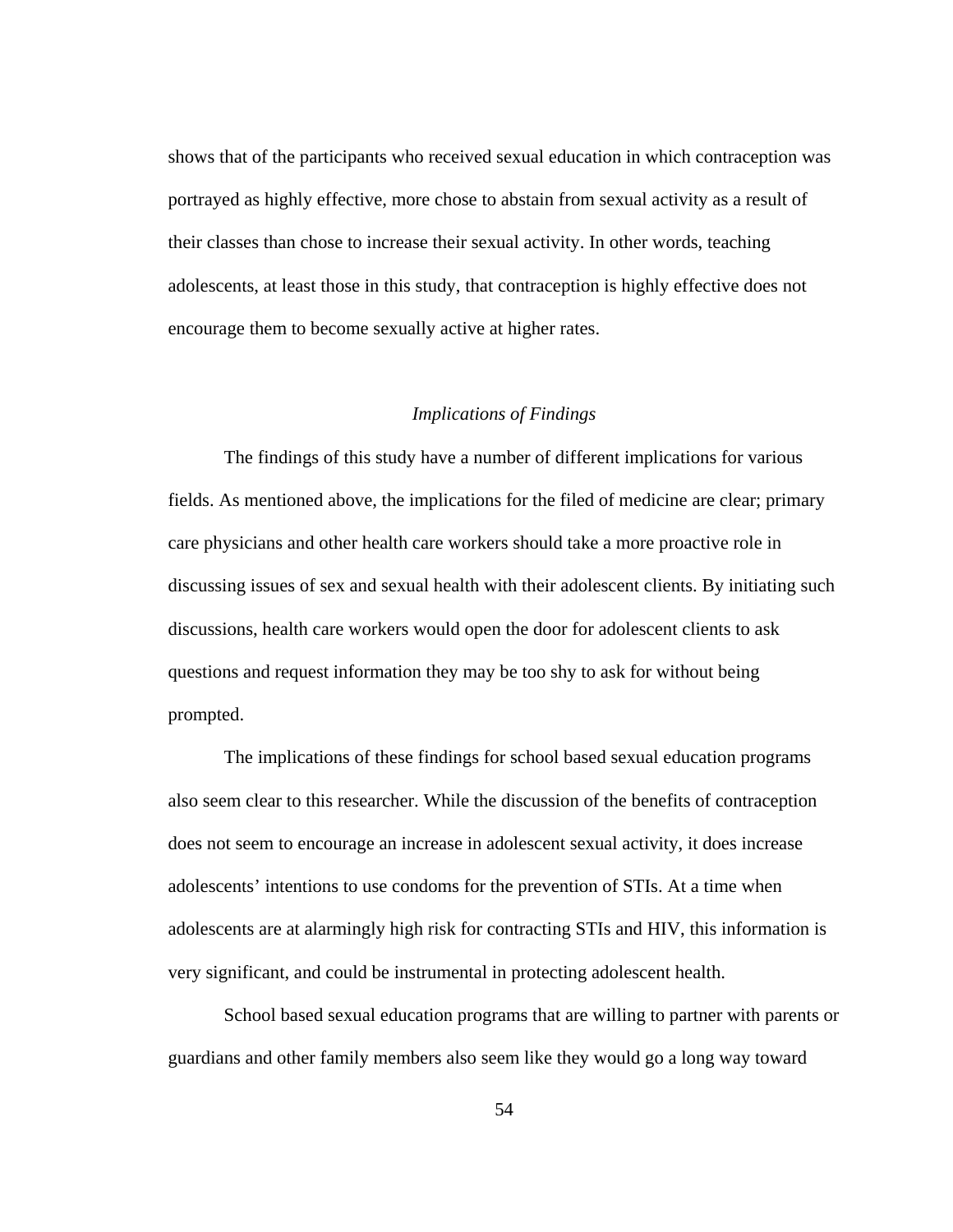increasing adolescent sexual health knowledge. Programs that can teach parents how to discuss issues of sex and sexual health with their adolescent children would not only enable parents to communicate their values around sex in a way that is comfortable to them, but would also fulfill adolescents' desires to receive more of their sexual health information from their parents.

 Finally, the implications of this study for the field of social work are a bit less clear, but nonetheless important. All social workers working with adolescent populations, regardless of the capacity of that work, should be aware that their clients are often seeking, in ways that may not seem obvious, reliable information about issues of sex, sexuality, and sexual health. In order to ensure the safety of our adolescent clients, social workers need to be willing to either act as a resource when called upon by clients, or be able to point them in the direction of reliable, non-judgmental information about sex and sexual health. Parents of adolescents also often need guidance in how to discuss issues of sex and sexual health with their children, and perhaps they would be well served if we as social workers were willing to take on such a role.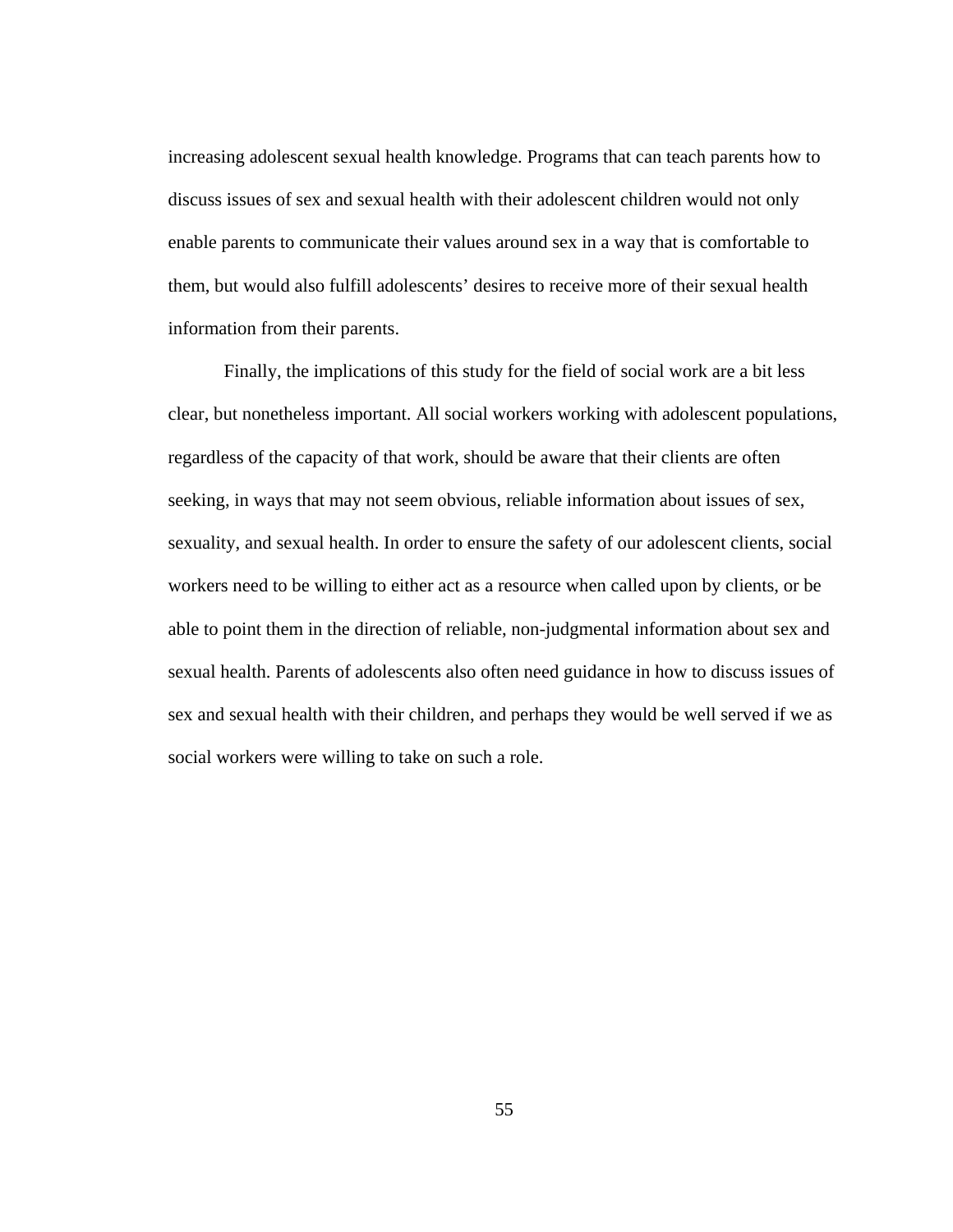# *References*

- Advocates for Youth. (2001). The national coalition to support sexuality education. Retrieved January 15, 2007, from http://www.advocatesforyouth.org/rrr/ncsse.htm
- Anastas, J. W. (1999). *Research design for social work and the human services*  $(2^{nd}$  ed.). New York: Columbia University Press.
- Anderson, J. E., Santelli, J. S., Morrow, B. (2006). Trends in adolescent contraceptive use, unprotected and poorly protected sex*,* 1991-2003. *Journal of Adolescent Health, 38*(6), 734-739.
- Barber, B. L., &Eccles, J. S. (2003). The joy of romance: Healthy adolescent relationships as an educational agenda. In P. Florsheim (Ed.), *Adolescent romantic relations and sexual behavior: Theory, research, and practical implications* (pp. 355-370). Mahwah, NJ: Lawrence Erlbaum Associates.
- Brown, J. D., Halpern, C. T., & L'Engle, K. L. (2005). Mass media as a sexual super peer for early maturing girls. *Journal of Adolescent Health, 36*, 420-427.
- Erikson, E. H. (1963). *Childhood and society* (2<sup>nd</sup> ed.). New York: W. W. Norton & Company, Inc.
- Ethier, K. A., Kershaw, T. S., Lewis, J. B., Milan, S., Niccolai, L. M., Ickovics, J. R. (2006). Self-esteem, emotional distress and sexual behavior among adolescent females: Inter-relationships and temporal effects. *Journal of Adolescent Health, 38*, 268-274.
- Finer, L. B. (2007). Trends in premarital sex in the United States, 1954-2003. *Public Health Reports, 122*, 73-78.
- Focus on the Family. (2007). When parents need help with sex education, who do you think should provide it? Retrieved April 12, 2007, from Focus on the Family Web site: http://family.custhelp.com/cgi-bin/family.cfg/php/enduser/std\_adp.php?p\_fa qid=831&p\_created=1043698285&p\_sid=B4oMdLAi&p\_accessibility=0&p\_lva =829&p\_sp=cF9zcmNoPTEmcF9zb3J0X2J5PSZwX2dyaWRzb3J0PSZwX3Jvd1 9jbnQ9MyZwX3Byb2RzPSZwX2NhdHM9JnBfcHY9JnBfY3Y9JnBfcGFnZT0x JnBfc2VhcmNoX3RleHQ9bW9yYWxzIGFic3RpbmVuY2Ugc2V4IGVkdWNhd  $Glybg**\&p_1i=\&p_2topview=1$
- Fortenberry, J. D. (1997). Health care seeking behaviors related to sexually transmitted diseases among adolescents. *American Journal of Public Health, 87*(3), 417-420.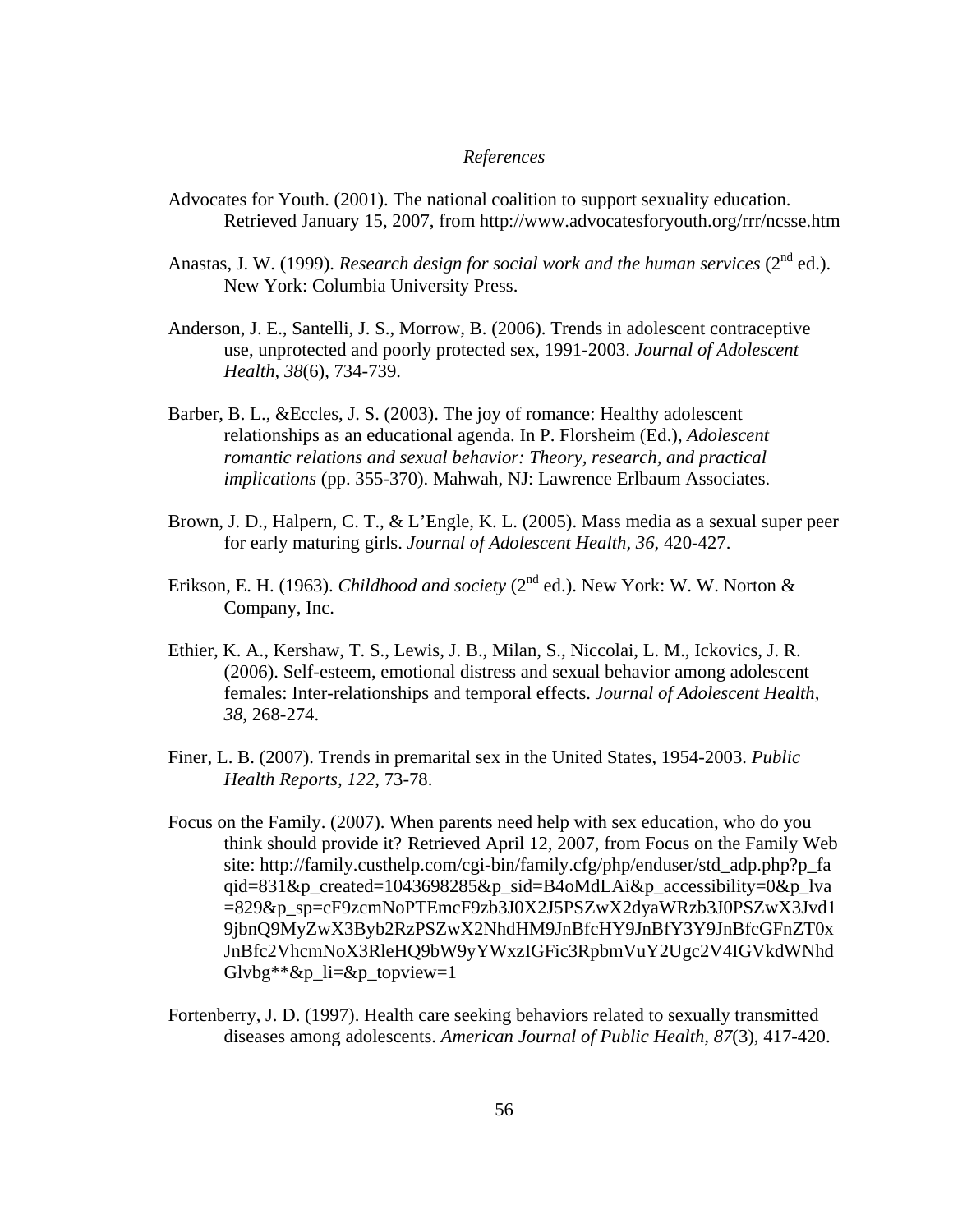- Fortenberry, J. D. (2003). Health behaviors and reproductive health risk within adolescent sexual dyads. In P. Florsheim (Ed.), *Adolescent romantic relations and sexual behavior: Theory, research, and practical implications* (pp. 279-296). Mahwah, NJ: Lawrence Erlbaum Associates.
- Gerhardt, C. A., Britto, M. T., Mills, L. (2003). Stability and predictors of health-related quality of life of inner-city girls. *Journal of Developmental & Behavioral Pediatrics*, *24*(3), 189-194.
- Gordon, C. P. (1996). Adolescent decision making: A broad based theory and its application to the prevention of early pregnancy. *Adolescence, 31*(123), 561-585.
- Guttmacher Institute. (2006). Facts on sexually transmitted infections in the United States. Retrieved January 15, 2007, from http://www.guttmacher.org/pubs/fb\_sti.html
- Guttmacher Institute. (2007). State policies in brief: Sex and STD/HIV education. Retrieved January 15, 2007, from http://www.guttmacher.org/statecenter/spibs/spib\_SE.pdf
- He, K., Kramer, E., Houser, R. F., Chomitz, V. R., & Hacker, K. A. (2004). Defining and understanding healthy lifestyle choices for adolescents. *Journal of Adolescent Health, 35*(1), 26-33.
- Irvine, J. M. (2002). *Talk about sex: The battles over sex education in the United States.* Berkeley, CA: University of California Press.
- Jacobs. C. D. & Wolf, E. M. (1995). School sexuality education and adolescent risktaking behavior. *Journal of School Health, 65*(3), 91-95.
- Kirby D. (2001) *Emerging answers: research findings on program to reduce teen pregnancy*. Washington, DC: National Campaign to Prevent Teen Pregnancy.
- Klein, J. D., Sabaratnam, P., Pazos, B., Auerbach, M. M., Havens, C. G., & Brach, M. J. (2005). Evaluation of parents as primary sexuality educators program. *Journal of Adolescent Health, 37*(3), Supplement 1, S94-S99.

Klepacki, L. (2007). Sex education article overview. Retrieved April 12, 2007, from Focus on the Family Web site: http://www.family.org/socialissues/A000000360.cfm

Kowal, A. K., & Blinn-Pike, L. (2004). Sibling influences on adolescents' attitudes toward safe sex practices. *Family Relations, 53*(4), 377-384.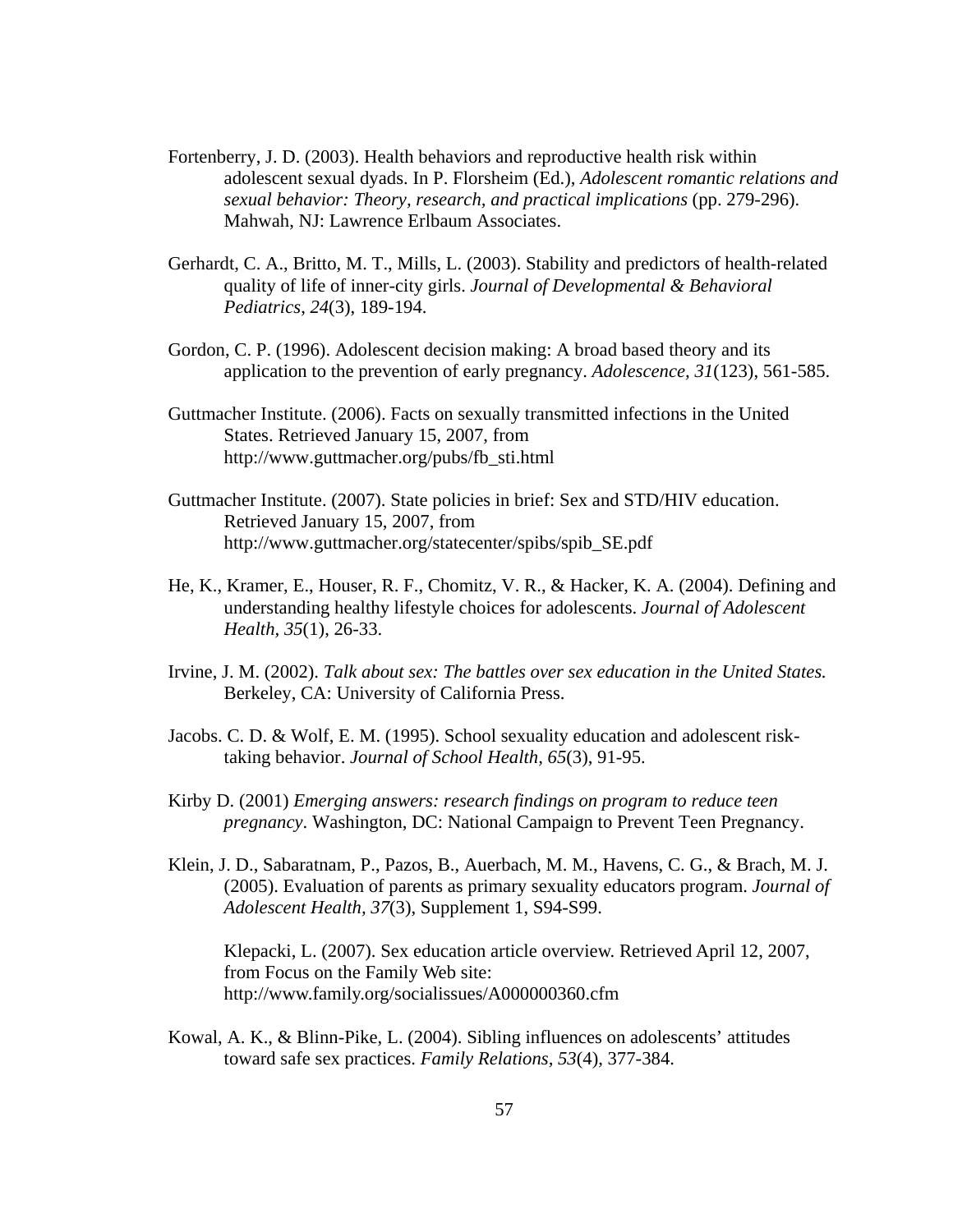- Levine, J. (2002). *Harmful to minors: The perils of protecting children from sex.* Minneapolis, MN: University of Minnesota Press.
- Luker, K. (2006). *When sex goes to school: Warring views on sex and sexual education – since the sixties.* New York: W. W. Norton & Company.
- Martin, S., Rector, R., & Pardue, M. G. (2004). Comprehensive sex education vs. authentic abstinence: A study of competing curricula. The Heritage Foundation. Retrieved March 2, 2007, from http://www.heritage.org/Research/Abstinence/abstinencereport.cfm
- Moore, s. M., & Rosenthal, D. A. (1998). Contemporary youths' negotiations of romance, love, sex, and sexual disease. In V. C. de Munck (Ed.), *Romantic love and sexual behavior: Perspectives from the social sciences* (pp. 233-247). Westport, CT: Praeger Publishers.
- Moran, J. P. (2000). *Teaching sex: The shaping of adolescence in the*  $20<sup>th</sup>$  *century*. Cambridge, MA: Harvard University Press.
- Morgan, C., Chapar, G. N., & Fisher, M. (1995). Psychosocial variables associated with teenage pregnancy. *Adolescence, 30*(118), 277-289.
- Mulvihill, B. A., Jackson, A. J., Mulvihill, F. X., Romaire, M., Gyaben, S., Telfair, J., et al. (2005). The impact of SCHIP enrollment on adolescent provider communication. *Journal of Adolescent Health, 37*, 94-102.
- Planned Parenthood. (2001). *Sexually transmitted infections*. Retrieved July 3, 2006, from http://www.plannedparenthood.org/pp2/portal/files/portal/medicalinfo/sti/factsexually-transmitted-infections.xml
- Russell, B. (1916). *Principles of social reconstruction*. London: George Allen & Unwin Ltd.
- Satcher, D. (2001). *The Surgeon General's call to action to promote sexual health and responsible sexual behavior*. Retrieved July 2, 2006, from United States Department of Health & Human Services Web site: http://www.surgeongeneral.gov/library/sexualhealth/call.htm
- SIECUS. (2006). *No increase in condom use among U.S. high school students for the first time in 14 years: 2005 Youth Risk Behavioral Survey released.* Retrieved July 18, 2006, from http://www.siecus.org/media/press/press0126.html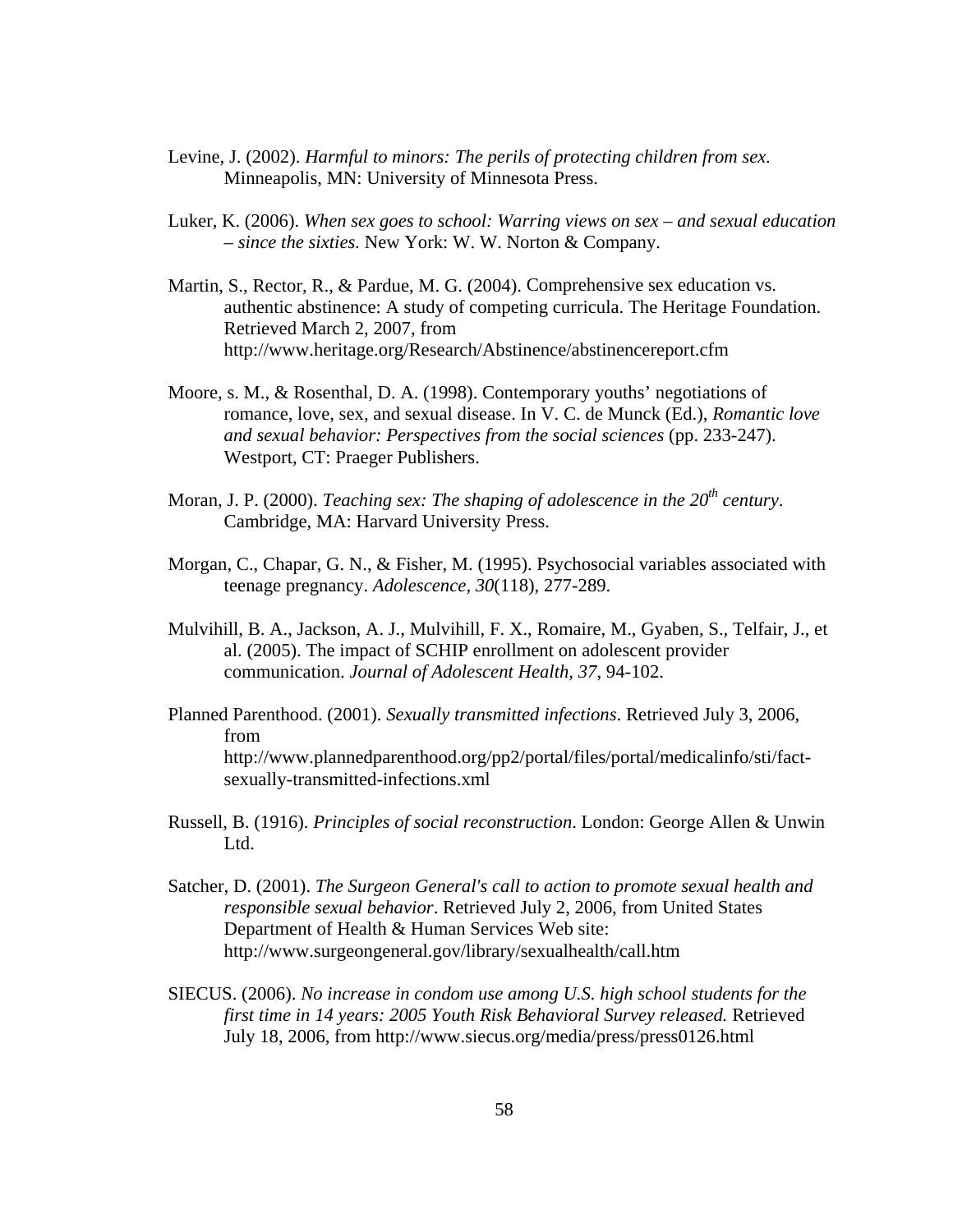- Sobo, E. J. (1998). Narratives of love and the risk of safer sex. In V. C. de Munck (Ed.), *Romantic love and sexual behavior: Perspectives from the social sciences* (pp. 203-231). Westport, CT: Praeger Publishers.
- Somers, C. L. & Surmann, A. T. (2004). Adolescents preferences for source of sex education. *Child Study Journal, 34*(1), 47-59.
- Steele, J. R. (1999). Teenage sexuality and media practice: Factoring in the influences of family, friends, and school. *The Journal of Sex Research, 36*(4), 331-341.
- Thomas, M. H. (2000). Abstinence-based programs for prevention of adolescent pregnancy: A review. *Journal of Adolescent Health, 26*(1), 5-17.
- Tracy, J. L., Shaver, P. R., Albino, A. W., & Cooper, M. L. (2003). Attachment styles and adolescent sexuality. . In P. Florsheim (Ed.), *Adolescent romantic relations and sexual behavior: Theory, research, and practical implications* (pp. 137-159). Mahwah, NJ: Lawrence Erlbaum Associates.
- Wallace, M, & Warner, V. (2002). Abstinence: Why sex is worth the wait. Retrieved March 2, 2007, from Concerned Women for America Web site: [http://www.cwfa.org/articledisplay.asp?id=1195&department=CWA&categoryid](http://www.cwfa.org/articledisplay.asp?id=1195&department=CWA&categoryid=family)  $=$ family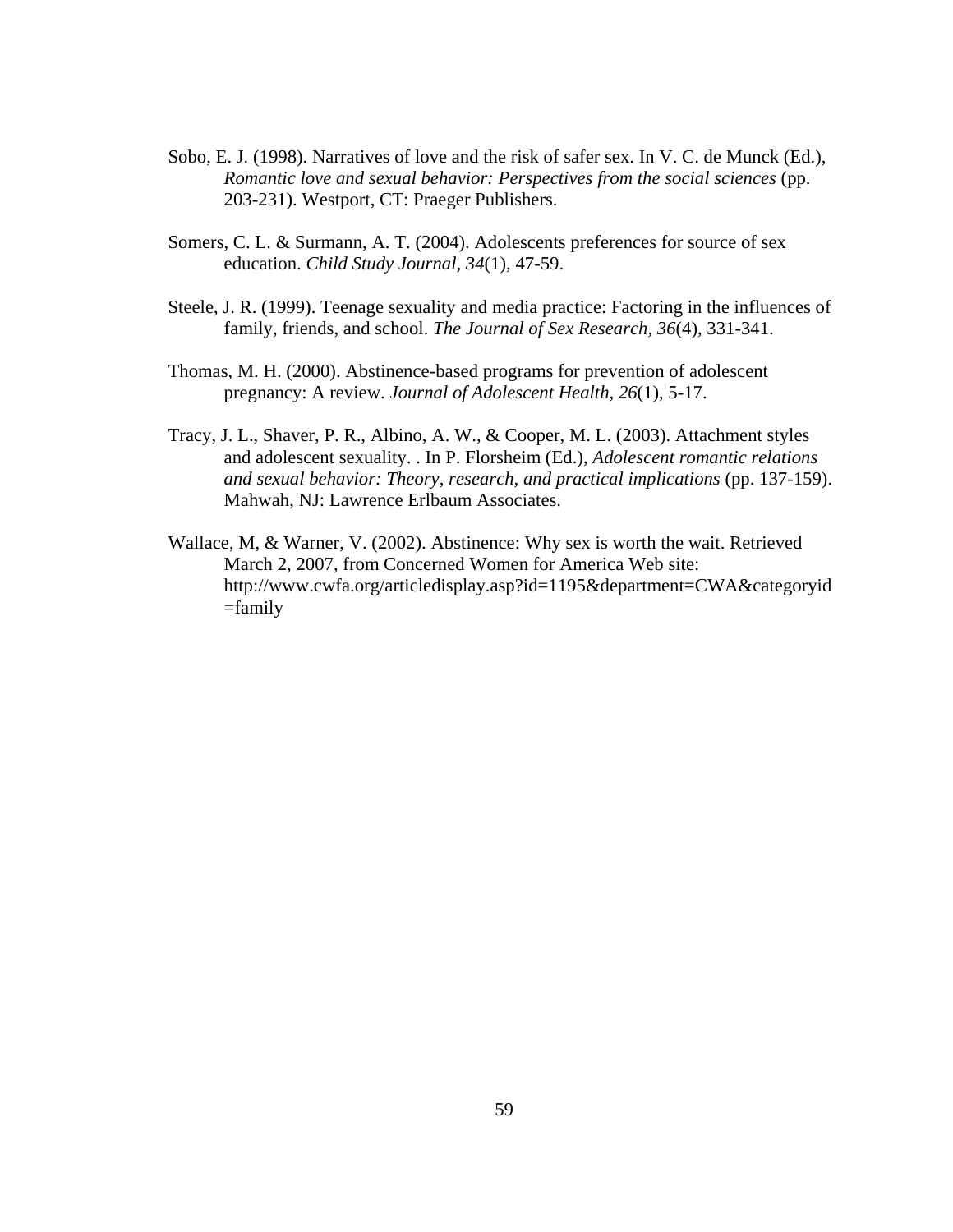# **Appendix A**

December 15, 2006

Stephanie Agnew 186 A. South Street Northampton, MA 01060

Dear Stephanie,

Your second revisions have been reviewed and all is now in order. We are glad to give final approval to your project.

*Please note the following requirements:* 

**Consent Forms**: All subjects should be given a copy of the consent form.

**Maintaining Data**: You must retain signed consent documents for at least three (3) years past completion of the research activity.

*In addition, these requirements may also be applicable:* 

**Amendments**: If you wish to change any aspect of the study (such as design, procedures, consent forms or subject population), please submit these changes to the Committee.

**Renewal**: You are required to apply for renewal of approval every year for as long as the study is active.

**Completion**: You are required to notify the Chair of the Human Subjects Review Committee when your study is completed (data collection finished). This requirement is met by completion of the thesis project during the Third Summer.

Good luck with your very interesting study.

Sincerely,

Ann Hartman, D.S.W.

Chair, Human Subjects Review Committee

CC; Nel Wijnhoven, Research Advisor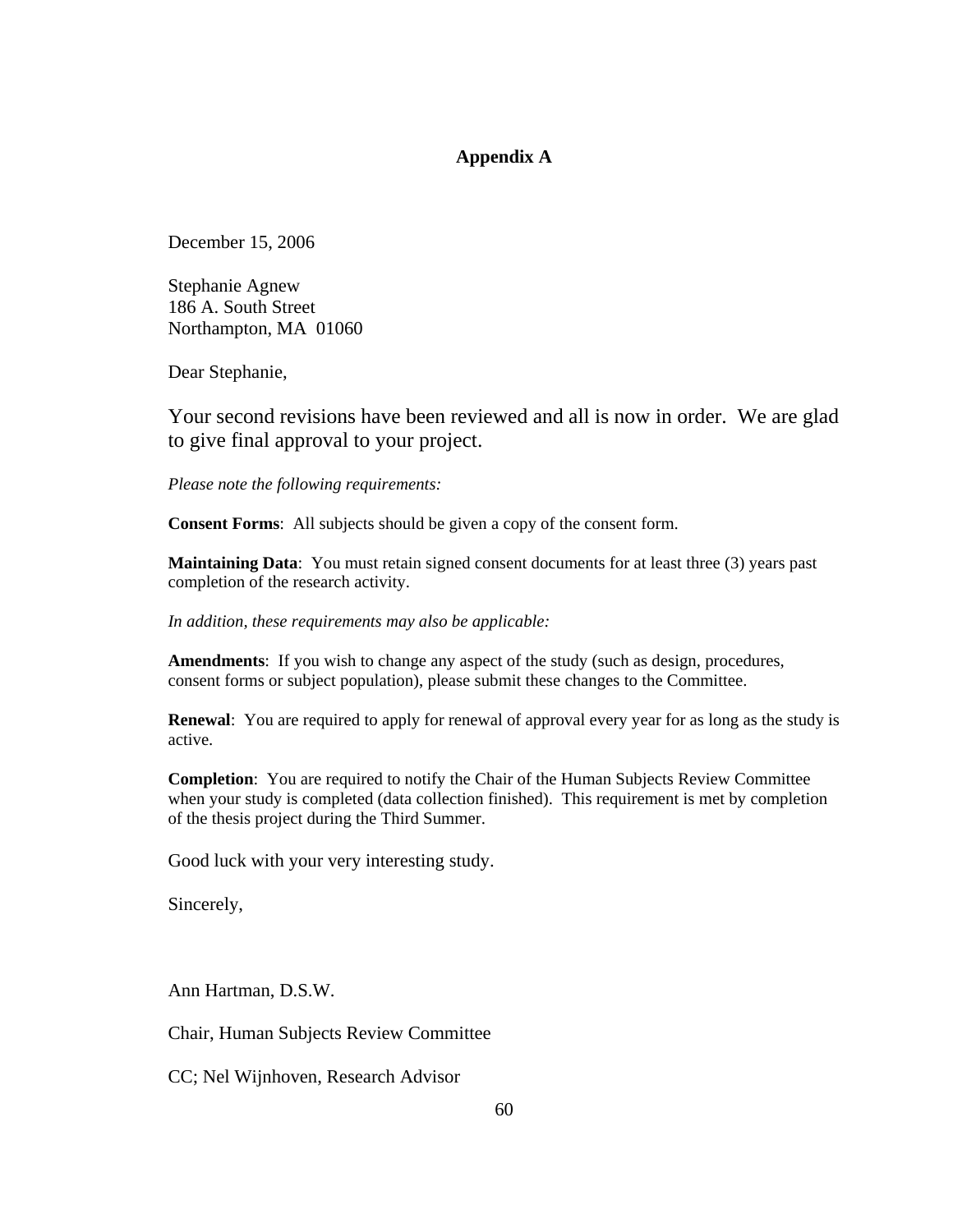# **Appendix B**  Study Recruitment Permission Letter

Stephanie Agnew 186A South Street Northampton, MA 01060

December 8, 2006

College Address

Dear :

I am pursuing my masters in Social Work at Smith College School for Social Work, and am currently in my second year of study. As a requirement for the MSW degree from Smith, I must complete a masters thesis project. For my research study I have chosen to examine how adolescents' experiences with sexual education affect their own sexual behavior.

I am writing to you because I would like to attain participants for my study among members of your student body. I would like to administer a short confidential survey to first year students in your campus center or other high traffic area on campus. If permission is granted, I plan to set up a table containing my survey, and unobtrusively ask first year students who pass by to take a few minutes to fill out a questionnaire.

There are no questions on the survey that would identify the students as members of the (name of college) community. Their responses to the survey will reflect their learning experiences in Middle and High School and their current beliefs and practices, and will not be connected to their (name of college) experience in any way. The students' responses to the questionnaire will be kept confidential, and their participation in the study will be anonymous.

I would like to begin administering my questionnaire as soon as possible, and look forward to your response regarding my request to do so on you campus. Please do not hesitate to contact me with any questions or comments. You can reach my through email at [sagnew@smith.edu,](mailto:sagnew@smith.edu) or on my cell phone (413) 219-1367.

Sincerely,

Stephanie Agnew Smith College School for Social Work, '07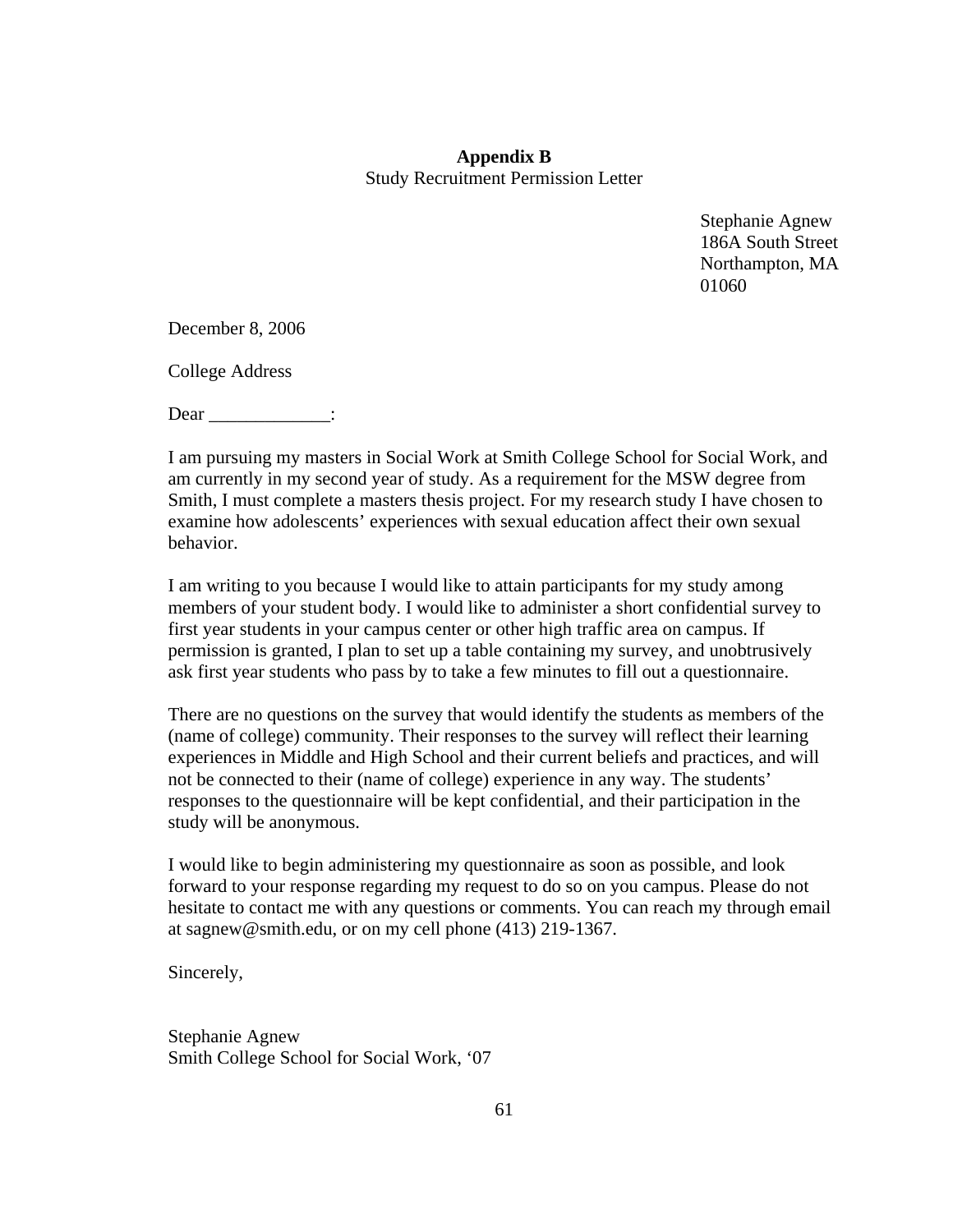# **Appendix C**

### Data Collection Instrument

### **I. Demographic information**

1. Gender: [ ] Male [ ] Female [ ] Transgender

2. Age: \_\_\_\_\_\_ years

3. If you would like to identify yourself as a member of a racial or ethnic group, please do so below: (Check all that apply)

[ ] Latino/a

[ ] White

[ ] Black or African American

[ ] American Indian or Alaska Native

[ ] Asian

[ ] Native Hawaiian Pacific Islander

[] Some Other Race or Combination (specify): \_\_\_\_\_\_\_\_\_\_\_\_\_\_\_\_\_\_\_\_\_\_\_\_\_\_\_\_\_\_\_\_\_\_\_

4. Religion:

[ ] Christian

[ ] Jewish

[ ] Muslim

[ ] Buddhist

[ ] Hindu

[ ] Nonreligious/Atheist/Agnostic

[ ] Other (specify): \_\_\_\_\_\_\_\_\_\_\_\_\_\_\_\_\_

5. Sexual Orientation:

[ ] Heterosexual

[ ] Gay/Lesbian

[ ] Bisexual

[ ] Transgender

[ ] Other (specify): \_\_\_\_\_\_\_\_\_\_\_\_\_\_\_\_\_\_\_\_\_\_\_

6. State(s) in which you attended Middle School and High School: \_\_\_\_\_\_\_\_\_\_\_\_\_\_\_\_\_\_

International students, Country in which you attended Middle School and High School: \_\_\_\_\_\_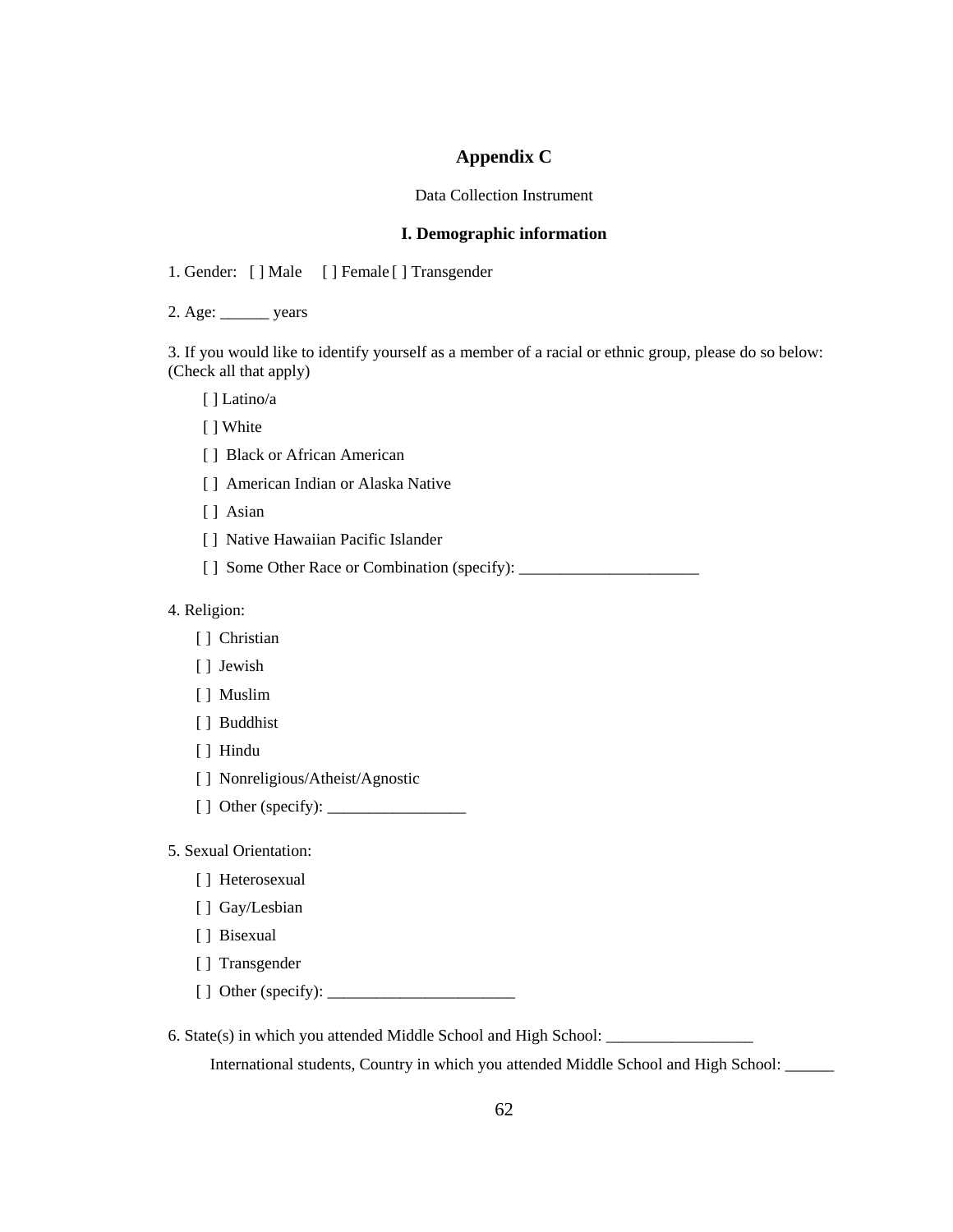## **II. Values, Beliefs and Attitudes**

| <b>Please circle one</b>                                                                                                                                                                |                                                                                  |     |                |                |                |                |   |    |        |   |   |      |
|-----------------------------------------------------------------------------------------------------------------------------------------------------------------------------------------|----------------------------------------------------------------------------------|-----|----------------|----------------|----------------|----------------|---|----|--------|---|---|------|
|                                                                                                                                                                                         |                                                                                  |     | Not at all     |                |                |                |   |    |        |   |   | Very |
|                                                                                                                                                                                         | 7. How important is your religion to you?                                        | N/A | $\overline{1}$ | 2              | 3              | $\overline{4}$ | 5 | 6  | 7      | 8 | 9 | 10   |
| marriage?                                                                                                                                                                               | 8. How important do you think it is for<br>individuals to abstain from sex until |     | $\mathbf{1}$   | $\overline{2}$ | 3              | $\overline{4}$ | 5 | 6  | $\tau$ | 8 | 9 | 10   |
| 9. How open is your family to discussing<br>3<br>5<br>8<br>issues of sex, sexual health, and sexuality?<br>$\mathcal{D}_{\mathcal{L}}$<br>$\overline{4}$<br>7<br>$\mathbf{1}$<br>6<br>9 |                                                                                  |     |                |                |                |                |   | 10 |        |   |   |      |
| 10. When in Middle School and High School,<br>how comfortable did you feel discussing<br>issues of sex, sexual health, and<br>sexuality with:<br>Not Comfortable<br>Very Comfortable    |                                                                                  |     |                |                |                |                |   |    |        |   |   |      |
|                                                                                                                                                                                         | a. parent or guardian                                                            |     | 1              | 2              | 3              | $\overline{4}$ | 5 | 6  | 7      | 8 | 9 | 10   |
|                                                                                                                                                                                         | b. siblings                                                                      | N/A | $\mathbf{1}$   | 2              | $\overline{3}$ | $\overline{4}$ | 5 | 6  | 7      | 8 | 9 | 10   |
|                                                                                                                                                                                         | c. other family members N/A                                                      |     | $\mathbf{1}$   | 2              | 3              | $\overline{4}$ | 5 | 6  | 7      | 8 | 9 | 10   |
|                                                                                                                                                                                         | d. peers                                                                         |     | 1              | 2              | 3              | 4              | 5 | 6  | 7      | 8 | 9 | 10   |
|                                                                                                                                                                                         | e. teachers                                                                      |     | 1              | 2              | $\overline{3}$ | 4              | 5 | 6  | $\tau$ | 8 | 9 | 10   |
|                                                                                                                                                                                         | f. religious mentors                                                             | N/A | $\mathbf{1}$   | 2              | 3              | $\overline{4}$ | 5 | 6  | 7      | 8 | 9 | 10   |
|                                                                                                                                                                                         | g. primary care physician<br>or other health care worker                         |     | 1              | $\overline{2}$ | 3              | $\overline{4}$ | 5 | 6  | 7      | 8 | 9 | 10   |

### **III. Sexual Education Experience**

- 11. Did you receive any form of sexual education in Middle School or High School? [ ] Yes [ ] No If yes, in what grade did you first receive sexual education? If no, Skip to question # 15.
- 12. Was contraception use (condoms, dental dams, the pill, etc.) mentioned in your sexual education class(es)? [ ] Yes [ ] No If yes, how were contraceptives portrayed? [ ]ineffective [ ]somewhat effective [ ]highly effective

13. Were issues pertaining to positive relationships, such as mutual respect and open communication discussed in your sexual education classes? [ ] Yes [ ] No

| 14. Do you feel that the information                        |                    |  |  |  |  |               |                   |  |
|-------------------------------------------------------------|--------------------|--|--|--|--|---------------|-------------------|--|
| provided to you in your sexual                              | Did not meet needs |  |  |  |  | Met all needs |                   |  |
| education classes adequately met<br>your needs at the time? |                    |  |  |  |  |               | 1 2 3 4 5 6 7 8 9 |  |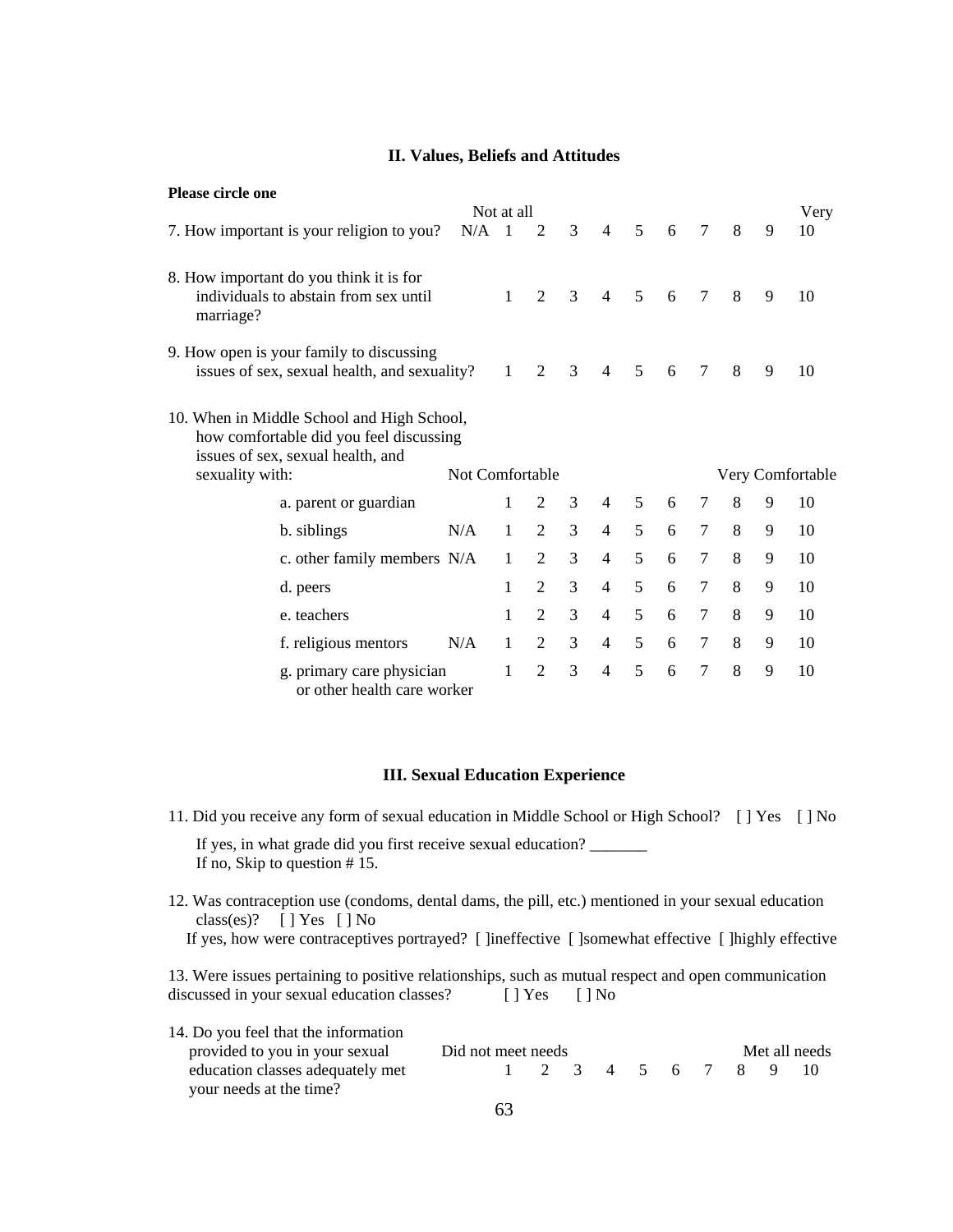### **IV. Sexual Health Knowledge Acquisition**

- 15. When in Middle School and High School, **where did you get** most of your information about issues of sexuality and sexual health? Please rate as follows:  $1 = \text{most info}$ ,  $2 = \text{second most}$ , etc. Leave blank those that do not apply.
	- \_\_\_\_ school sexual education program
	- \_\_\_\_ parent or guardian
	- \_\_\_\_ siblings
	- \_\_\_\_ other family members
	- \_\_\_\_ peers
	- \_\_\_\_ health care workers (doctors, nurses, etc.)
	- \_\_\_\_ sexual health/family planning clinic
	- \_\_\_\_ pamphlets/books/internet (not obtained in school)
	- \_\_\_\_ TV and movies
	- \_\_\_\_ pornographic material
	- $\frac{\text{other (specificity)}}{\text{other (specificity)}}$
- 16. When in Middle School and High School, **where would you have most preferred to receive** your sexuality and sexual health information? Please rate as follows: 1 = most preferable,
	- $2 =$  second most preferable, etc. Leave blank those that do not apply.
		- \_\_\_\_ school sexual education program
		- \_\_\_\_ parent or guardian
		- \_\_\_\_ siblings
		- \_\_\_\_ other family members
		- \_\_\_\_ peers
		- \_\_\_\_ health care workers (doctors, nurses, etc.)
		- \_\_\_\_ sexual health/family planning clinic
		- pamphlets/books/internet (not obtained in school)
		- \_\_\_\_ TV and movies
		- \_\_\_\_ pornographic material
		- $\frac{\text{other (specificity)}}{\text{other (specificity)}}$
- 17. When you were in Middle School and High School, did you have access to a sexual health/family planning clinic in your community? [ ] easy access [ ] limited access [ ] no access [ ] unknown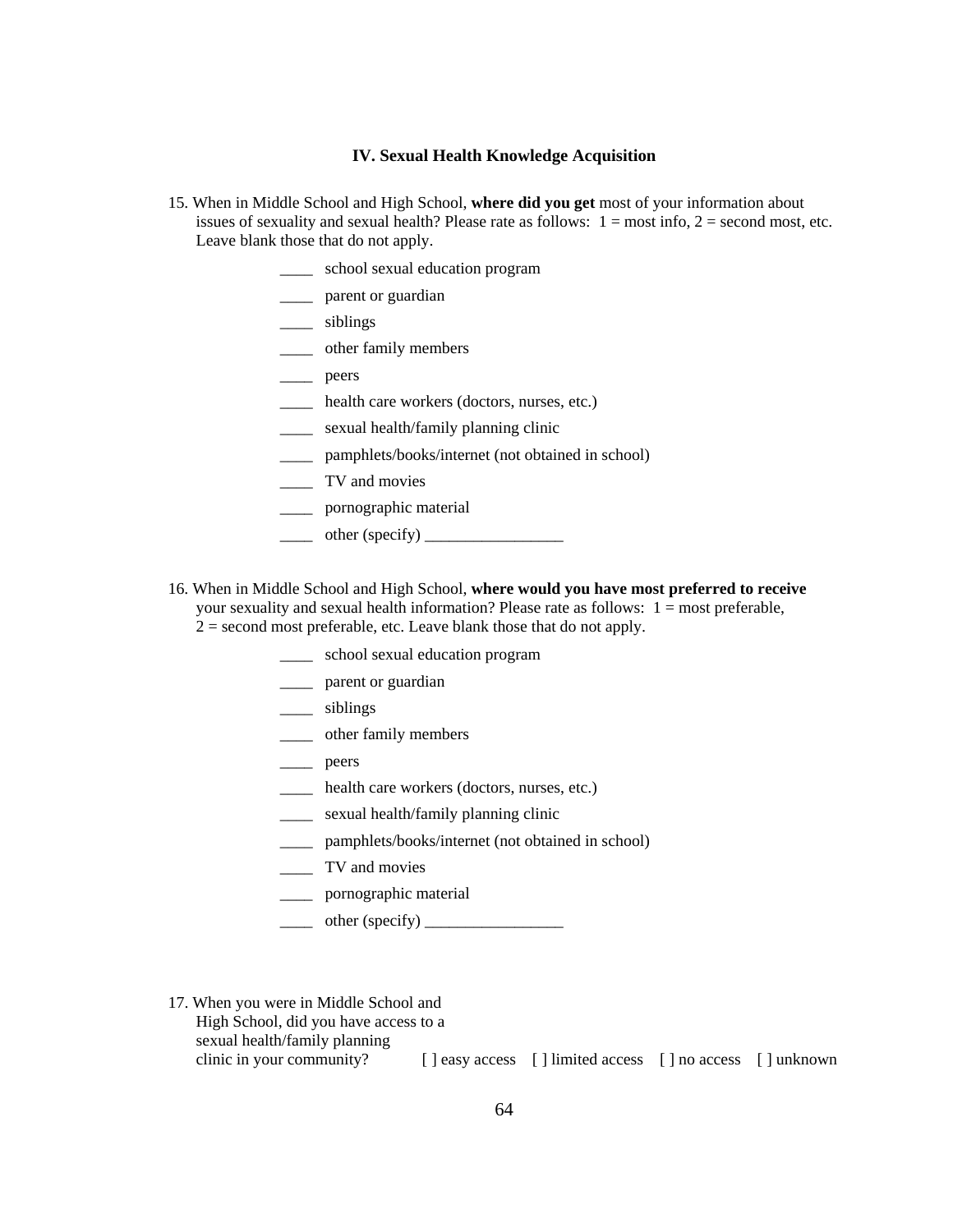### **V. Personal Sexual Experience**

*If you are heterosexual, please answer questions #18 and #19. Otherwise, skip to question #20.* 

18. **Did you ever** intend to abstain from any of the following until marriage? (check all that apply)

- [] penile/vaginal intercourse
- [ ] oral sex
- [ ] anal sex
- [ ] mutual masturbation
- [ ] other (specify) \_\_\_\_\_\_\_\_\_\_\_\_\_\_\_\_\_\_\_\_\_\_\_

19. **Do you currently** intend to abstain from any of the following until marriage? (check all that apply)

- [] penile/vaginal intercourse
- [ ] oral sex
- [ ] anal sex
- [ ] mutual masturbation
- [ ] other (specify) \_\_\_\_\_\_\_\_\_\_\_\_\_\_\_\_\_\_\_\_\_\_\_
- 20. Are you sexually active? (For the purpose of this survey, "sexual activity" is meant to include penile/vaginal, oral, and anal sex as well as mutual masturbation.)
	- [ ] Never have been sexually active (skip to question #24)
	- [ ] Am rarely sexually active
	- [ ] Am moderately sexually active
	- [ ] Am regularly sexually active

21. What was your age at first sexual activity? vears

22. Did you use any form of contraception at first sexual activity?  $[ ]$  Yes  $[ ]$  No

If yes, what method(s) did you use? (Check all that apply)

- \_\_\_\_ condom
- \_\_\_\_ dental dam
- \_\_\_\_ hormonal (the pill, depo shot, the patch, etc.)
- \_\_\_\_ diaphragm
- \_\_\_\_ other (specify): \_\_\_\_\_\_\_\_\_\_\_\_\_\_\_\_
- 23. How regularly do you use contraception Never Never All the Time during intercourse?<br>
during intercourse?<br>
1 2 3 4 5 6 7 8 9 10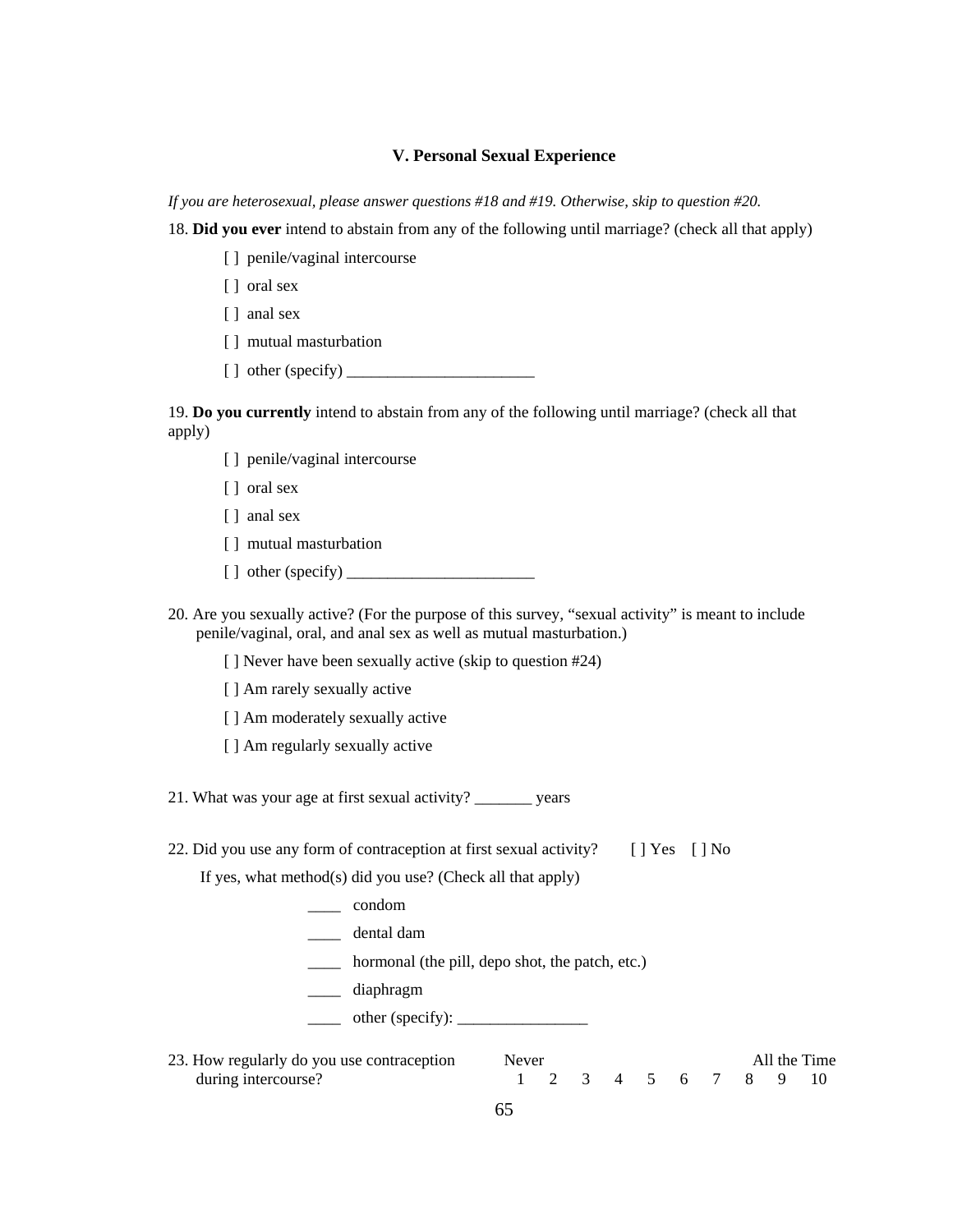## **Personal Sexual Experience Cont.**

| 24. For heterosexual relationships, how likely<br>are you (or will you be) to use contraceptives Not at all likely |                                                               |  | Very Likely |  |  |  |  |  |                                 |  |                |      |
|--------------------------------------------------------------------------------------------------------------------|---------------------------------------------------------------|--|-------------|--|--|--|--|--|---------------------------------|--|----------------|------|
|                                                                                                                    |                                                               |  |             |  |  |  |  |  |                                 |  |                |      |
|                                                                                                                    | for the purpose of birth control? $N/A$ 1 2 3 4 5 6 7 8       |  |             |  |  |  |  |  |                                 |  | 9              | 10   |
|                                                                                                                    | 25. How likely are you (or will you be) to use                |  |             |  |  |  |  |  |                                 |  |                |      |
|                                                                                                                    | condoms for the purpose of preventing                         |  |             |  |  |  |  |  | $1 \t2 \t3 \t4 \t5 \t6 \t7 \t8$ |  | $\overline{9}$ |      |
|                                                                                                                    | <b>Sexually Transmitted Infections (STIs)</b><br>or HIV/AIDS? |  |             |  |  |  |  |  |                                 |  |                |      |
|                                                                                                                    | 26. How reliable do you feel your current                     |  | Not at all  |  |  |  |  |  |                                 |  |                | Very |
|                                                                                                                    | level of sexual health knowledge is?                          |  |             |  |  |  |  |  | $1 \t2 \t3 \t4 \t5 \t6 \t7 \t8$ |  | 9              | 10   |
|                                                                                                                    |                                                               |  |             |  |  |  |  |  |                                 |  |                |      |

27. How much of your current sexual health knowledge did you acquire in Middle School or High School?

| $[ ]$ none | [ ] very little | some | [ ] the majority | $\left[\right]$ all |
|------------|-----------------|------|------------------|---------------------|
|            |                 |      |                  |                     |

28. If you received sexual education in Middle School or High School, how did it affect/change your level of sexual activity? (check all that apply)

|                                                                      | aginal<br>Penile | Sex<br>ral | Sex<br>Anal | Masturbation<br>Mutual | (specify)<br>Other |
|----------------------------------------------------------------------|------------------|------------|-------------|------------------------|--------------------|
| The following sexual activity was not affected by sexual             |                  |            |             |                        |                    |
| education                                                            |                  |            |             |                        |                    |
| classes                                                              |                  |            |             |                        |                    |
| The following sexual activity <b>increased</b> as a result of sexual |                  |            |             |                        |                    |
| education classes                                                    |                  |            |             |                        |                    |
| The following sexual activity decreased as a result of sexual        |                  |            |             |                        |                    |
| education classes                                                    |                  |            |             |                        |                    |
| I chose to abstain from the following sexual activity as a result of |                  |            |             |                        |                    |
| sexual education classes                                             |                  |            |             |                        |                    |
| I chose to abstain from the following sexual activity despite being  |                  |            |             |                        |                    |
| previously sexually active as a result of sexual education classes   |                  |            |             |                        |                    |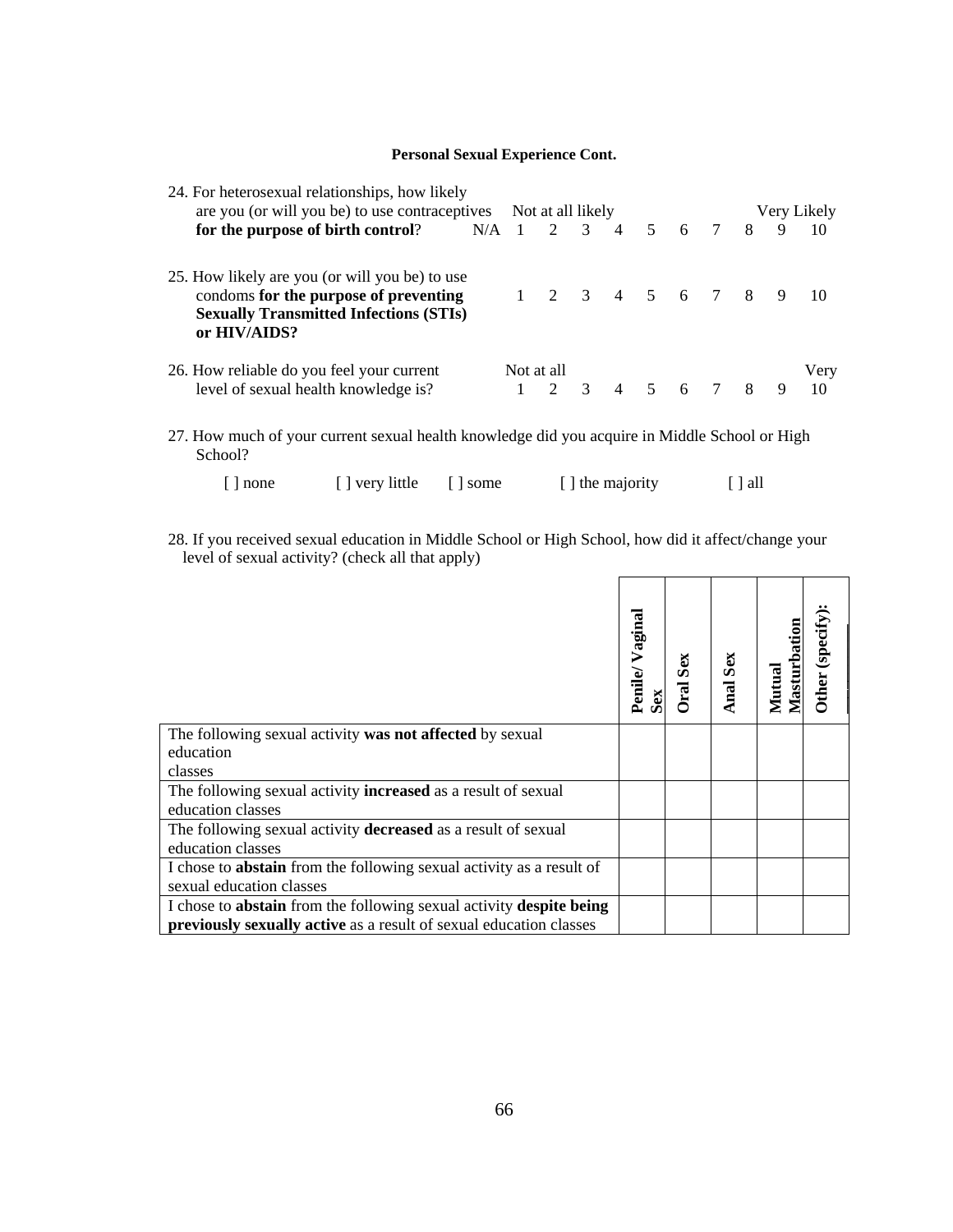# **Appendix D**

#### Informed Consent Letter

My name is Stephanie Agnew and I am a second year masters student at Smith College. I am conducting a study on the acquisition of knowledge about sex and sexual health among adolescents, and how such knowledge impacts sexual behavior. Information will be gathered through confidential self-report surveys and will be used as my primary research data for my Masters of Social Work thesis at Smith College School for Social Work, and for possible presentation and publication.

You are being asked to participate in this research by completing a confidential survey about your own acquisition of sexual knowledge and your sexual behavior. You are being asked to participate because you are a college freshman who graduated from high school in 2006.You may have received comprehensive sexual education, abstinence-only sexual education, or no sexual education at all while in middle school or high school. If you are a freshman who graduated from high school more than one year ago, if you are not yet 18 years of age, or if you are over the age of 20, you are not eligible to participate in this study.

Completion of this survey should take no more than 15 minutes, and all responses are confidential. You may skip any questions you do not wish to answer, however full completion of the survey is encouraged to ensure research validity. If you begin the survey and choose not to finish it for any reason, your survey data will not be counted and your survey will be destroyed. Once you place your completed survey in the box provided it will no longer be identifiable as yours, and therefore participation can not be withdrawn after that point.

All of the information you provide on the survey is completely confidential. The surveys do not contain names or code numbers, so there will be no way of connecting you with your responses once your survey is completed. To further ensure confidentiality, your signed consent form will be kept separate from your completed survey. In accordance with law, all data collected for this research project will be kept in a locked location for a period of three years, after which point it will be destroyed.

With your permission, your name will be entered in a drawing to win a \$50.00 gift certificate from Barnes and Noble. Adittionally, other benefits of participating in this study might include playing an active role in helping mental health professionals understand the impact of various forms of sexual education on adolescents. There are some minimal risks involved with the completion of this survey as a result of possible emotional discomfort or stress due to the disclosure of personal information about sexual behavior and experience. Information about services available to you at the college counseling center and health center will be provided for your convenience.

## **Your signature indicates that you have read and understand the above information and that you have had the opportunity to ask questions about the study, your participation, and your rights and that you agree to participate in the study.**

Participant Signature\_\_\_\_\_\_\_\_\_\_\_\_\_\_\_\_\_\_\_\_\_\_\_\_\_\_\_\_\_\_\_\_\_\_\_\_\_\_\_ Date\_\_\_\_\_\_\_\_\_\_

Please include my name in a drawing for a \$50.00 gift certificate to Barnes and Noble.

Please keep a copy of this letter for your records.

Thank you for your participation, and feel free to contact me with any questions. You can reach me via email at sagnew@smith.edu

Sincerely,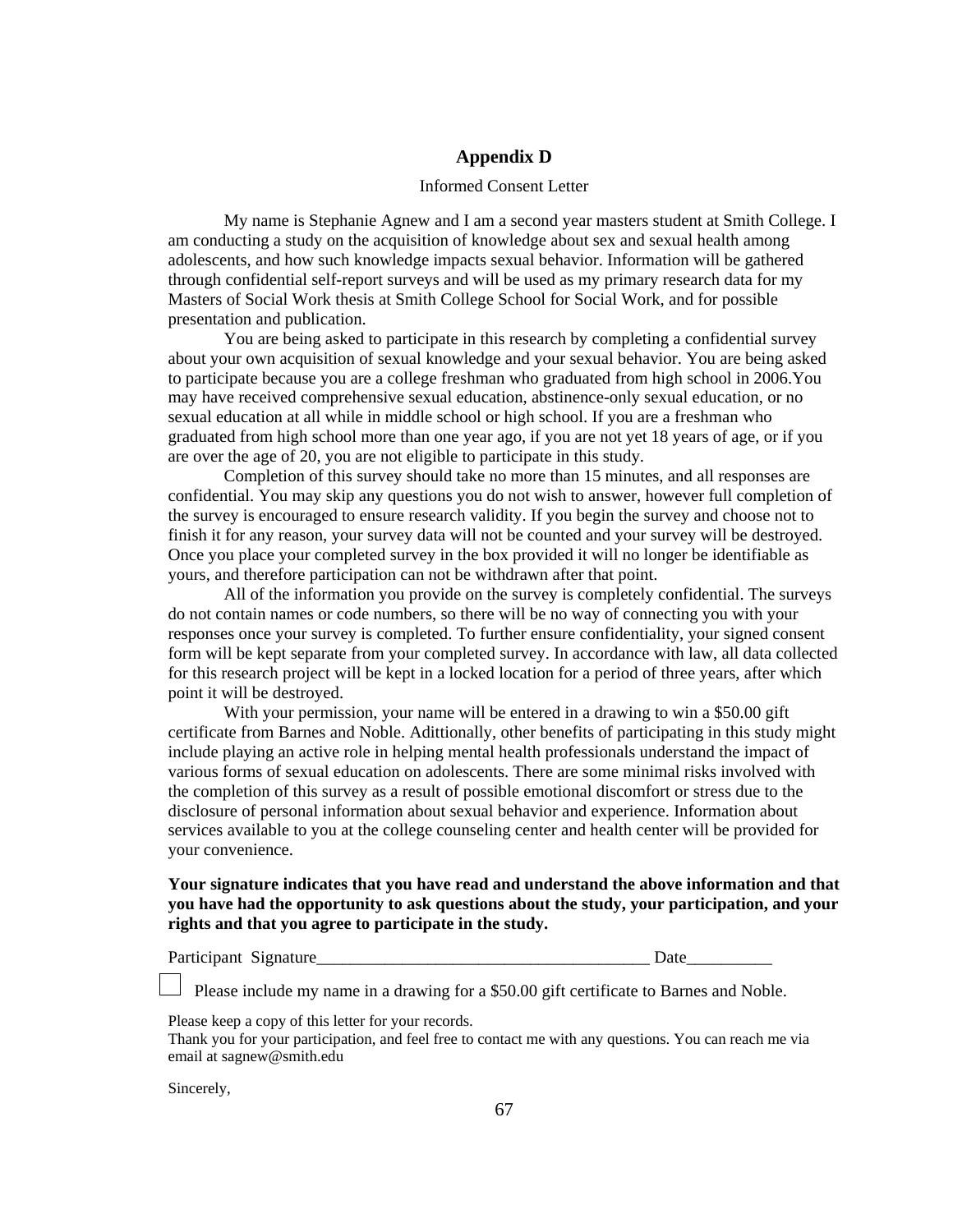### **Appendix E**

### **Referral Resources**

There are some minimal risks involved with the completion of this survey as a result of possible emotional discomfort or stress due to the disclosure of personal information about sexual behavior and experience. Below you can find referral resources to your college's counseling and health services. You are encouraged to contact them if any mental or physical health concerns surfaced as a result of your completion of this survey.

#### **Mount Holyoke College**

Counseling and Health Services Pattie Groves Health Center 50 College Street South Hadley, MA 01075 Counseling Services Phone: 413-538-2037 Health Services Phone: 413-538-2121 Office Hours: 8:30am -5:00pm., Monday – Friday

### **Smith College**

Counseling Services Call x2840 to inquire about appointments and services. The appointment desk is open Monday through Friday, 9 a.m.- 4 p.m.,

Health Services Elizabeth Mason Infirmary

69 Paradise Road Northampton, Massachusetts 01063 On campus call 2800 Off campus (413) 585-2800

### **UMass Amherst**

Mental Health Services 127 Hills North University of Massachusetts Amherst, MA 01003 (413) 545-2337 (8am-5pm weekdays) (413) 577-5000 (after hrs, weekends)

Health Services 150 Infirmary Way Amherst, MA 01003 (413) 577-5000 University Health Services is open 24 hours a day during the semester.